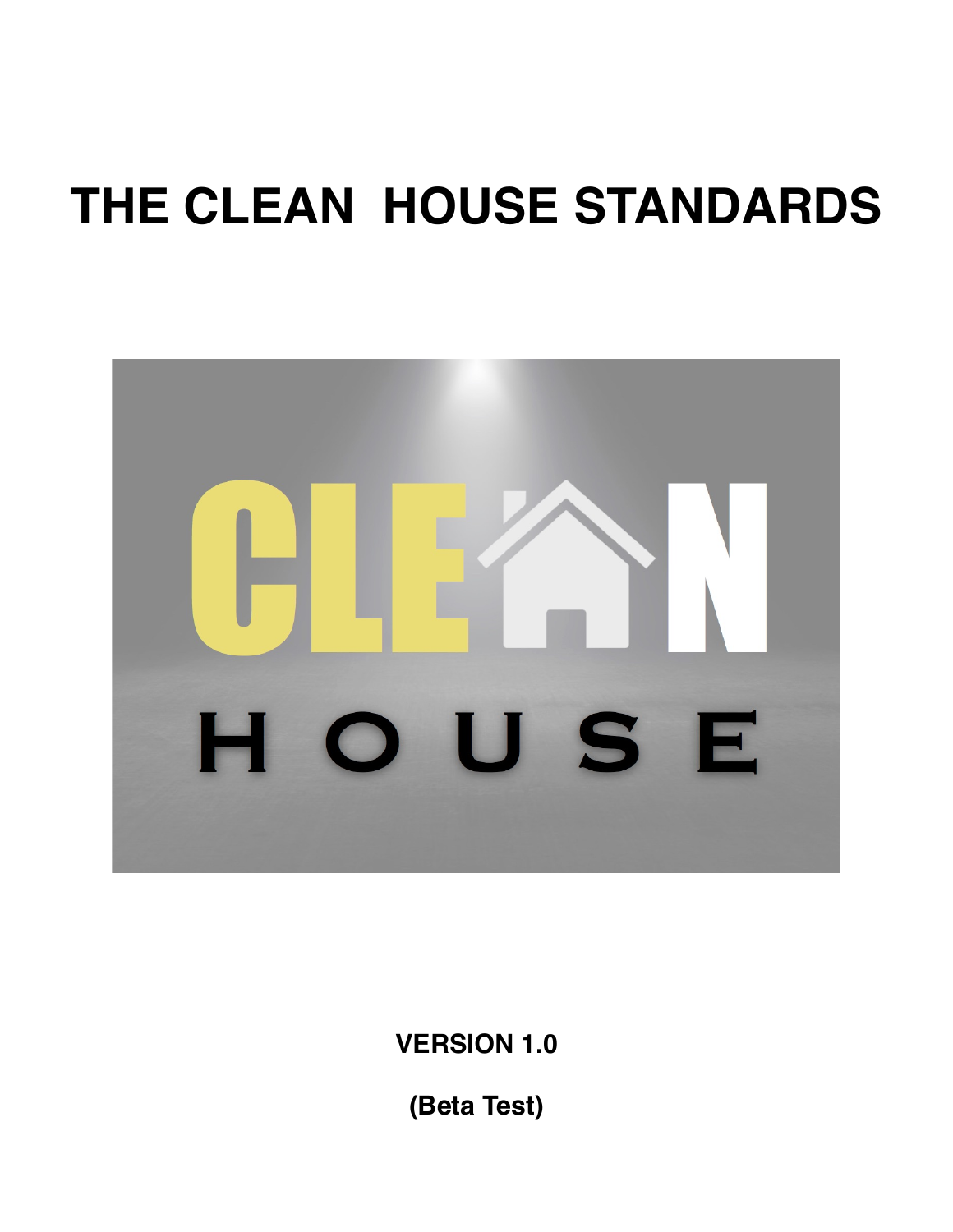#### 3/19/19

Welcome to a bold theatrical experiment in our corner of the state. What follows in this document are the CLEan House Standards - a set of principles, recommendations, and bestpractices distilled with input from theatre leaders throughout Northeast Ohio and across the nation.

This is also a work-in-progress. The 2019-20 season will act as a pilot year within the Northeast Ohio theatrical community. By signing on as CLEan House member, a theatre is agreeing to the mission statement attached, and to implement the recommendations on a trial basis, with the expectation of adjustments.

The recommendations made here will be implemented, tested, and refined based on what we learn. We welcome input from all theatre artists this season - actors, designers, directors, stage managers, boards, etc - we are counting on hearing from the community so that we can create a viable, usable document that will ensure safety and respect while continuing to allow us to take theatrical risks in the many different styles we use to tell our stories.

To offer feedback, please email:

cleanhousestandards@gmail.com

This data will be collected, discussed, and implemented (if possible) in the next draft of this document.

Thank you to everyone who has helped define this document to date, and to all those who will do so in the coming season.

Sincerely,

Eric Coble Nina Domingue-Glover Nathan Motta Tony Sias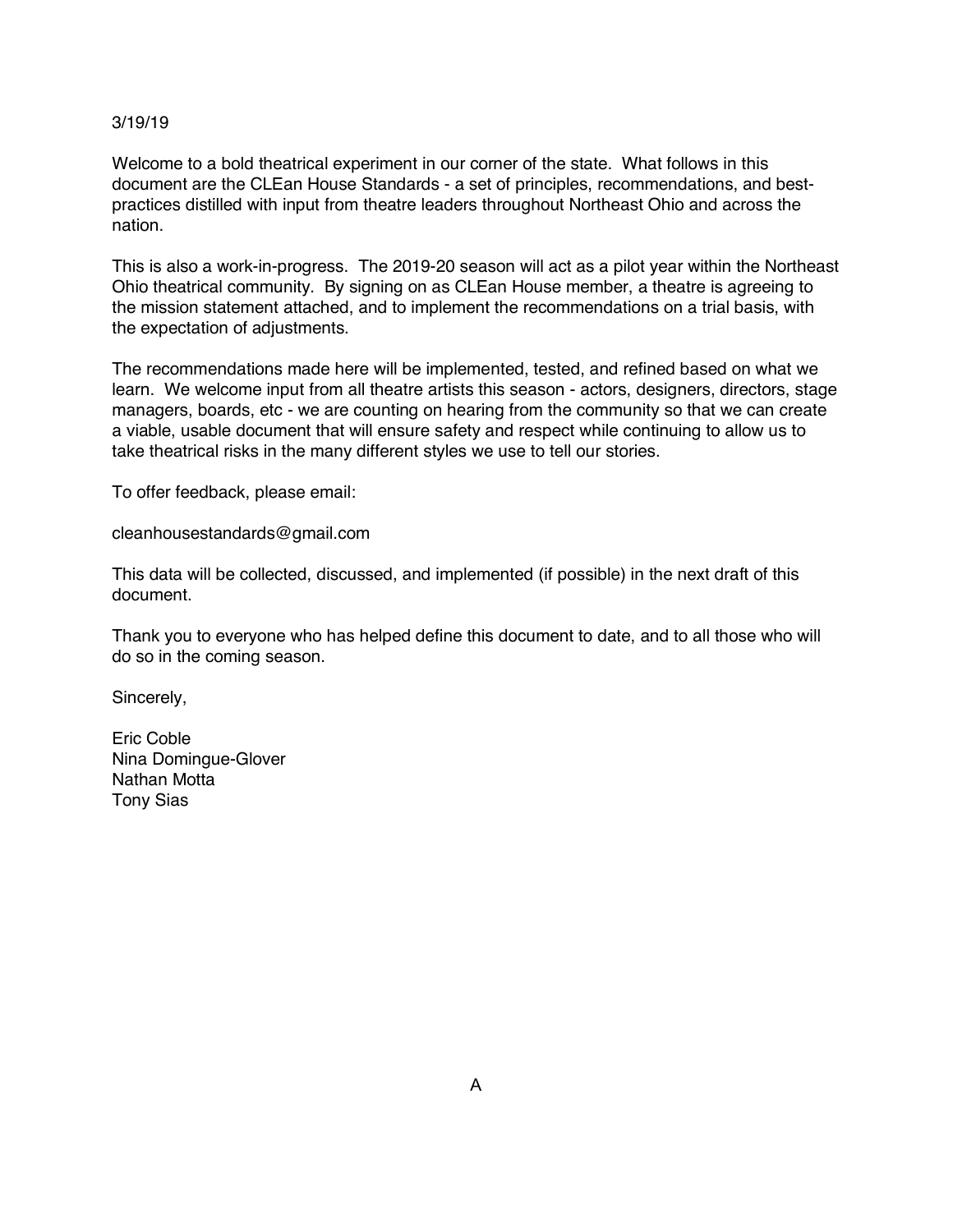### **The CLEan House Standards**

#### **Executive Summary**

The CLEan House Standards are created in the belief that theatres need to be safe places to do dangerous things.

The CLEan House Standards are a voluntary tool for self-governance of northeast Ohio theatres that nurture communication, safety, respect, and accountability at all levels of production, regardless of theatre size, age, budget, or artistic mission.

We believe that theaters should be:

• *Spaces free of harassment*, including (but not limited to) harassment based on sex, race, sexual orientation, gender, gender expression, religion, class, ethnicity, color, nationality, political belief, or ability;

• *Nurturing environments* that allow us to challenge ourselves, our audiences, and our communities; that support creative risks of mind and body; and that establish the freedom to create theatre that represents the full range of human experience.

To this end, the CLEan House Standards offer best practices learned from the Chicago Theatre Standards, with a goal of making artists of all theatrical disciplines aware of their rights and responsibilities. These include a series of commitments to be made by participating theatres ranging from how auditions are announced and run, to rehearsal procedures for violent and intimate choreography, to anti-harassment procedures, and more - including recommendations for lines of communication and addressing problems as they arise.

We believe that there is enormous strength in banding together as one theatrical community, made up of many different artistic visions, and publicly committing to the well-being of the artists who currently call northeast Ohio home, as well as all those in the future who will wish to join us.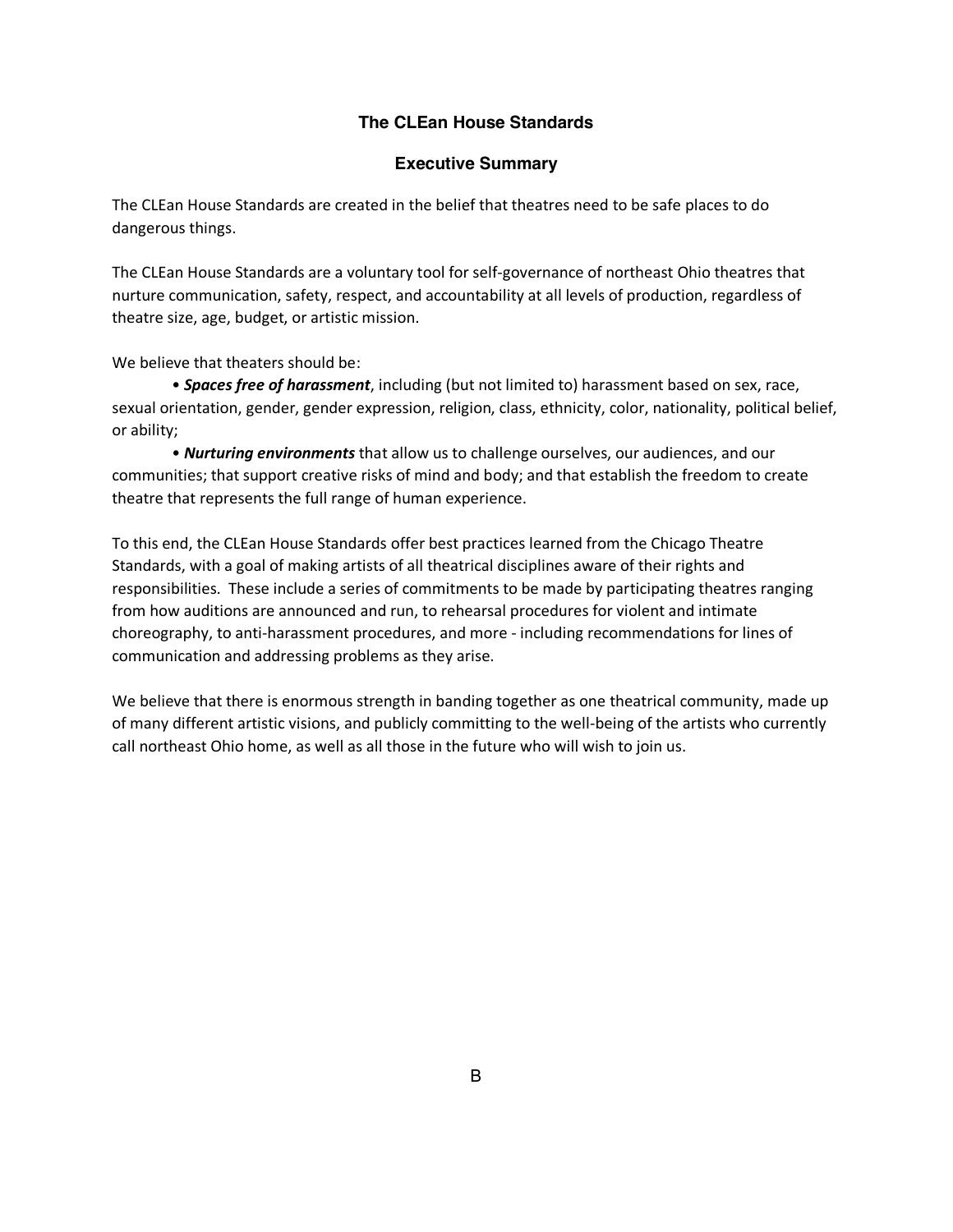#### **ONE PARAGRAPH FOR USE ON WEBSITES OF PARTICIPATING THEATRES:**

\_\_\_\_\_\_\_\_\_\_ is a CLEan House Theatre. This means we are committed to being a space free of harassment based on sex, gender, race, religion, class, ethnicity, nationality, political belief, or ability. We are committed to being a safe environment that fully allows us to challenge ourselves, our audiences, and our communities; that supports creative risks of mind and body; and that establishes the freedom to create theatre that represents the full range of human experience.

C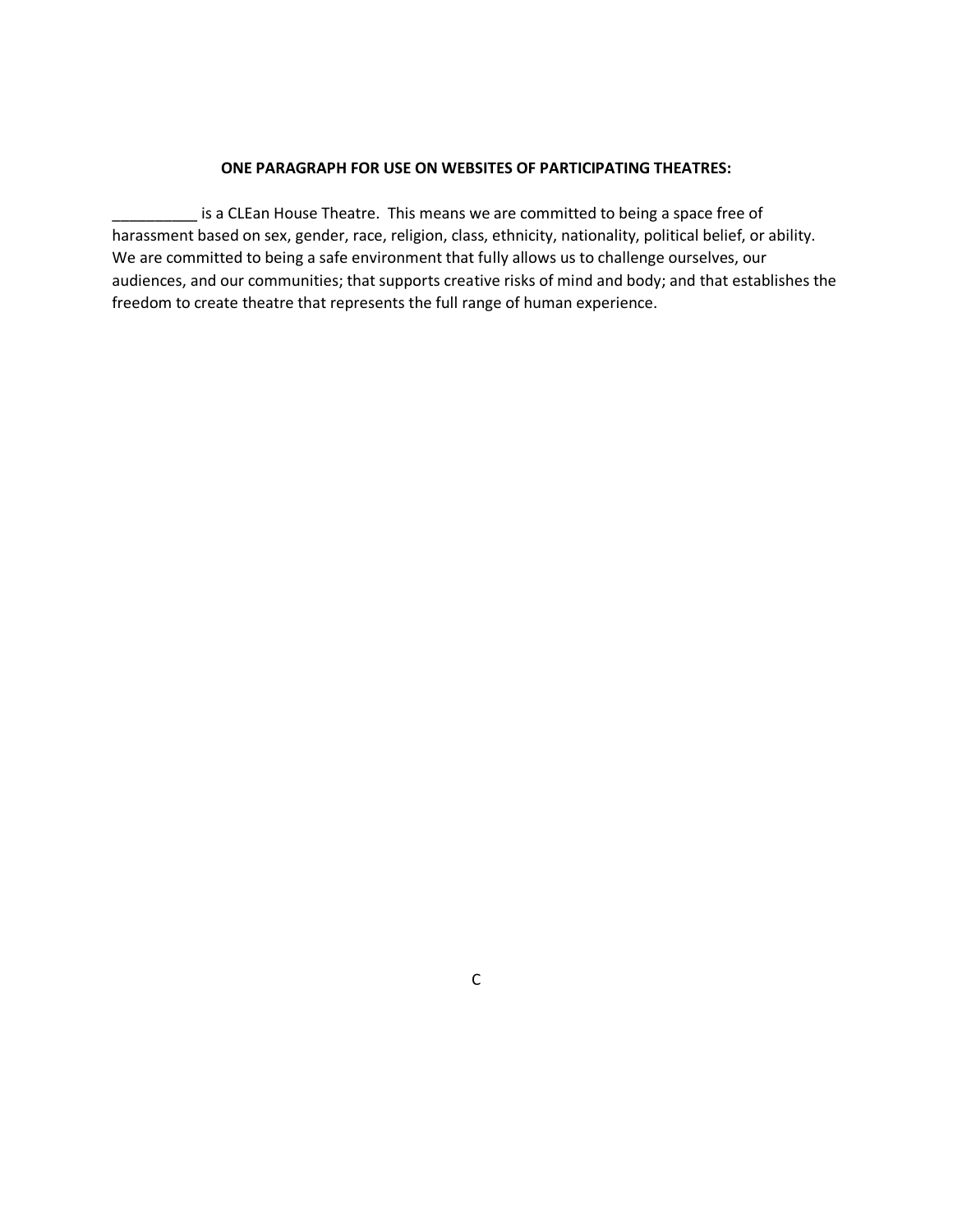# **Table of Contents**

| а. |                                                                                                                                                                                                                                |  |
|----|--------------------------------------------------------------------------------------------------------------------------------------------------------------------------------------------------------------------------------|--|
| b. |                                                                                                                                                                                                                                |  |
| c. |                                                                                                                                                                                                                                |  |
| d. |                                                                                                                                                                                                                                |  |
| e. |                                                                                                                                                                                                                                |  |
| f. |                                                                                                                                                                                                                                |  |
| g. |                                                                                                                                                                                                                                |  |
| h. |                                                                                                                                                                                                                                |  |
|    | <b>Specific Considerations:</b>                                                                                                                                                                                                |  |
|    |                                                                                                                                                                                                                                |  |
|    |                                                                                                                                                                                                                                |  |
|    |                                                                                                                                                                                                                                |  |
| İ. |                                                                                                                                                                                                                                |  |
| j. |                                                                                                                                                                                                                                |  |
| k. | Social Media Policy (27 november 27 november 2014) and the contract of the contract of the contract of the contract of the contract of the contract of the contract of the contract of the contract of the contract of the con |  |
|    |                                                                                                                                                                                                                                |  |
|    |                                                                                                                                                                                                                                |  |
| а. |                                                                                                                                                                                                                                |  |
| b. |                                                                                                                                                                                                                                |  |
| c. |                                                                                                                                                                                                                                |  |
| d. |                                                                                                                                                                                                                                |  |
| e. |                                                                                                                                                                                                                                |  |
| f. |                                                                                                                                                                                                                                |  |
| g. |                                                                                                                                                                                                                                |  |
| h. |                                                                                                                                                                                                                                |  |
| i. |                                                                                                                                                                                                                                |  |
|    |                                                                                                                                                                                                                                |  |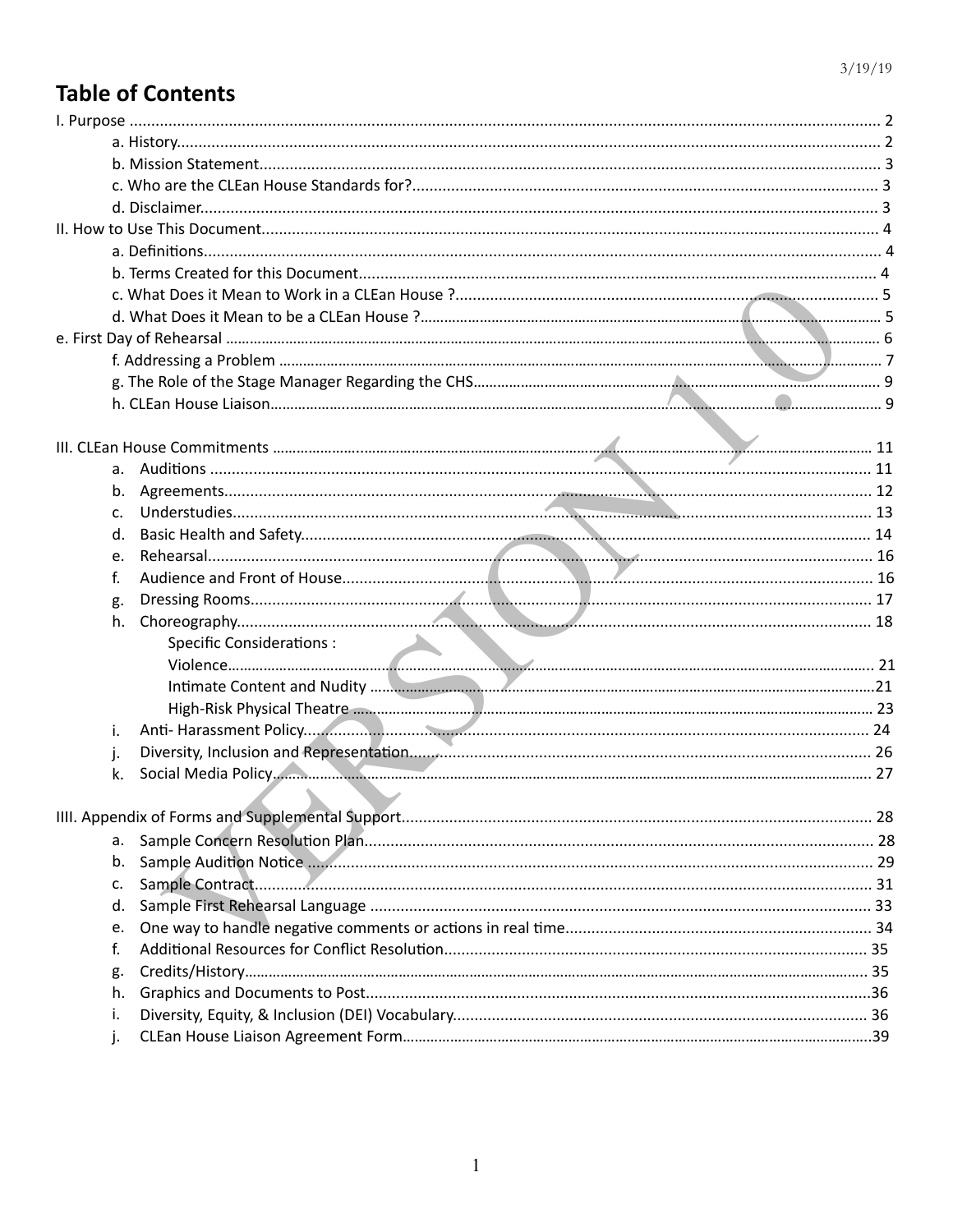# **I. Purpose**

Arts environments require risk, courage, vulnerability, and investment of our physical, emotional and intellectual selves.

When creative environments are unsafe, both the artist and the art can become compromised. Spaces that prize "raw," "violent," and otherwise high-risk material can result in unsafe conditions if there are no procedures for prevention, communication, and when necessary, corrective action. We believe that even in the absence of high-risk material, having pathways for response to unsafe conditions and harassment help to maintain the integrity of the work, its participants, and the organization.

This document seeks to create awareness and systems that respect and protect the human in the  $art - to$  foster safe places to do dangerous things. It is the result of input from a large and experienced group of theatre producers and artists. It is meant to be flexible and to accommodate as many types and styles of theatre, organizations of diverse structures, budgets, and environments as possible.

The Equal Employment Opportunity Commission (EEOC) is responsible for enforcing anti-discrimination laws, but only some employees and some companies meet their definition of "workplace." Participants in small theatres are often not covered by these laws. Actors who work under an Actors' Equity Association (AEA) contract enjoy limited protections and opportunities for registering complaints, but only if the participant is a member of the union, and only if the issue is covered in the AEA rulebook. Moreover, certain kinds of conduct can be harmful even though they are not technically unlawful. We seek to foster awareness of what artists should expect, and what companies can strive to provide in their spaces. 

The overriding tenets of this document are: respect, safety, communication, and accountability.

seeks to create awareness and systems that respect and protect the human in the art – to foster sare<br>regerous things. It is the result of input from a large and experienced group of theatre producers and<br>math to be flexibl The CLEan House Standards are voluntary, cost-free, and not subject to enforcement by any outside body, including TASC. Some theaters may already have stronger protections for artists than those outlined in the Standards, and this document should not replace those policies. This document is designed to give individual artists agency and information. In adopting this document, organizations state their intentions through procedures designed to help them live by those intentions. Participants who work with organizations that adopt the CHS endorse these intentions by reading the document and following its procedures and protocols. All involved are encouraged to call attention to situations when these intentions are not being met by using the reporting channels herein. This is a free document available online at www.tasccle.org. 

# **History**

Theatre Artists for Social Change (TASC) is an independent group of theatre artists from the Northeast Ohio region whose purpose is to address issues facing the community around concerns of Social Justice; including but not limited to racial justice, human rights, and gender equality. TASC was formed as part of the partnership between Karamu House and Dobama Theatre in the fall of 2016. After 16 months of meetings, discussions, events, and information and listening sessions TASC decided that, while working for social justice in the community at large was a vital mission, the Cleveland **theatre community must also make sure that it examined our own practices and clean up our own house.** A set of priorities for 2018 emerged and the first of these initiatives was the creation of a document that would offer a basic standard for working conditions and protections for the Northeast Ohio theatre community. This would include facilities, processes, and structures that provide safe working environments for all people working in the field in our region. The CLEan House Standards drew heavily from the Chicago Theatre Standards (part of the "Not in Our House" movement in Chicago) as well as various other resources. This document received input from independent theatre artists as well as from theatre organizations to create a mutually agreed upon set of standards for the Northeast Ohio community.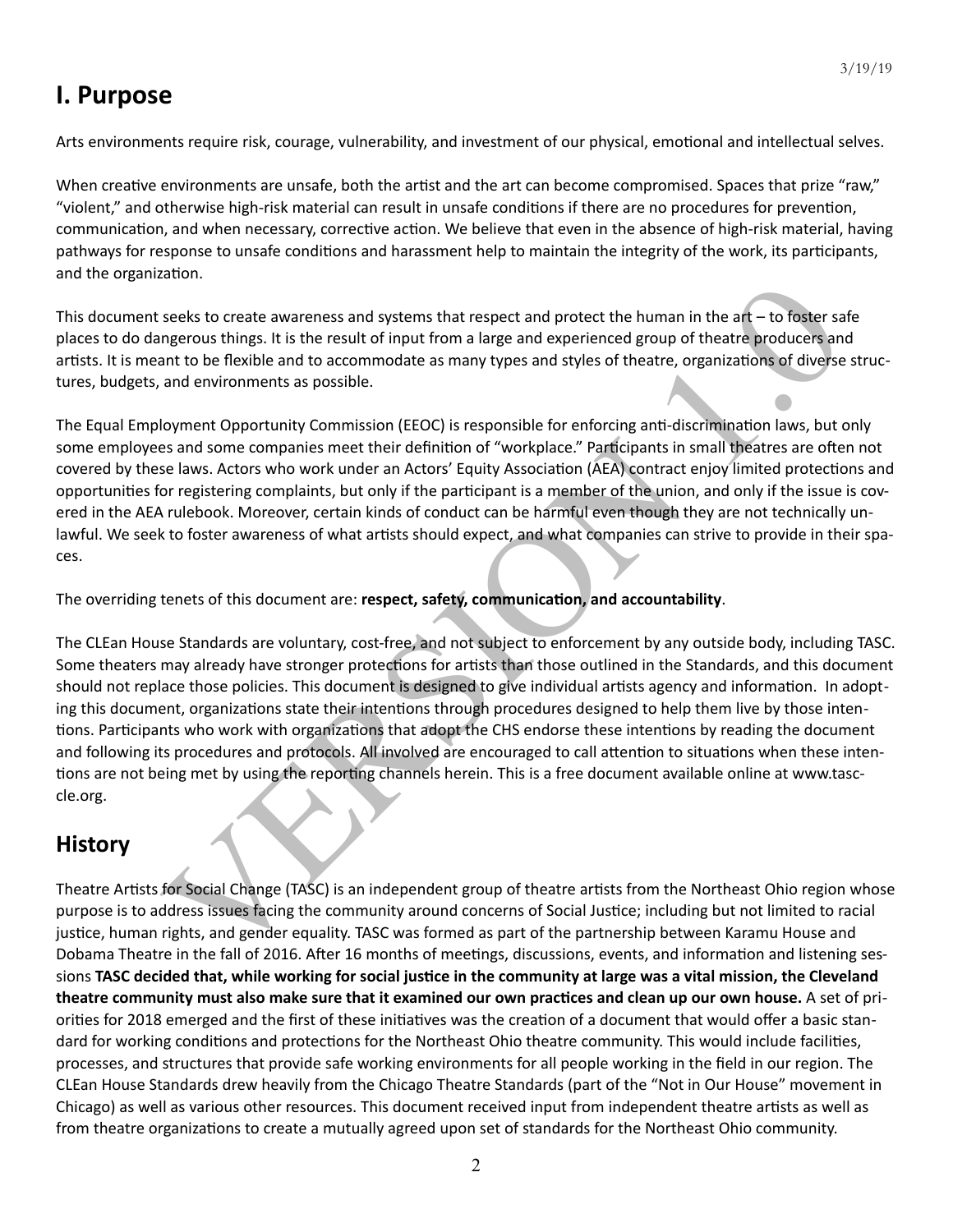# **Mission Statement**

The CLEan House Standards are a voluntary tool for self-governance that nurture communication, safety, respect, and accountability at all levels of theatrical production. Its mission is to create:

• **Spaces free of harassment**, including (but not limited to) harassment based on sex, race, sexual orientation, gender, gender expression, religion, class, ethnicity, color, nationality, political belief, or ability;

• **Nurturing environments** that allow us to challenge ourselves, our audiences, and our communities; that support creative risks of mind and body; and that establish the freedom to create theatre that represents the full range of human experience;

• A common understanding of practices for theatre environments, including written, reproducible standards available at no cost; and by

• Peer support through collaboration and community outreach using Theatre Artists for Social Change as a resource. 

# **Who are the CLEan House Standards for?**

**Non-Union theatres**: Non-union theatre companies were the inspiration for this document. They traditionally have the fewest regulations and support services. They are also where many theatre artists develop their craft and their professional ethic.

**Union theatres**: Those who work in Union theatres, particularly those theatres that do not meet the EEOC's standard of a "workplace" are not protected by EEOC laws. The CHS is a tool for self-regulation that can allow small union theatres to assert professional expectations in their space.

Large union theatres: While many large, institutionalized theatres have HR departments and are covered by EEOC law, this document seeks to provide procedural preventions of unsafe conditions, industry-specific discussion of sexual harassment and other elements that are not covered in the current AEA rulebook.

**Theatre schools**: Whether a college, a for-profit acting school, high school theatre club or other learning environment, these standards can help emerging artists learn what is expected of them, and what they can expect from potential environments they may engage in.

nterior and by<br>
start and by<br>
start and by<br>
start and by<br>
start and by<br>
start and by<br>
start and by<br>
start and by<br>
start and by<br>
start and both could commands were the inspiration for this decument. They traditionally have<br> **Parents**: For parents who have children considering a career in the arts, these standards can support conversations about professional behavior, boundaries, and expectations. Too often when emerging artists find themselves in an unsafe environment, they have said "I didn't know who to talk to," or "I just thought that's the way things go." One intention of this document is to educate prospective arts participants of what a safe environment can look like.

# **Disclaimer**

This document is not a legal document but is a set of aspirational principles that participating organizations subscribe to in good faith. It reflects the current state of a continually evolving desire to establish standards in theatre spaces, particularly theatres that do not have human resource departments or other institutionalized mechanisms to prevent and respond to unsafe environments and harassment. This document is not an agreement or contractual document. It is not intended, either by its explicit language or by implication, to create any obligation or to confer any right. It is not intended to change any person's legal, employment, or contractual status or relationships. Rather, it is intended as a vehicle by which organizations can demonstrate their desire to apply standards, preventions, and resolution procedures that are identifiable, reproducible, uniform, and shared among a wider theatre community. By indicating their endorsement of the CLEan House Standards, organizations publicize these intentions to current and potential participants, rather than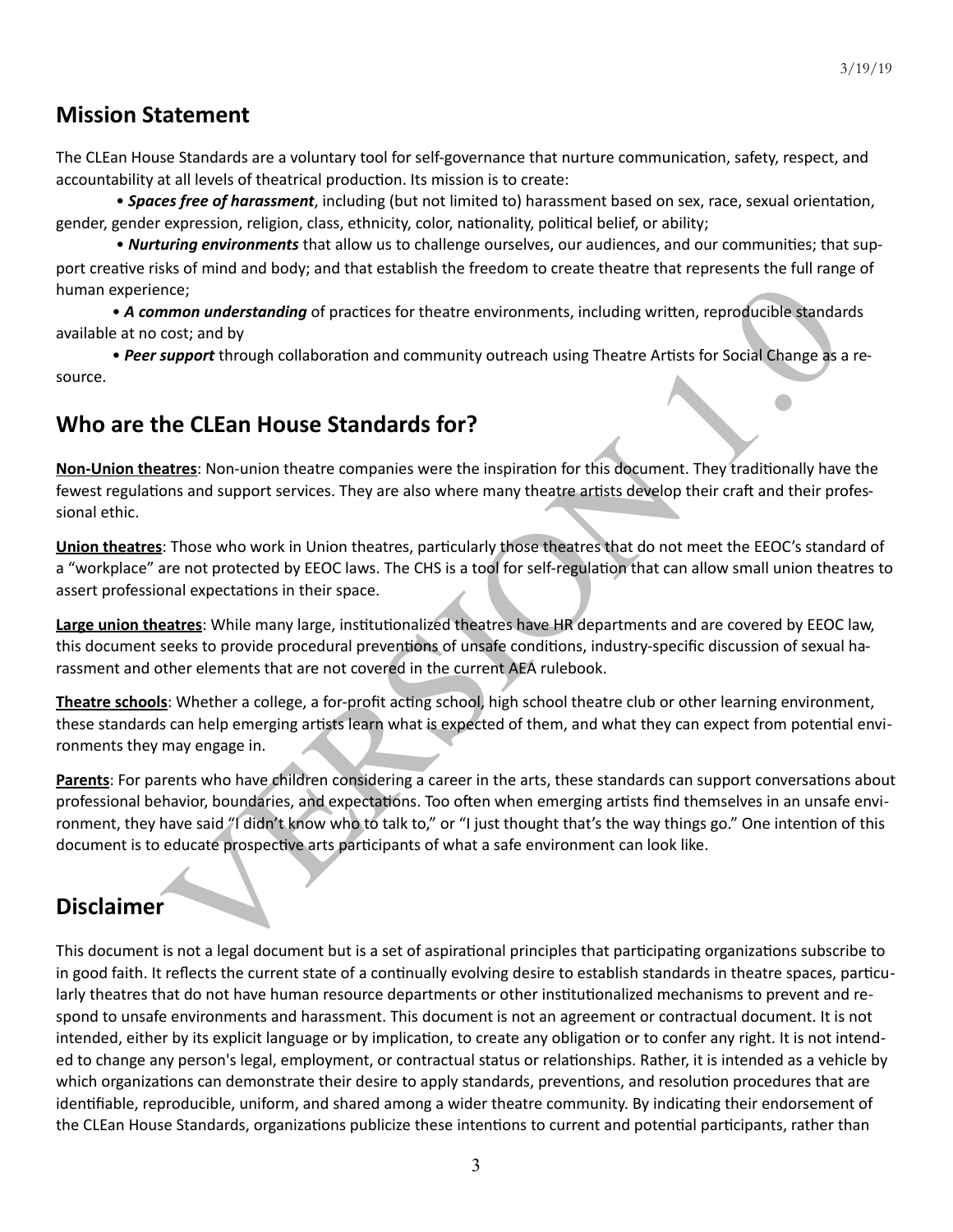entering into a legally binding commitment. Notwithstanding the foregoing, nothing in the CLEan House Standards should be construed to prevent a theatre company or producer from incorporating the standards set forth here into their agreements or other legal documents and thereby to imbue some or all of these standards with legal force. This document is an on-going collaboration of a growing community of organizations interested in adopting it. It will continue to develop as more experience with the document develops.

The CLEan House Standards are a baseline document. If a theatre is already operating by Equity rules or has *its* own policies that go above and beyond the protections and procedures outlined here, adopting this docu*ment can be viewed as a supplement to the existing policies, rather than as a replacement. Each theatre is governed first by the rules of its board and unions.*

# **II. How to Use This Document**

# **Defini8ons**

|                            | <b>II. How to Use This Document</b>                                                                                                                                                                                                                                                                                                                      |
|----------------------------|----------------------------------------------------------------------------------------------------------------------------------------------------------------------------------------------------------------------------------------------------------------------------------------------------------------------------------------------------------|
|                            | The following sections seek to define terms created for this document, provide a timeline for how the document is used<br>from season-selection through strike, share wisdom from companies that have piloted the document, and offer sug-<br>gestions for how to get off on the right foot when introducing the document on the first day of rehearsal. |
| <b>Definitions</b>         |                                                                                                                                                                                                                                                                                                                                                          |
| <b>Actor</b>               | A performer in a live theatrical production.                                                                                                                                                                                                                                                                                                             |
| <b>Casting Authority</b>   | An individual or individuals who determine which actors are cast in a production.                                                                                                                                                                                                                                                                        |
| <b>CLEan House Liaison</b> | An actor selected by the cast to navigate the CLEan House Standards for participants over the                                                                                                                                                                                                                                                            |
|                            | course of a single production, can serve as a reporting channel for an individual participant or an<br>acting company.                                                                                                                                                                                                                                   |
| <b>Director</b>            | The director for a single specific live theatrical production.                                                                                                                                                                                                                                                                                           |
| Participant                | Someone who is engaged by a producer to participate in, administer, or support making theatre.                                                                                                                                                                                                                                                           |
|                            | This includes actors, designers, directors, production staff, box office staff, board members,                                                                                                                                                                                                                                                           |
|                            | volunteers, donors, and anyone involved in the work of the theatre.                                                                                                                                                                                                                                                                                      |
| Production                 | A theatrical undertaking that results in one or more public performances.                                                                                                                                                                                                                                                                                |
| Producer                   | The person or organization (theatre company) responsible for mounting a production. This may<br>include the Artistic Director, Managing Director, or organization at large.                                                                                                                                                                              |
| We/Our                     | This document is designed to be administrated by producers. Sections of the CTS are written                                                                                                                                                                                                                                                              |
|                            | from the perspective of the producer. For example, "We recognize our responsibility to," can                                                                                                                                                                                                                                                             |
|                            | be read as, "We, ABC Theatre, recognize our responsibility to"                                                                                                                                                                                                                                                                                           |
|                            | <b>Terms Created for this Document</b>                                                                                                                                                                                                                                                                                                                   |
|                            | The following terms and their meanings are used within each Standard of this document.                                                                                                                                                                                                                                                                   |
|                            | The Goal: Each standard will be introduced with a goal; wherein a "creative problem" can be "solved." Rather than creat-                                                                                                                                                                                                                                 |
|                            | ing a prescriptive action for every situation, a "goal" can be achieved in many different ways. The overarching goal is to                                                                                                                                                                                                                               |
|                            | create a narticinant-friendly snace that values communication safety respect and accountability                                                                                                                                                                                                                                                          |

# **Terms Created for this Document**

**The Goal**: Each standard will be introduced with a goal; wherein a "creative problem" can be "solved." Rather than creating a prescriptive action for every situation, a "goal" can be achieved in many different ways. The overarching goal is to create a participant-friendly space that values communication, safety, respect, and accountability.

The Commitment: A general description of the collected suggestions of how to accomplish each goal. One might understand these as collected wisdom, and most are common practice in professional theatre spaces. These "suggested solutions" are geared for all budgets, size, performance venue, production style, etc.

*Required Notification*: Notification assists prospective participants to make informed decisions when accepting auditions and offers and know what to expect before they walk into the room for the first time. Disclosure also helps the producer assemble willing, able, and informed participants. In the event that elements of the CHS are not achievable (if a rehearsal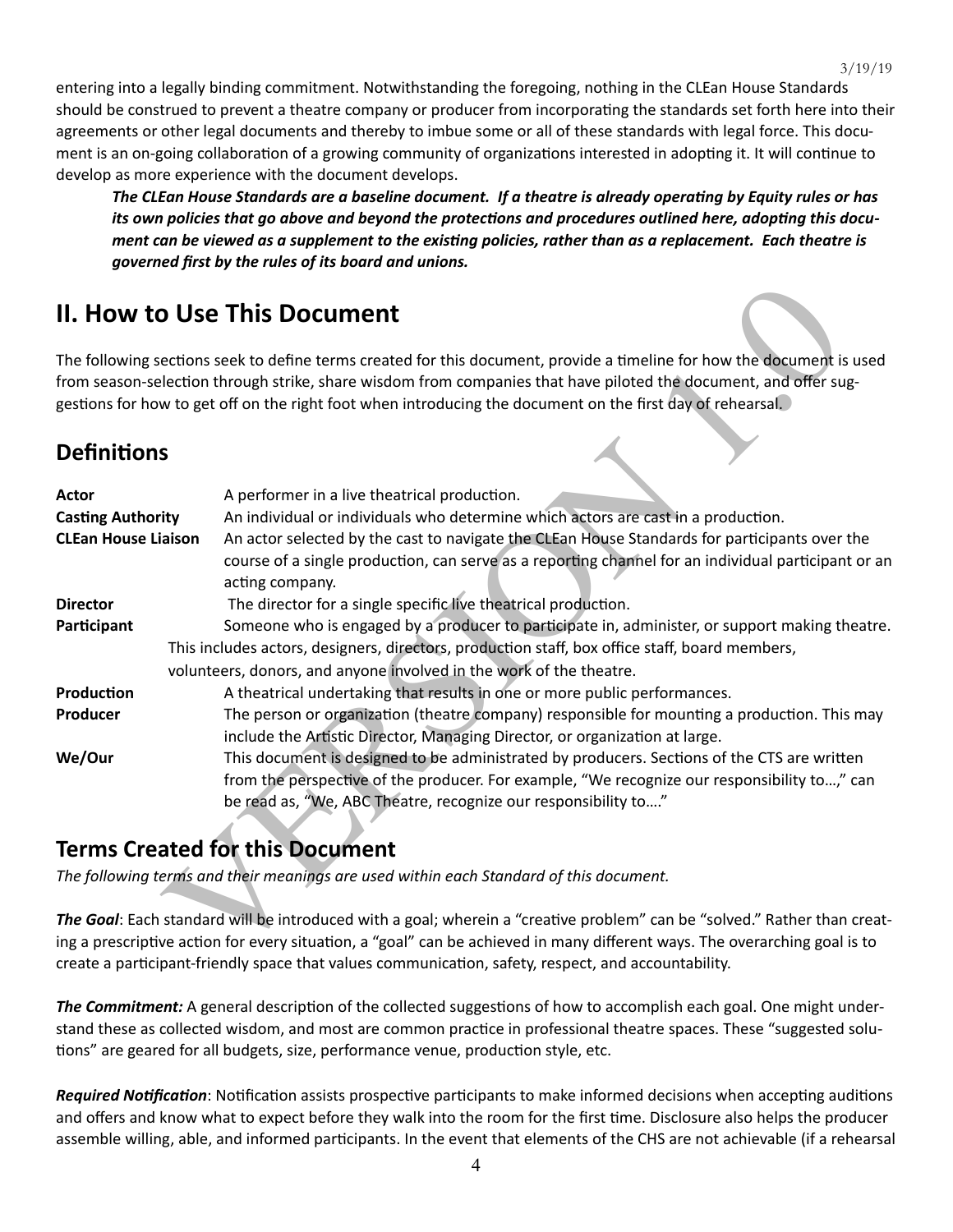is outside without access to drinking water, for example), conditions should be disclosed to all participants. Some standards have a "requires disclosure" section which serve to identify known elements that, if an organization cannot provide, should be disclosed. These items are not in the larger section as they might require money, or staff, and therefore do not meet the goal of the CHS to be usable for organizations of all budgets.

3/19/19

**Explore it Further**: In the interest of engaging producers at every budget level, this document seeks to suggest cost-free solutions. Suggestions that require money or other resources (sprung flooring, for example), appear in "Explore It Further" sub-sections.

*Recommendations:* Further strategies for implementation. It is understood that these sections may grow with more experience with CHS in spaces where it is used.

# **What Does It Mean to Work in a CLEan House?**

When someone sees the CLEan House logo on an organization's casting notices, printed materials, or online platforms, they know that theatre has committed to provide a standard level of safety for the people who work with that company. When a theatre artist works with a CLEan House Theatre, they are aware of the standard practices that the theatre has agreed to in order to keep their working environment safe. Theatre workers are also aware of the procedures to follow should a concern arise during their time working with that organization.

When a theatre artist works with a CLEan House organization, they can be sure that a commitment has been made to prioritize that person's safety and well-being.

# **What Does It Mean to Be a CLEan House?**

Adopting the CHS is a process that engages every level of a producing organization from season-selection through strike. This process is not intended to stifle creativity or cause participants to feel hesitant or distracted. One extreme would be filing the document away in a drawer and forgetting about it until a problem comes up. The other extreme would be a policed environment in which the document became a tool for punishment or judgment. Each organization should strive to make the CHS work in their own space. A few things to keep in mind:

- 1. The CHS should be discussed at every level of the company, including company and board meetings. Everyone from the Board Chair to administrative staff to ensemble members to visiting participants to volunteers should be encouraged to be familiar with the document, understand the company's commitment to its adoption, and any responsibilities each participant may have.
- ENS in spaces where it is used.<br>This in spaces where it is used.<br>This in spaces where it is used.<br>This in spaces where it is used.<br>This in spaces where it is used.<br>The therm in the ULEAN House logo on an organization's cas 2. The CHS should be discussed as early as season selection meetings and pre-production meetings. Many problems can be avoided when safety issues are a regular part of pre-production discussions. For example, if a company cannot afford safe rigging, it should avoid plays that require aerial work. If a company cannot afford a fight choreographer (preferably professionally trained/certified), then a play with onstage violence might not be in the cards. The CHS is a tool for discussion to ensure that organizations choosing to adopt it work within their financial means and/or expertise.
- 3. Prospective stage managers should be informed that this document is being used with enough time for them to review the document and discuss the additional procedures and responsibilities.
- 4. The casting authority has an important role to play, and should be well versed in the document, particularly the audition section.
- 5. The CHS requires a thorough discussion on the first day of rehearsal. This is when participants with no exposure to the CHS will first encounter it. Taking the time (a suggested minimum of 30 minutes) to discuss the CHS in the first rehearsal will increase the chances of success with the CHS. Getting off on the right foot is essential to this process and the First Day Implementation Notes is designed to help.
- 6. CHS protocols throughout the rehearsal process, particularly for high-risk content.

5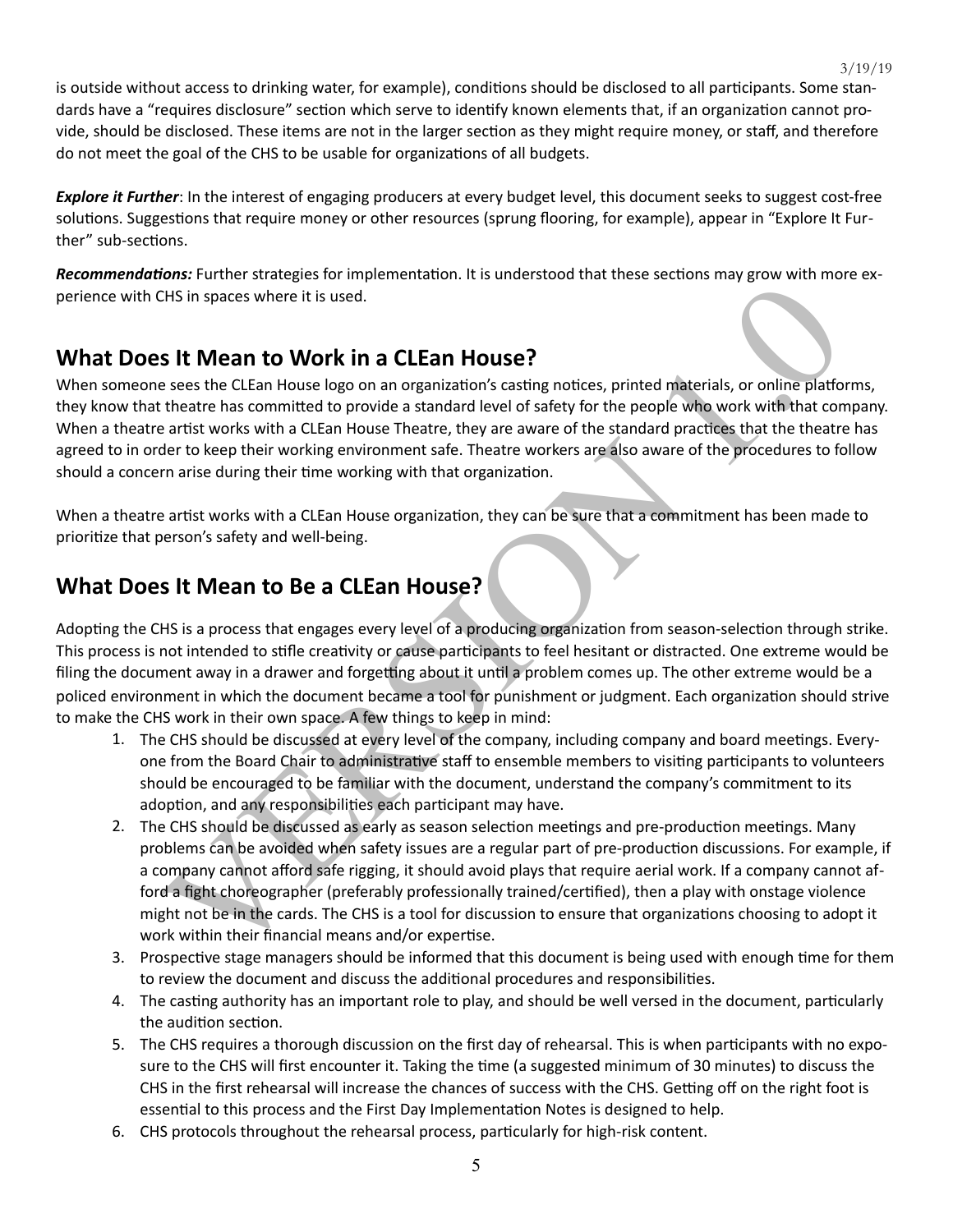- 7. Many elements of the CHS come into play during tech. Taking the time to implement safety, privacy, and other CHS elements helps to prevent problems before they happen.
- 8. The CHS offers suggestions for preventions and responses to issues throughout the run.
- 9. Theatres should be ready to address concerns. This document seeks to prevent some issues but given that the document encourages those with concerns to come forward, it's recommended that theatres avail themselves of conflict resolution techniques and make use of their Conflict Resolution Plan (CRP). Theatres should also have a transparent reporting structure for any and all concerns. Resources for developing a CRP and reporting structure are contained in this document and online at tasc-cle.org

# **First Day of Rehearsal**

Creating an outline for first rehearsals can make sure that all of the important points are covered. This outline should be delivered by one or more representatives of the producing theatre (the Artistic Director, the Stage Manager (SM), the Director, an assigned company member, etc....) See the appendix section of this document for a First Rehearsal Outline example, including an outline on handling negative comments or actions in real time.

#### *Here are some of the most important things to communicate at the First Rehearsal:*

- 1. Tell the company why you've chosen to adopt the CLEan House Standards.
- 2. Distribute the CLEan House Summary document to every member of the company. This document outlines the basics of the CLEan House Standards and directs all participants to the website for the full document and other resources.
- **If Rehearsal**<br>
eine for first rehearsals can make sure that all of the important points are covered. This outline should informed to the producing the late of the producing the compare in the particle producing the depend 3. Distribute the Concern Resolution Plan (CRP). The Concern Resolution Plan provides communication pathways for resolving concerns before they get out of hand, to inform participants who to talk to if issues arise, to avoid repeated unsafe practices, and to mentor those who violate boundaries. The Concern Resolution Plan and The CLEan House Liaison are designed to provide confidential reporting channels that support and protect everyone, including the person/s that create concern. Gossiping with those outside the reporting channels or creating an atmosphere of "heroes and villains" can result in an inability to mentor and resolve issues peacefully. There are gray areas on stage. People can get hurt physically and/or emotionally without there being a "bad guy." In every possible situation, the CRP should be used to mentor participants, and nurture a positive and safe environment.
- 4. Discuss the CLEan House Liaison. The CLEan House Liaison is a confidential liaison (reporting channel) between participants, the stage manager, and others in the Concern Resolution Plan. The CLEan House Liaison is a neutral party who helps to ensure that communication paths are open. The CLEan House Liaison is selected by the participants of each production at the first rehearsal and is, whenever possible, not a permanent employee of the theatre. More specifics are available in the section of this document dedicated to CLEan House Liaison.
- 5. Point out areas of the CHS that are particularly pertinent to the production. If there are high-risk elements in the production (sexual content, fights, nudity), suggest that the participants read those sections of the document in the interest of letting them know that safety has been a part of the planning process for the production.
- 6. Producers are not asked to distribute hard-copies of the entire document, but please tell the company that they can read the document in its entirety online at **tasc-cle.org**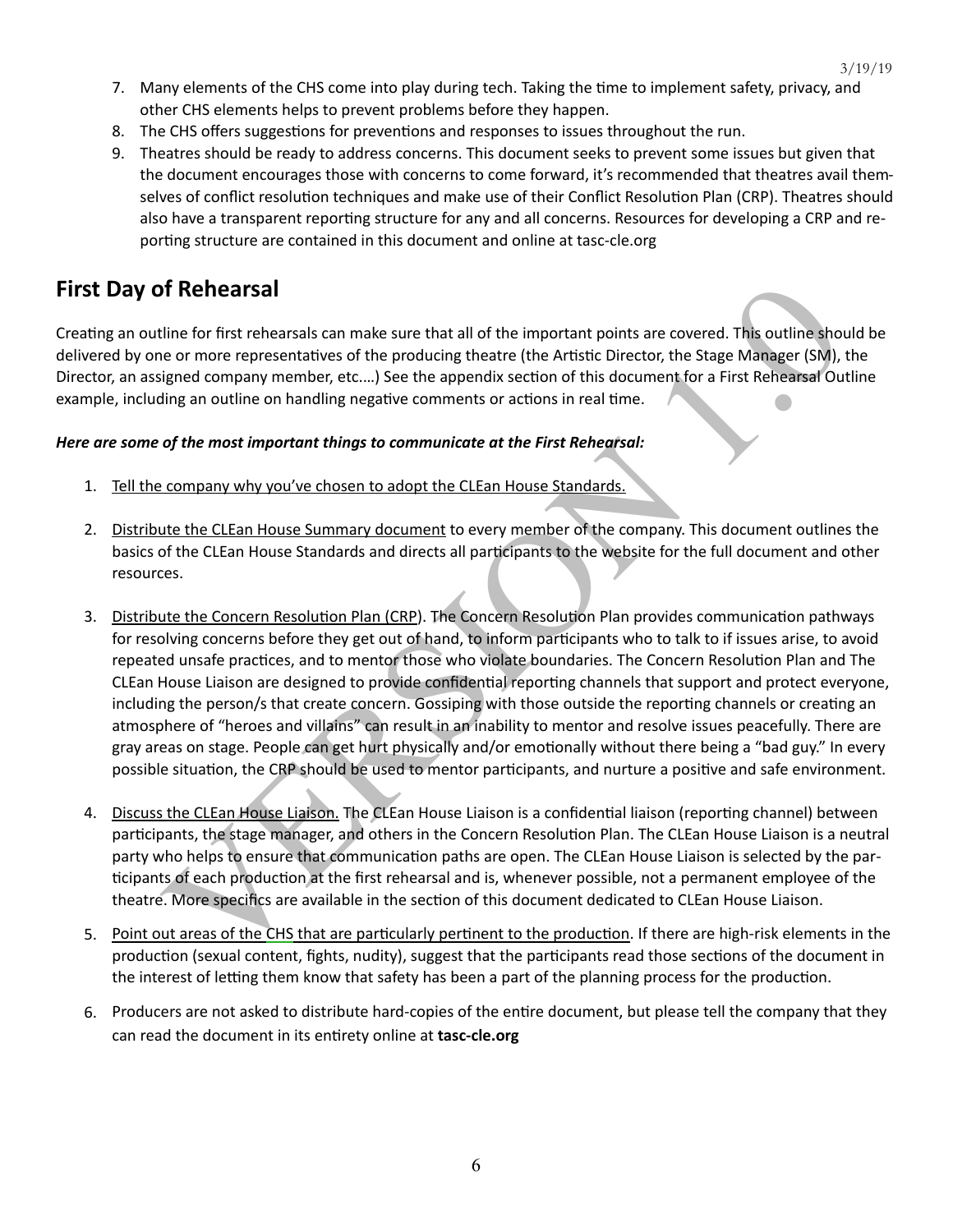# **Addressing a Problem**

### **The Goal**

Every CLEan House Theatre should create and provide a detailed Concern Resolution Plan (particular to their theatre) to address issues in a production or within an organization. This theatre-specific document needs to include what to do and who to address with serious issues and eliminate the fear of retaliation for reporting issues of safety, harassment, or other serious concerns.

### **The Commitment**

The Concern Resolution Plan should be printed and available (in welcome packets and/or on the call board) to all participants and discussed on the first day of rehearsal. It should be clearly communicated that the producer seeks to resolve concerns early, before participants or the production are put at risk and before the concern escalates.

### **What is a Concern Resolution Plan?**

The Concern Resolution Plan provides names and contact information for members of the organization and production who have agreed to respond to reported issues and work to resolve them. The document consists of:

- A written, clear, and shared list of steps for addressing a concern;
- A written, clear, and shared list of persons with whom the concern should be addressed;
- A commitment to give reported concerns priority and a reasonable timeline for resolution.

A sample Concern Resolution Plan is included at the end of this package

### *Who is responsible for addressing concerns?*

Below are some suggested levels for reporting concerns.

- Level One-Many concerns can be resolved through conversation with the parties involved. Whenever possible people should be encouraged to discuss challenges and concerns with one another. Sharing and hearing concerns with openness and respect can prevent situations from escalating further.
- esolution Plan should be printed and available (in welcome packets and/or on the call board) to all p<br>store on the first day of rehearaal. It should be clearly communicated that the producer<br>before participants or the prod Level Two—The following participants have a level of authority and trust to determine whether a concern can be resolved at Level Two or if it needs to be sent to Level Three. All Level Two concerns should be both documented in writing and reported to Level Three, even if no further action is required. Level Two contacts might include the CLEan House Liaison, Stage Manager, Production Manager, and Director.
- Level Three—These participants should be considered the final level of problem solving, capable of resolving issues that have not been resolved prior to reaching this stage. They are strongly advised to consult with each other and review legal or other implications of any decision. Level Three contacts might include the Artistic Director, Managing Director, and Executive Director.
- Level Four This course of action should be considered if the concerns are in direct connection with a Level Three Executive such as the Artistic, Managing, or Executive Director, or if Level Three Executives have not resolved a lower Level concern in a timely manner. Level Four contacts might include Board Members and Senior Leadership (such as a Line Producer, Education Director, etc).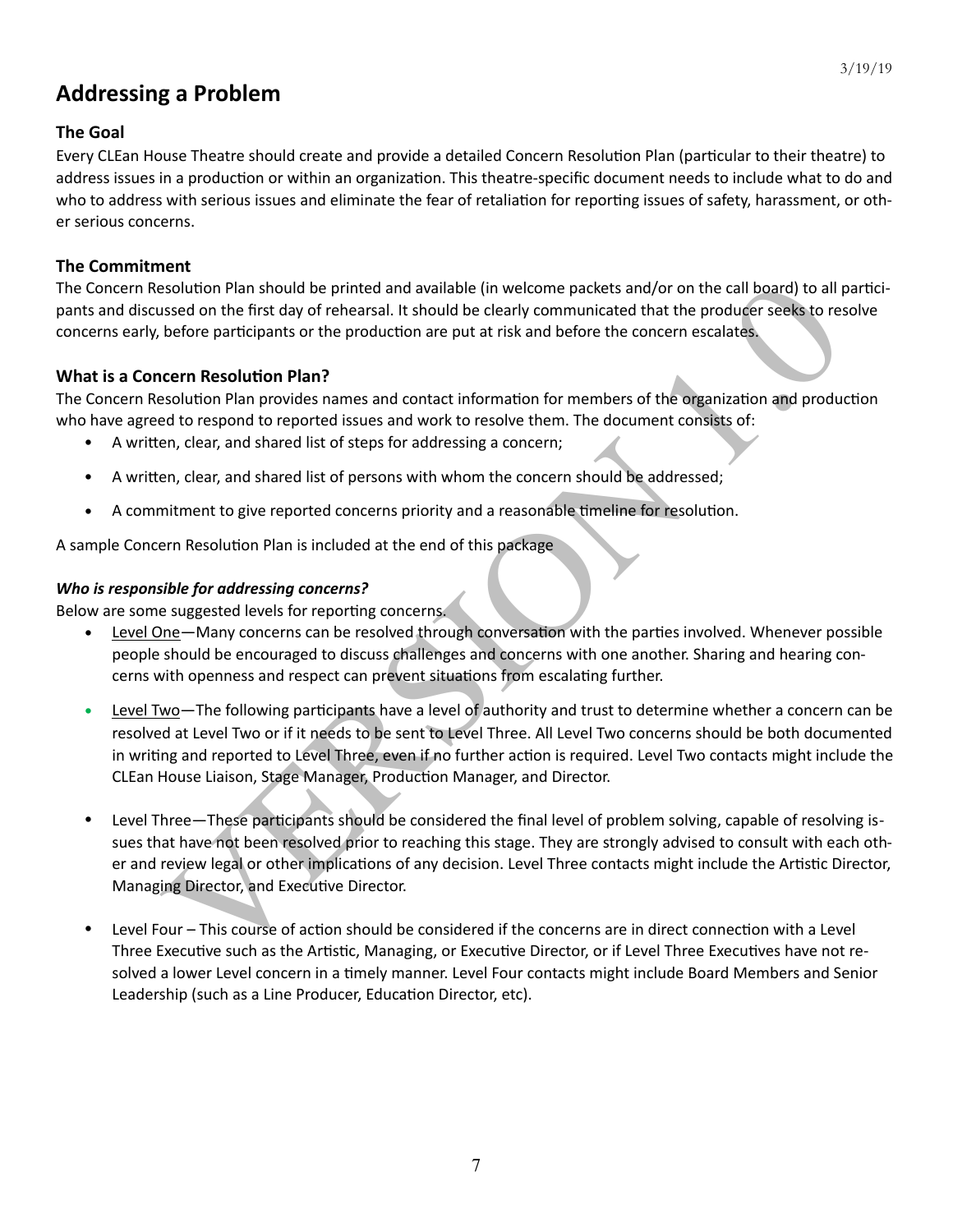### *<u>Communication</u>*

- The Concern Resolution Plan should be verbally explained and provided in writing at the first rehearsal (digitally and/or in print). It should include the name, title, and contact information for every individual. in Level Two and Level Three.
- A copy of the Concern Resolution Plan should be posted or otherwise available in the rehearsal and performance spaces.
- Theatres are encouraged to take full advantage of both rehearsal and performance reports to document and communicate concerns effectively.
- Every effort should be made to keep knowledge of concerns and/ or incidents confidential.

### *Recordkeeping*

The producer should maintain personnel files, which should include reported concerns. Such files are to be kept confidential and accessible only to the individual(s) responsible for maintaining the files. A copy of all documentation related to the concern should be provided to the person who raised the concern.

#### *Legal Remedies*

- In the event of civil or criminal misconduct or liability, the Concern Resolution Plan is not a replacement for legal advice or action, nor does it replace any local, state or federal law.
- A violation of civil rights can be reported to the Ohio Attorney General: http://www.ohioattorneygeneral.gov/ About-AG/Service-Divisions/Civil-Rights

#### **Recommendations**

- Producers should complete a Concern Resolution Plan with the names and contact information of all individuals who will serve at Level Two and Level Three for each production. Theatres should adapt the Concern Resolution Plan to reflect their staffing structure.
- ffort should be made to keep knowledge of concerns and/or incidents confidential.<br>
Diducer should maintain personnel files, which should include reported concerns. Such files are to be<br>
matial and accessible only to the in The Concern Resolution Plan is a tool to help create communication pathways to prevent and resolve issues, not create divisions. To that end, nothing in the CLEan House Standards encourages firing or marginalizing participants for mistakes, a momentary loss of temper, an argument (whether artistic or personal), a single unintentional injury, etc. The Concern Resolution Plan is designed to provide a path to respond to events, behavior, and conditions that create reasonably understood unsafe conditions, not uncomfortable situations. The function and goal of the Concern Resolution Plan should be discussed at the first rehearsal.
- Some of the individuals on the Concern Resolution Plan will change with each production, and it should be updated for each production.
- All individuals listed on the Concern Resolution Plan should understand their role in resolving concerns, the process for recording concerns, and the process for reporting those concerns to others named in the document.
- Creating and using a Concern Resolution Plan can assist with recordkeeping.
- The individuals listed on the Concern Resolution Plan should be provided with resources and/or training in conflict resolution.
- •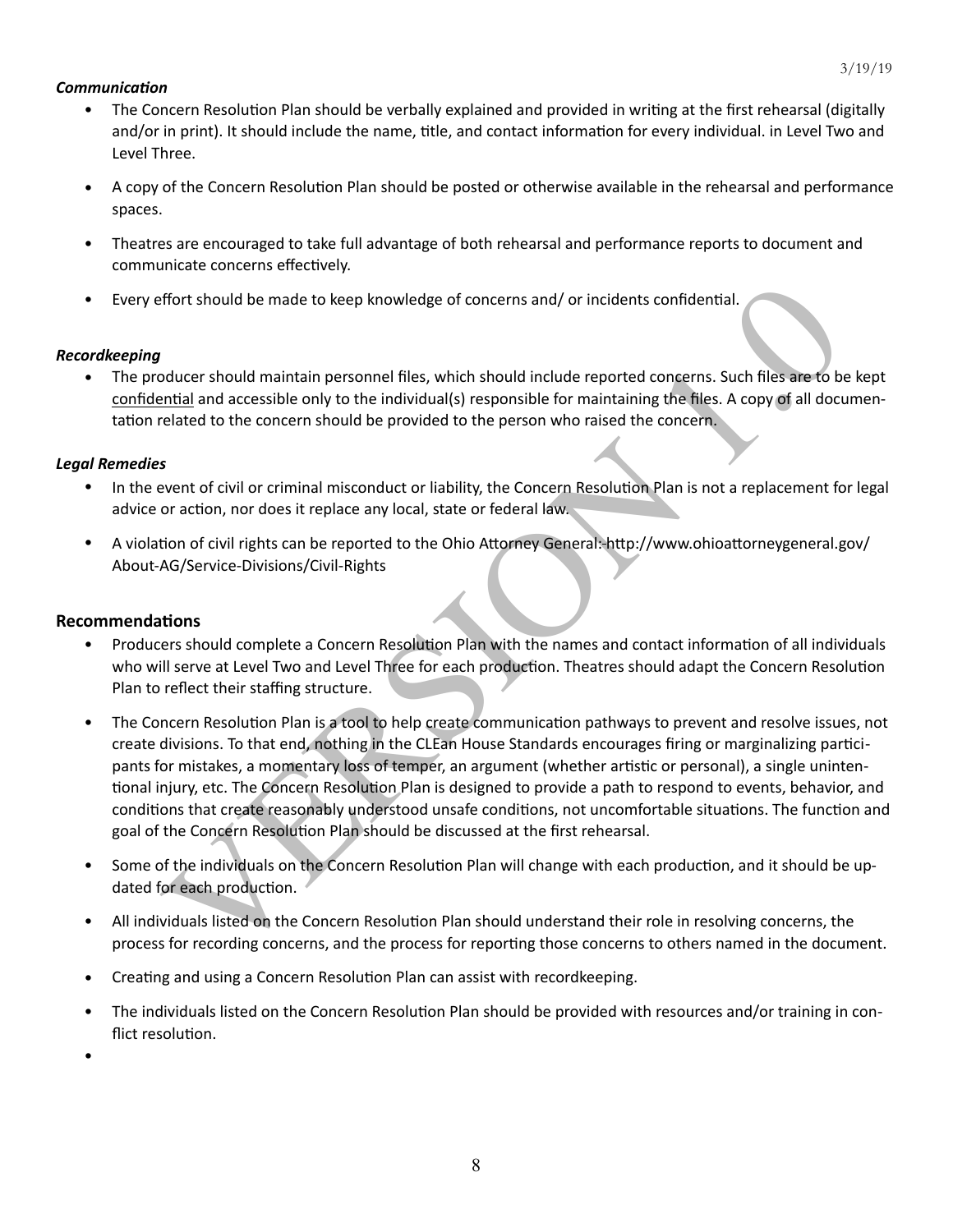# The Role of the Stage Manager Regarding the CHS

# **The Goal**

The Stage Manager (SM) is traditionally the primary communication conduit between participants and producers as well as between actors and directors, and so plays a crucial role in executing the CHS. The goal of this standard is to respect that the additional responsibilities of the SM in theatres that use the CHS compliment the expertise and authority of the SM as a leader and advocate throughout the production.

# **The Commitment**

The Stage Manager's responsibilities with regards to the CHS are:

- Read and be familiar with the CHS.
- Know and follow the theatre's published Concern Resolution Plan.
- Ensure that consent is discussed before scenes of sexual content and nudity and document applicable specifics.
- Document all choreography, including staged violence and sexual content. Stage Management must be present for all rehearsals when choreography is rehearsed. There should be a designated fight or choreography captain.
- Allow for the selection of the CLEan House Liaison during the first week of rehearsal and include the CLEan House Liaison in the safety walk on the first day of tech before actors take the stage.
- Communicate with the CLEan House Liaison, particularly regarding any raised concern. Work with the CLEan House Liaison to determine if a concern requires further action (i.e. – moving to Level 3 of the CRP)
- Document all concerns and report confirmation that procedures and protocols for the rehearsal and performance of all forms of choreography are being followed.
- Oversee that all commitments related to the actors' time in auditions, rehearsals, and performances are followed. This includes calling the announced breaks and working with the director and producer to craft daily schedule and production calendars.

# **Requires Notification**

- SMs should be told if an organization has adopted the CHS before they commit to a production.
- SMs should have access to the script, or known scope of a production, before they agree to participate

# **CLEan House Liaison**

### **The Goal**

ager's responsibilities with regards to the CHS are:<br>
Individual of familiar with the CHS.<br>
In dictar of the CHS (BU) distributed Concern Resolution Plan.<br>
In that consent is discussed before scenes of sexual content and n The goal of the CLEan House Liaison is to create a confidential and peer-level liaison and reporting channel between participants and the producer. Communicating concerns can be challenging. Participants often have long-standing relationships, aspirations for future collaboration, or a fear of being labeled "difficult." Any of these might dissuade a participant from voicing a concern. The CLEan House Liaison can help to alleviate this tension. In productions that employ union actors, the CLEan House Liaison may also serve as the Equity Deputy.

# **The Commitment**

The CLEan House Liaison was inspired by the Actors' Equity's "Equity Deputy," but the CLEan House Liaison does not report to any outside regulatory body, since the CHS is a tool for self-regulation. The CLEan House Liaison navigates the CHS for participants over the course of a single production, can serve as a reporting channel for an individual participant or an acting company when confidentiality is required or requested, and may also serve (alongside the Production Stage Manager) as a first contact when a concern cannot be resolved by an individual.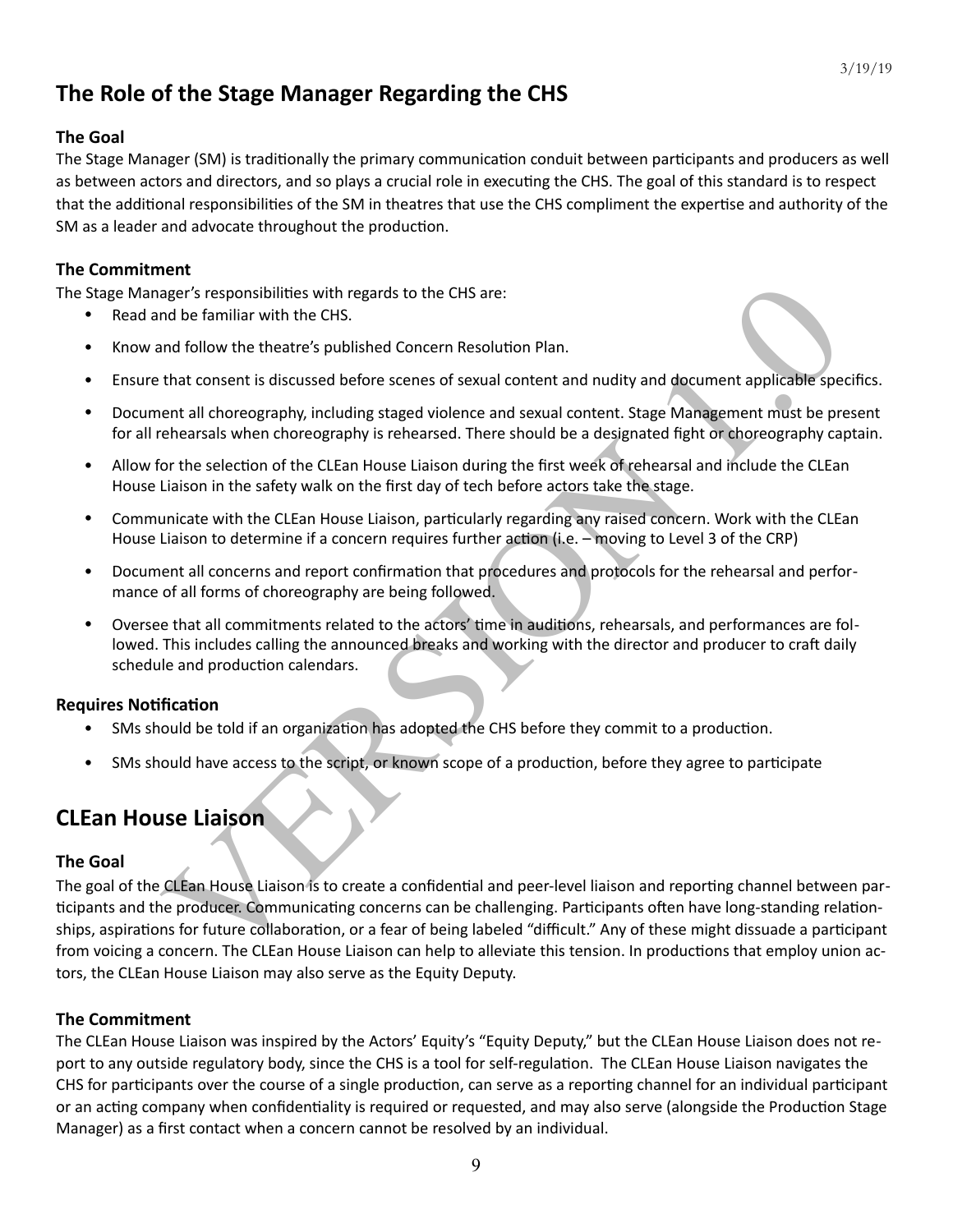#### **Role and Responsibilities of the CLEan House Liaison:**

- Become familiar with the CHS, CRP, and any related policies and procedures provided by the producer.
- Help familiarize others with the CHS, CRP.
- Provide contact information and availability for consultation outside of rehearsal/performance space/hours.
- Serve as a liaison between the cast, crew, Stage Manager, and producer for issues brought to attention by participants.
- Protect anonymity whenever possible.
- Report concerns, both their own and those reported by fellow participants, using the CRP, and communicate the resolution of such concerns to fellow participants as appropriate.
- Respond to concerns as quickly as possible (ideally within 24 hours, and never more than 72 hours).
- Shadow the SM on the safety walk-through (see the Basic Health and Safety standard).
- Commit with integrity and empathy to prioritize the safety and well-being of participants and discourage efforts (intentional or otherwise) to use the CHS to divide or create an atmosphere of "heroes and villains."
- Engage the Concern Resolution Plan if the SM is unable, unwilling, or is the individual of concern.
- Understand that their role is not to solve problems or act in a judiciary role but serve as a confidential reporting channel and liaison.
- Understand that their role is one of service, and not a position of power or status.

#### **Outside of the CLEan House Liaison Scope:**

- The CLEan House Liaison should not override traditional roles of the SM, director, or any other member of the organization.
- The CLEan House Liaison should never create divisions or marginalize participants.
- concerns, both their own and those reported by fellow participants, using the CRP, and communication of such concerns to fellow participants as appropriate.<br>
Concerns, both their own and those reported by fellow participan The CLEan House Liaison should not mediate between conflicting parties - the Liaison's responsibility is to report conflicts using the CRP, and if said conflicts are not resolved, to bring the conflict to the attention of those higher on the CRP chain.

#### **Recommendations**

#### *How to select a CLEan House Liaison:*

- Each producer should establish a process for selecting a CLEan House Liaison. For example, this might include a nominating process with secret ballot at the first rehearsal or shortly thereafter.
- If a getting-acquainted period is necessary (where participants don't know one another), a CLEan House Liaison may be chosen by the end of the first week.
- For theatres with resident acting companies, the CLEan House Liaison should not be a member of that company, whenever possible. If the cast includes a person on staff at that theatre, we recommend that the staff member not serve as the CLEan House Liaison.
- The last page of the CHS (page 39) is a printable form for a CLEan House Liaison to sign, indicating understand*ing and acceptance of the responsibilities of the role. This should be signed immediately upon selection of the Liaison.*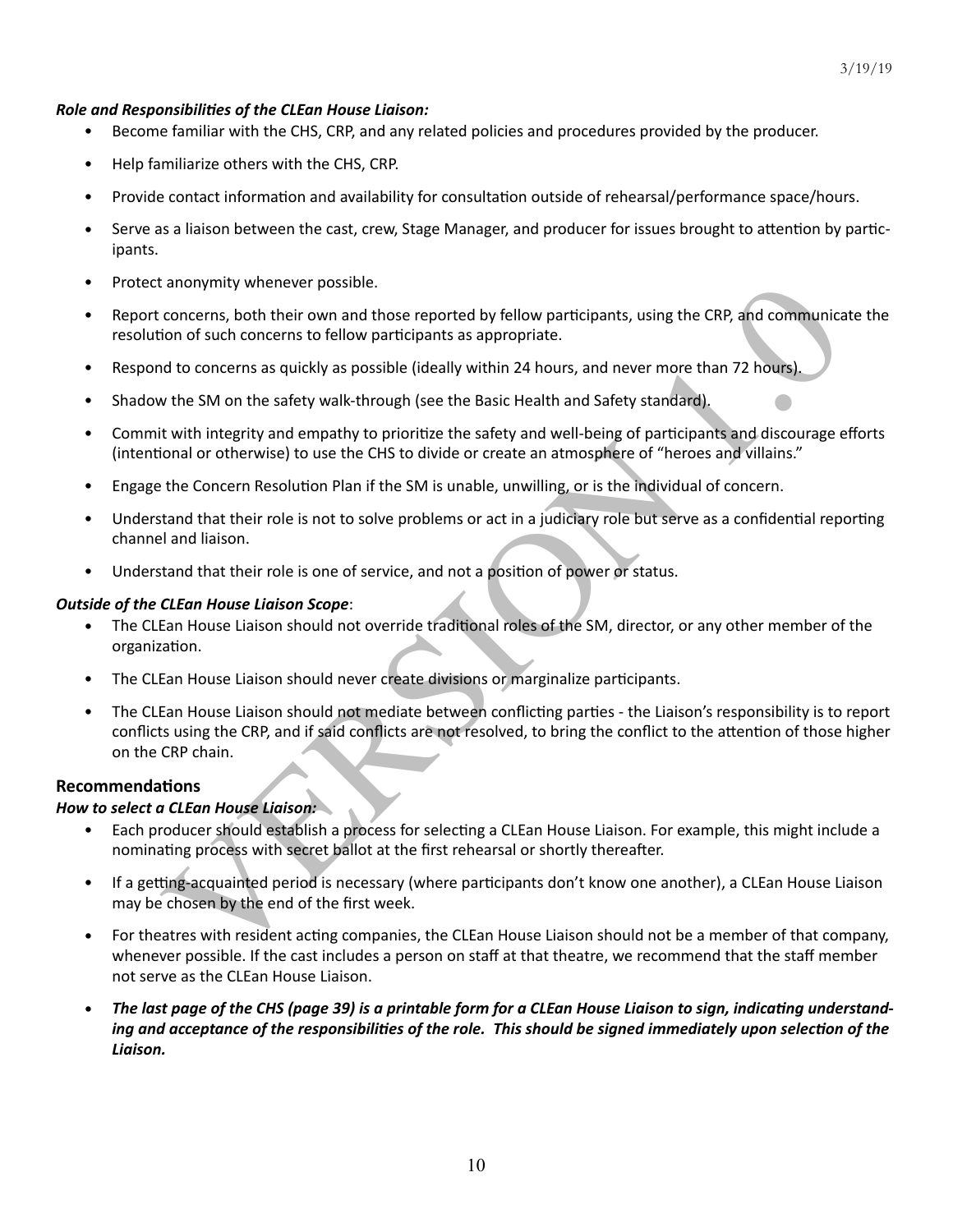# **III. CLEan House Commitments**

# **Auditions**

# **The Goal**

To help prospective participants make informed decisions about proposed productions' requirements and expectations. We seek to communicate what we expect of our participants and what those participants may expect of us. For the purpose of this section, auditions may constitute interviews, readings, presentations of prepared pieces, improvisation, singing, movement, or similar activities involved in a casting process. We acknowledge that different theaters will have different needs in auditioning actors; the underlying commitment of this section is that actors will be notified of the theatre's specific requirements before and during the audition.

### **The Commitment**

### **Audition Notices and Invitations**

Include the following information in audition notices and invitations:

- Role(s) for which the actor is called, and role(s) that already have been cast;
- Any role that requires a character with a specifically stated gender, gender identity, race, age range, body type, or disability;
- The nature of the activity to be performed at the audition (i.e., sides from the play, choreography, improvisation, monologue, etc.);
- The nature of the audition (read with a reader, audition in a group, read with other actors, etc.)
- Any potential stage combat, feats of physical daring, nudity, partial nudity, sexual content, or other reasonablyunderstood high-risk activities;
- An assertion that prospective participants can decline auditions without fear of losing future audition invitations;
- Disclosure if the audition will be recorded;
- The names of the director, casting authority, and producer.
- The names of who will be present in the audition room and their job title, if available at the time of posting.
- If an institution requires background checks before hiring, this information should be included in the audition notice.
- Final recovers and the matter power and activity energy process. We acknowledge that one with the metric metric<br>in auditoning actors; the underlying committent of this section is that actors will be notified of the<br>quireme An inclusivity statement, such as: [Theatre name] is committed to diversity and encourages all its employers to *engage* in a policy of equal employment opportunity designed to promote a positive model of inclusion. As such, [theatre name] encourages performers of all races, ethnicities, gender identities, sexual orientations, and ages, as well as performers with disabilities, to attend every audition.

### **Auditions**

- We intend to provide a safe space for the audition including:
	- **•** A smoke-free environment.
	- **•** A reasonably clean space with sufficient lighting and reasonable temperature.
	- A safe surface for dance or fight calls, if applicable.
- We will not ask prospective participants to attend more than three (3) audition calls for a single production.
- Audition calls should be no longer than four (4) hours and should not run later than 11pm.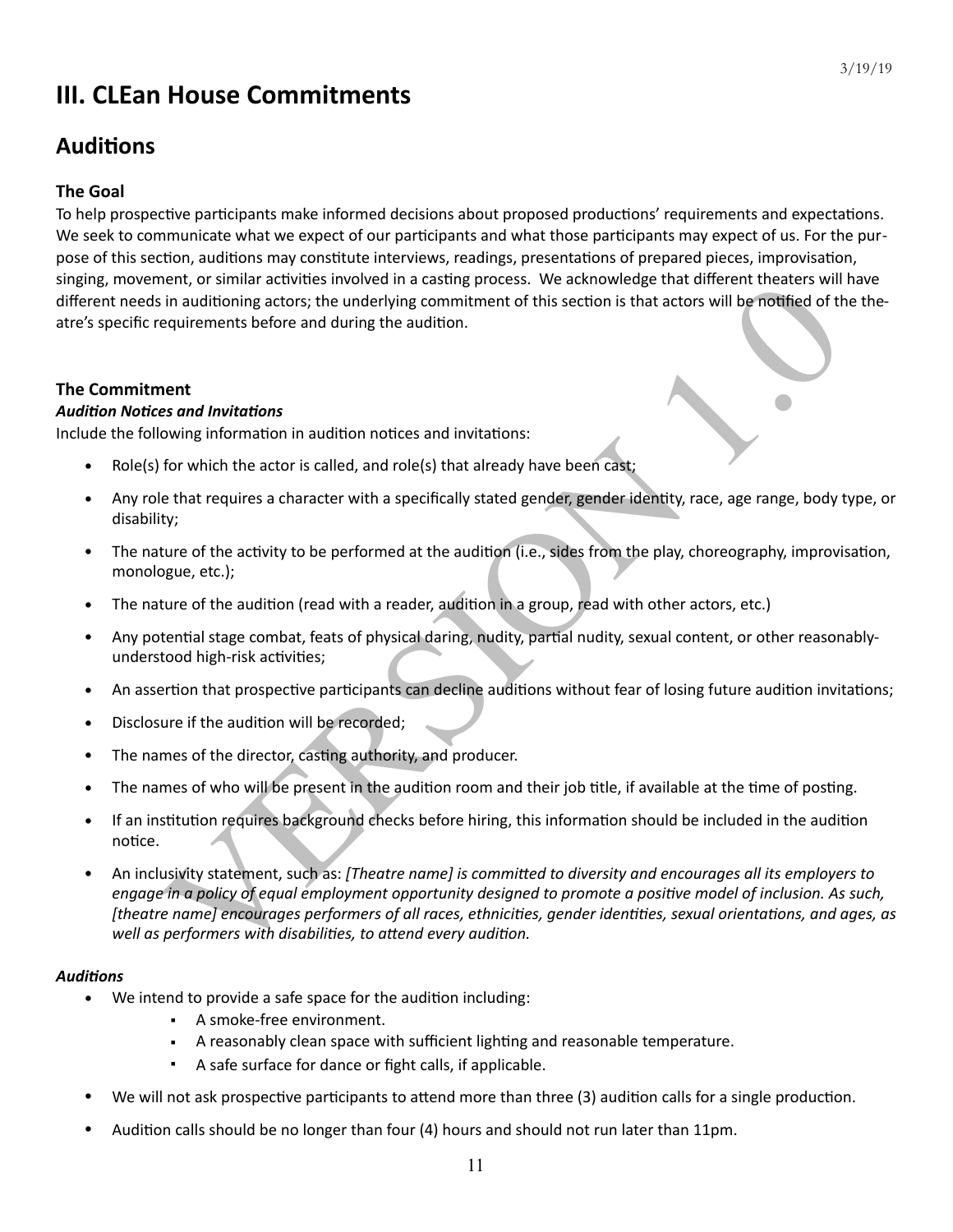- Required materials (scripts and sides) should be provided at the audition.
- We will not ask prospective participants to perform violence or sexual contact as part of the audition.
- Any physical contact required for an audition should be disclosed and choreographed.
- We will not ask prospective participants to disrobe at an audition. (See the Sexual Content and Nudity standard.)
- Auditions should not be recorded unless specified in the notice or invitation. If recordings are made, there will be written assurance that the recording will be used privately among casting authorities and destroyed/deleted after the completion of casting.
- Lendeavor to make reasonable accommodations to facilitate access, such as allowing interpreters we<br>sixty, holding auditions in accessible facilities, and providing audition materials in advance to artists we<br>tes.<br>tes.<br>tes We will endeavor to make reasonable accommodations to facilitate access, such as allowing interpreters when necessary, holding auditions in accessible facilities, and providing audition materials in advance to artists with disabilities.
- Disclosures should be clearly posted at all auditions and callbacks (See the Sample Audition Disclosure Form).
- We will not charge prospective participants a fee to audition.
- Prospective participants may decline audition invitations or casting offers without fear of losing future opportunities and will not be asked to explain their reason.

#### **Requires Notification**

- If scenes of violence, sexual content, or other choreography will be a part of the audition.
- Whether or not understudies will be engaged for the production.
- Who is in the audition room.
- If an audition will be recorded.
- If known, when callbacks are scheduled.
- If an institution requires background checks before hiring.
- Provide the names of the production's design team, including choreographers.
- If the producer has an inclusivity policy, it should be provided with audition notices or invitations.
- Once casting is complete, producers should notify those who were called back, but not cast.

#### **Explore It Further**

If possible, provide the full script with audition invitation.

#### **Recommendations**

- Try creating a template email posting for audition notices and invitations. This will help ensure you don't forget anything important.
- An Audition Disclosure Form visible at all auditions can streamline communication and disclosure.
- Unless it is necessary to the nature of the piece, actors should not be asked to audition in front of other actors.

# **Agreements**

#### **The Goal**

To create an understanding between Participants and Producers of what is expected throughout the production process at the beginning of the process.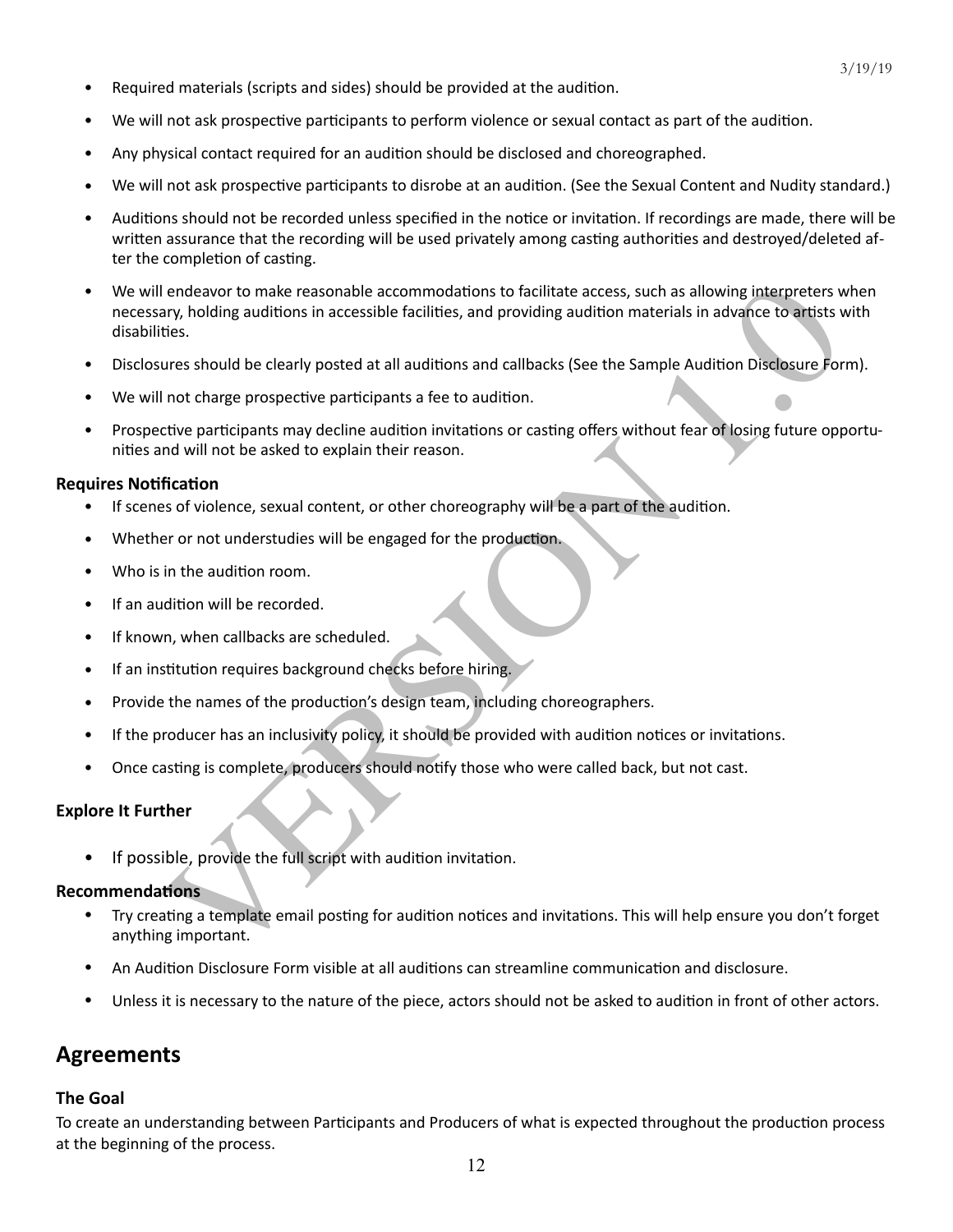### **The Commitment**

We will provide each participant with a document outlining our mutual expectations for each production. These agreements do not imply that participants are employees but seek to provide information about the terms of the participant's role in the production.

#### **Requires Notification**

Agreements should include, at a minimum, the following disclosures:

- **Compensation**—the amount and payment schedule of any stipend, honorarium, or other compensation to participant.
- **Responsibilities**—a general outline of the responsibilities of the participant.
- **Schedule**—the basic schedule information (start date, whether the rehearsals will be the day or evening, proposed hours-per-week, dates/hours of tech) and the possibility of extensions.

#### **Explore It Further**

• Having agreements reviewed by a labor and/ or entertainment attorney can help make sure that the agreements are as clear and comprehensive as possible.

#### **Recommendations**

- A sample agreement is included in the appendix of this document. More are available at **tasc-cle.org**
- Producers may customize agreements, or use those they already have, provided they include the information described here and accurately convey the expectations and responsibilities of the participants.

# **Understudies**

#### **The Goal**

t.<br>
is instillities —a general outline of the responsibilities of the participant.<br>
Isibilities —a general outline mation (start date, whether the rehearsals will be the day or evening, provide<br>
Internal the maticipal of t Being an understudy is a tough job, and the job can be made more difficult if the understudy is not kept in the loop throughout the production process. This standard seeks to provide ways to prepare, include, and inform understudies so they are ready to save the day.

### **The Commitment**

Engaging understudies is strongly encouraged. The following guidelines can help ensure that they are effective and productive members of the production and given an opportunity to succeed.

- Understudies should have a written agreement detailing expectations and compensation.
- Understudies should be introduced to the CLEan House Liaison and should have the CRP explained to them.

### **Requires Notification**

- If understudies will be engaged for the production (disclosed at auditions).
- Any special skills required (dialect, combat, singing, sexual content and nudity, etc.).
- What support the understudies will receive (work with dialect coach, choreographer/s, for example).
- Which role(s) the understudy is expected to cover.
- General rehearsal schedule including (in a general sense) when understudies are welcome into rehearsals.
- Whether a put-in rehearsal will be scheduled if advance notice allows.
- Whether costumes will be provided, or if the understudy wears the costumes of the actor being covered, or if the understudy is expected to supply their own costume.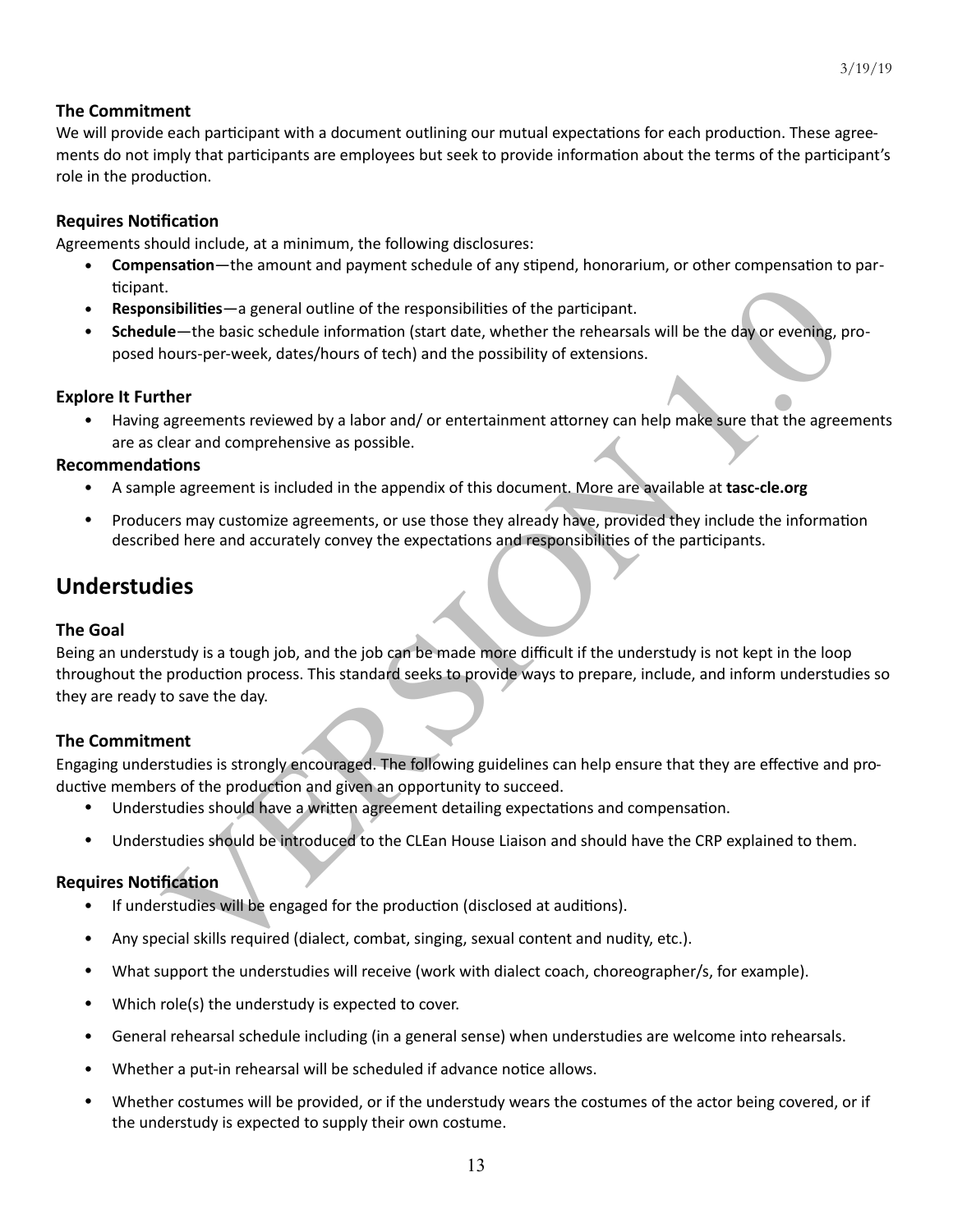- If an actor leaves a production, whether the understudy will replace that actor or if the role will be recast.
- The complimentary ticket policy.
- The amount of any stipend, honorarium, or other compensation that will be provided.

#### **Explore it Further**

- Have understudies shadow the actors they are covering during a performance.
- Allow understudies to observe any rehearsals when special skills (dialects, choreography, etc.) are being taught.

#### **Recommendations**

- Having understudies at the performance venue 30 minutes before each performance will ensure that they are always there when needed. Alternatively, being within a 30-minute travel radius on performance days gives understudies more flexibility while still helping to protect the production.
- Provide a date by which understudies are expected to be off-book and performance ready. Have a policy for what happens if the understudy has to go on before that date. Will they go on with a book or will the performance be cancelled?
- In the event a character has audio and or/video in production, (If a character leaves a voice mail, for example), backup recordings featuring the understudies should be made in case they go on.
- If an archival video recording of the production is made, giving understudies access to this recording can help them prepare for performance.

# **Basic Health and Safety**

#### **The Goal**

Performance-day problems are often preventable with careful planning, and we endeavor to create spaces and processes for auditions, rehearsals, and performance that are as physically safe as possible.

#### **The Commitment**

**tions**<br>
utions<br>
understudies at the performance venue 30 minutes before each performance will ensure that they<br>
unters when needed. Alternatively, being within a 30-minute travel radius on performance days give<br>
lies more We intend to make health and safety a regular topic at production meetings, and to maintain awareness and procedures that contribute to a safe environment at all times. We seek to prevent injuries, identify and remedy situations that might be considered unsafe or unhealthy, and respond to injuries and medical events, and seek medical attention when required. 

We will strive to promote basic health and safety practices by providing the following:

- Toilets and sinks, with soap and towels or a hand dryer;
- Access to drinking water or disclosure of lack of availability;
- A reasonable working temperature (avoiding inclement weather or unsafe temperatures outdoors);
- Lighting suitable for the work being carried out;
- Reasonably clean and well-maintained rehearsal space;
- Floors and traffic routes that are free from undue obstructions and tripping hazards;
- Functional, non-expired fire extinguishers;
- A suitably stocked first-aid kit;
- An insurance policy that covers on-site injuries;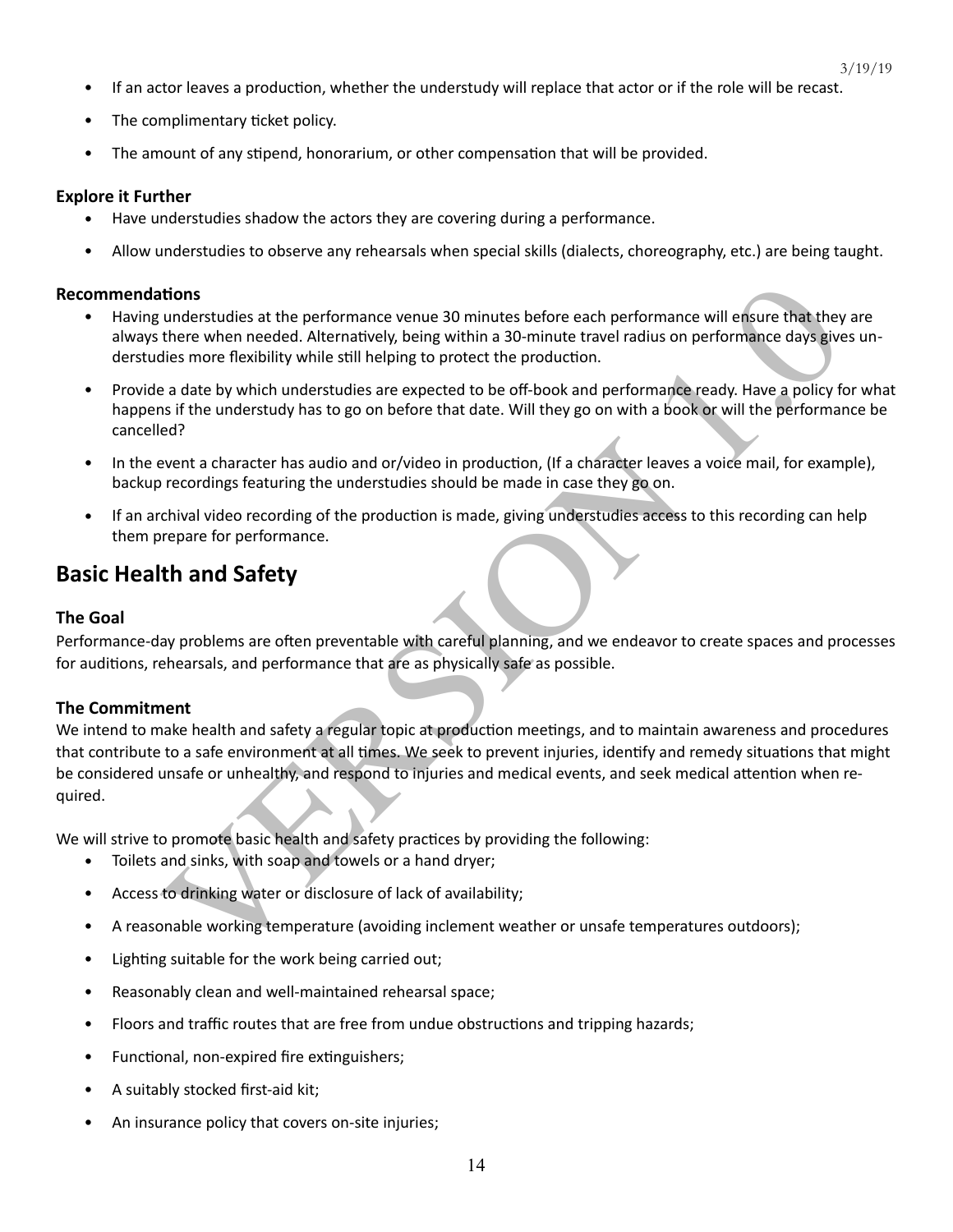- Emergency Contact forms to be completed including notification of any actor allergies or medical alerts.
- If young actors are in the cast, the Child Wranglers will have background checks.
- The theatre spaces will be free of untreated weapons of any kind and needles (unless required for insulin). Exceptions may be allowed with clear notification of all participants and safety precautions in place.
- All participants in theatre spaces will refrain from use of perfume, cologne, or aerosol sprays.
- A plan for costume maintenance and laundry.

At the first rehearsal and first tech day with actors, a safety walk with the SM and CLEan House Liaison should include:

- Fire exit locations;
- Locations of first-aid kits:
- Emergency procedures (including contact information for local police stations and the nearest ER);
- Tripping or safety hazards in rehearsal settings and constructed stage settings;
- Locations of restrooms;
- Scenic units, stage floor surfaces, and special effects;
- Areas of potential hazard that have or may require glow tape, including the opportunity for performers to point out where they need additional glow tape.

If unsafe conditions are discovered, they should be immediately reported to the Stage Manager, who should keep a record of concerns and their resolution. The SM should also maintain:

- **EXECT** Accident, incident, and first-aid reports;
- **EXEC** A checklist of first rehearsal and first tech rehearsal walk-throughs.

#### **Requires Notification**

carsal and first tech day with actors, a safety walk with the SM and CLEan House Liaison should included<br>to locations;<br>nos of first-aid kits;<br>not special with the small contact information for local police stations and the If any aspect of this Standard cannot be achieved because of the nature of the rehearsal or performance space, it should be disclosed to all prospective and active participants. For example, if a rehearsal or performance space is outdoors, participants should be notified in advance so that they can wear appropriate shoes and clothing for the weather and the surface (grass, asphalt, etc.). Another example: if the theatre cannot supply, maintain, or launder costumes, that should be disclosed at the time of audition.

#### **Explore It Further**

- Rehearsal and performance spaces should comply with City building and fire codes.
- Staff within the organization should be trained in first aid and CPR.
- $\bullet$  Fire extinguishers should be regularly inspected by a professional.
- If individuals are leading participants in physical warm-ups, yoga, or other physical activities, they should have certification or professional training to do so.
- Costumes and/ or soft good props that touch the skin must be washed before being use or worn for a second performance.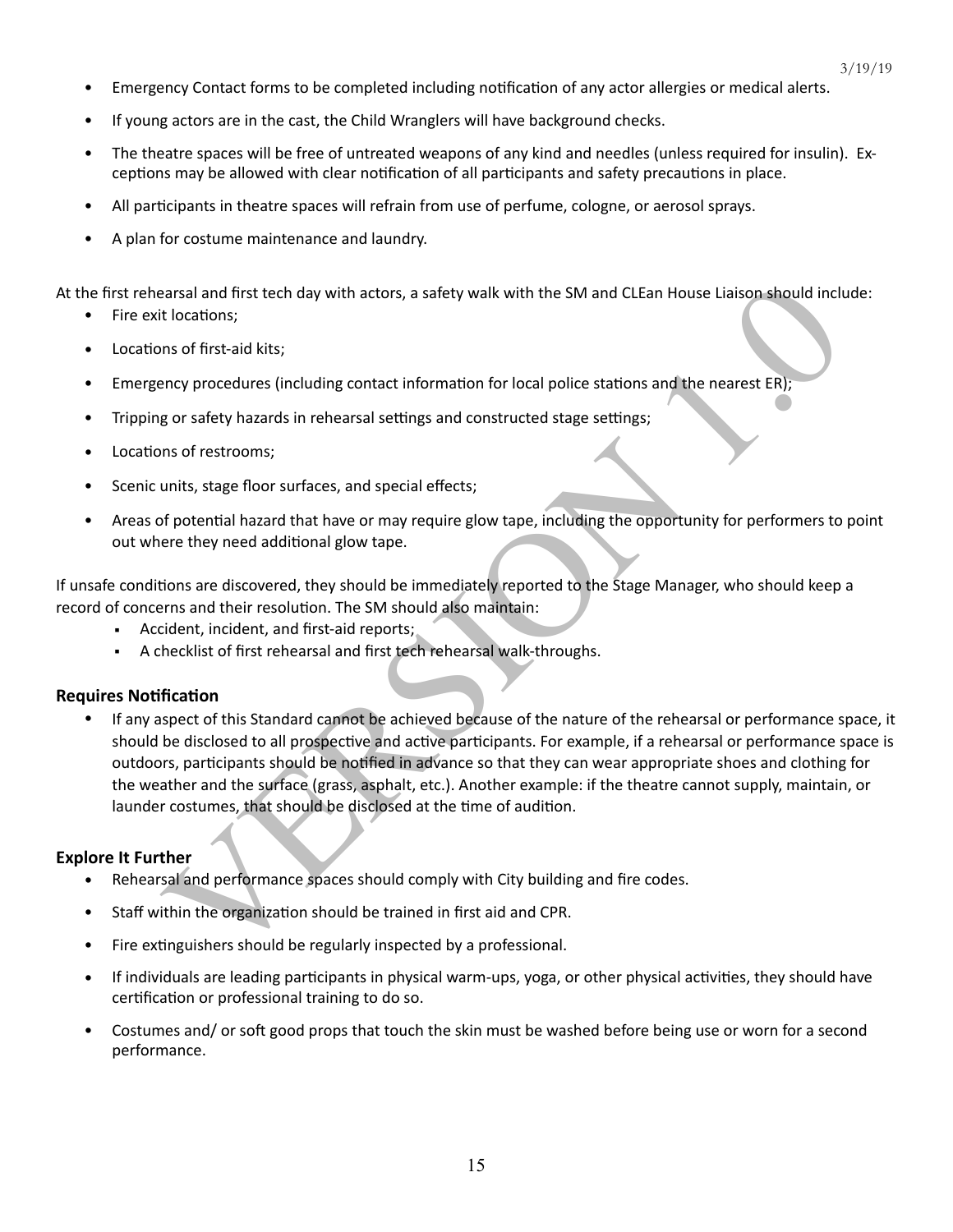# **Rehearsal**

### **The Goal**

Rehearsals should be a time of creation and collaboration. Artists do their best work when they are safe and supported in the rehearsal process.

### **The Commitment**

Rehearsals should be run in a manner that allows for each actor to do their best work in a safe and supportive environment. Rehearsals schedules should be communicated in a timely manner so that participants can reasonably plan their life outside of their theatre work accordingly.

We will strive to promote a safe and supportive rehearsal process by providing the following:

- A rehearsal schedule to each actor no later than at the signing of the contract
- A "daily" schedule, or email notification to confirm the next day's rehearsal schedule the night before a given rehearsal.
- Producers should make every effort to create a rehearsal schedule that makes reasonable use of an actor's time. Actors should not be asked to attend a full rehearsal and be used for less than 30 minutes of work, unless unavoidable.
- Actors should receive either a 5 minute break for every 55 minutes of work, or a 10 minute break for every 80 minutes of work.
- Actors should be allowed 5 minutes to change out of costume that is not part of a break period in rehearsals where costumes are required.
- For rehearsals lasting longer than 5 hours, actors should be allotted a 20 minute meal break.
- For rehearsals lasting longer than 6 hours, actors should be allotted a 90 minute meal break.
- Actors should never work more than 8 hours in a 10 hour window of time.
- Actors should never work more than 10 hours in a 12 hour window of time.

# **Audience and Front of House**

#### **The Goal**

and **Errorit and Exploration** in the convertion of the same and supportive entroined that should be communicated in a timely manner so that participants can reasonably planties that stredules should be communicated in a ti Audience members are active participants in live performance. In recognizing this, we seek to create an environment in which audiences and artists can collaborate and share a space in a way that is both safe for all involved and conducive to the theatrical experience designed by the production's creative team.

#### **The Commitment**

Productions are mounted in a wide range of venues, environments, and types of interaction with audiences. This standard defines them as follows:

A **traditional audience environment** is understood to be a performance that takes place in a theatre where the audience space and the performance space are defined and primarily separate from one another. In a traditional audience environment, actors are not typically expected to directly interact with the audience.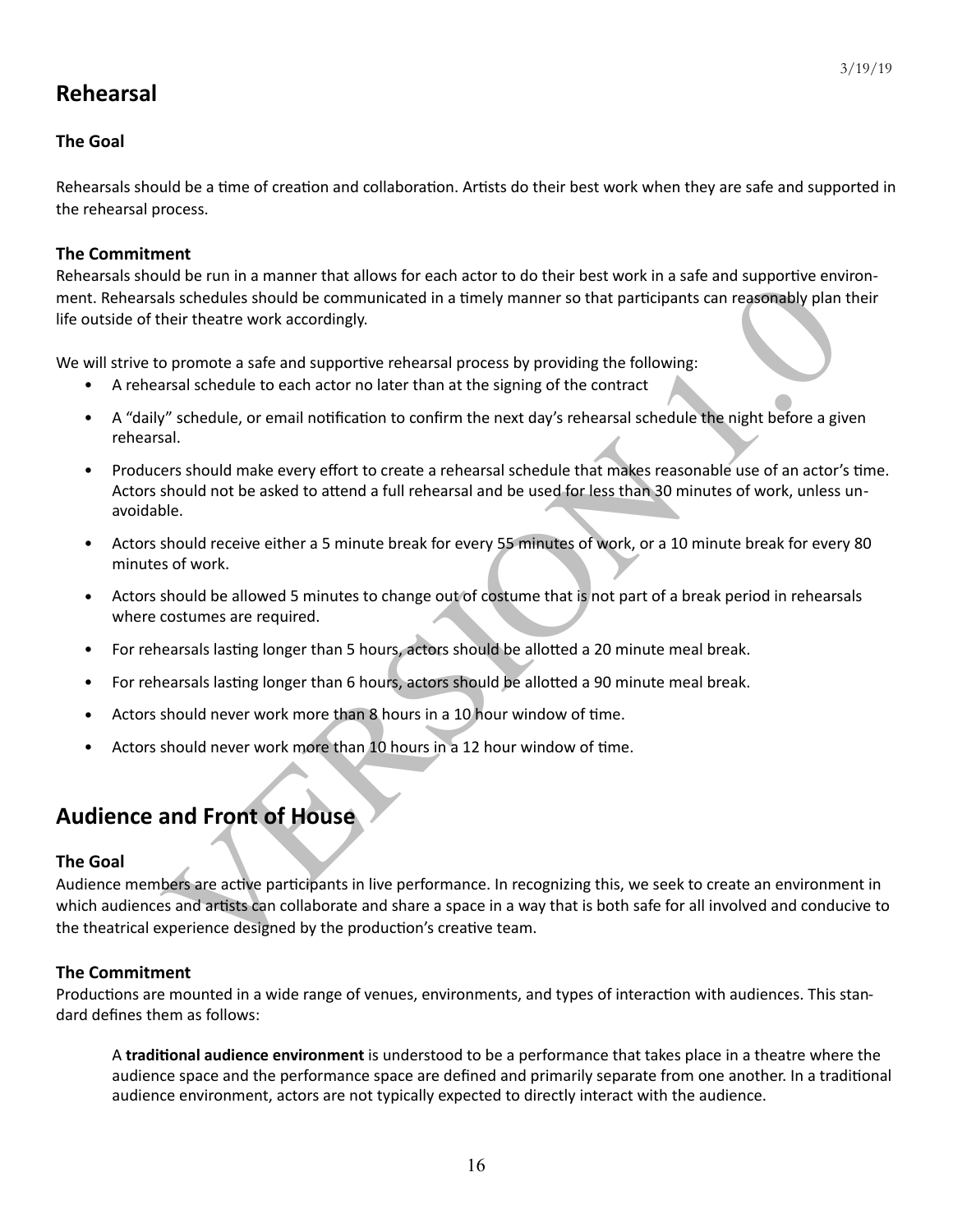A nontraditional audience environment includes, but is not limited to, site-specific theatre, performances with direct audience interaction, promenade theatre, and performances where the actors move throughout and/or interact with the audience.

3/19/19

### **Pre-production**

The type of audience environment should be disclosed to the participants at the time of audition, or as soon as known.

### *Preview Performances*

Nontraditional audience environments may require that special attention be paid to the preview process in order to create the desired audience interaction. Preview performances for productions with audience engagement are strongly recommended. 

### *Performances*

adiatelne interaction. Preview performances for productions with audience engagement are strong<br>assible, without disturbing the artistic integrity of the production, the nature of any audience interaction<br>was the audience To the extent feasible, without disturbing the artistic integrity of the production, the nature of any audience interaction or other nontraditional audience environment should be communicated to audience members before the performance begins. This allows the audience to be willing participants in the production and can help to prevent unexpected audience behavior during the performance. It will also allow audience members to make an informed choice based on their needs and comfort level. 

For all public performances, including previews, the producer should designate an individual to oversee the box office and front of house operations. This individual should be expected to:

- Attend at least one run-through or technical rehearsal prior to the first audience.
- Inform the stage manager of any audience conditions that may impact the performance.
- Conduct a pre-performance meeting with any and all ushers and front of house staff prior to every show to cover:
	- Building safety requirements and emergency plans;
	- **•** Audience configuration; Expectations of audience engagement;
	- A prevention and response plan for frequent unacceptable audience behaviors (drunkenness, inappropriate interactions with actors).

# **Dressing Rooms**

### **The Goal**

Performers need time and space to prepare for their performance. The space provided for this preparation should be safe, respectful, and wherever possible, private.

# **The Commitment**

Even in the tiniest of spaces, privacy and concentration are important when preparing for performance. We will endeavor to create a dressing room environment where all inhabitants recognize these values and participate in fostering a safe place for artists to prepare.

- Children under the age of 18 should be given private dressing room accommodations whenever possible.
- Reasonable accommodations should be made to respect individual modesty, and designated space should be provided for participants to change clothes and prepare for their performance. This space will be referred to as a dressing room, even if it's not an entire room.
- Non-actors (with the exception of the SM and wardrobe staff) should not be allowed in the dressing room during the time between 30 minutes before the performance begins and 30 minutes after the performance ends. In the event that is not possible, communication between the dressing room inhabitants and those who need to pass through is encouraged to establish the least intrusive way to share the space.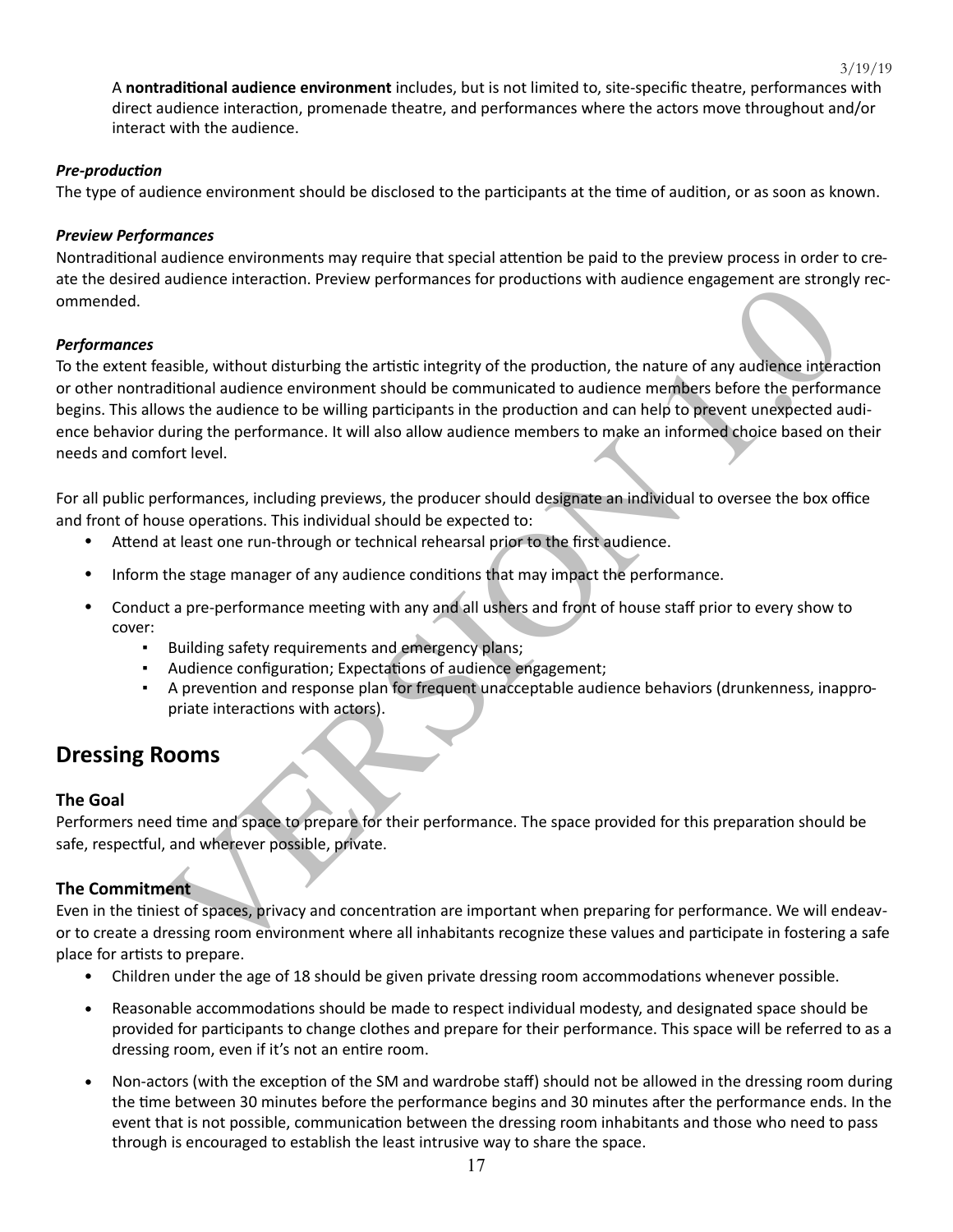- Where costumes are used, a clothing rack and hangers should be provided.
- Recording by any means, and posting any recordings or photos online, should not be permitted in the dressing room without the prior consent of all individuals present.
- The producer and all participants will make every reasonable effort to respect the preferences of the actors sharing a dressing room, particularly with regard to presence of food (i.e.  $-$  peanuts), language, the discussion of reviews, or who might be in the audience.
- Where separate dressing and restrooms are available for men and women, actors should be allowed to occupy the dressing room in accordance with their gender identification. Reasonable accommodations may also be made for those participants who are gender non-conforming.
- Inhabitants of dressing rooms should respect the property and personhood of fellow inhabitants by limiting their use of perfumes, smelly or messy food, and behavior such as talking on cellphones, playing music (without consulting dressing room mates), or other similar activities.
- No cologne, perfume, or aerosol sprays shall be worn or used in dressing rooms.
- Any concerns related to the dressing rooms should be resolved (a) between its inhabitants, (b) with the consultation of the CHS, or (c) according to the concern resolution path.

### **Explore It Further**

- Dressing room space should accommodate a reasonable amount of participants' personal belongings.
- While it is always advisable to leave valuables at home, provisions should be made for a reasonable quantity of "valuables" to be collected before and returned immediately after each performance.

# **Choreography**

#### **The Goal**

or those participants who are gender non-conforming.<br>
Som to detesing rooms should respect the property and personhood of fellow inhabitants by limiting<br>
perfumes, smelly or messy food, and behavior such as talking on cell Some forms of theatre and styles of movement carry with them a greater risk of harm than others, and the goal of this section is to outline considerations specific to these forms of higher-risk theatre, including onstage violence, intimate content and nudity, and physical theatre. These forms share many of the same considerations, while some considerations are activity-specific. These considerations also apply to other forms of physical theatre, including dance and other forms of choreography, and this section may serve as a guide for these forms as well.

### **The Commitment**

In audition notices, auditions, discussions of offers, agreements, understudy preparation, rehearsals, tech, and performances, we intend to create a safe and respectful atmosphere for all participants. We believe that communication, safety, respect, accountability, artistic freedom, collaborative integrity, and personal discipline are the cornerstones of this atmosphere. 

#### **Facilities**

The following should be provided in all rehearsal and performance spaces in which high-risk physical theatre takes place:

- First-aid kit, including cold packs
- Accident report forms
- Water
- Telephone for emergencies
- Adequate on- and off-stage lighting
- Temperature control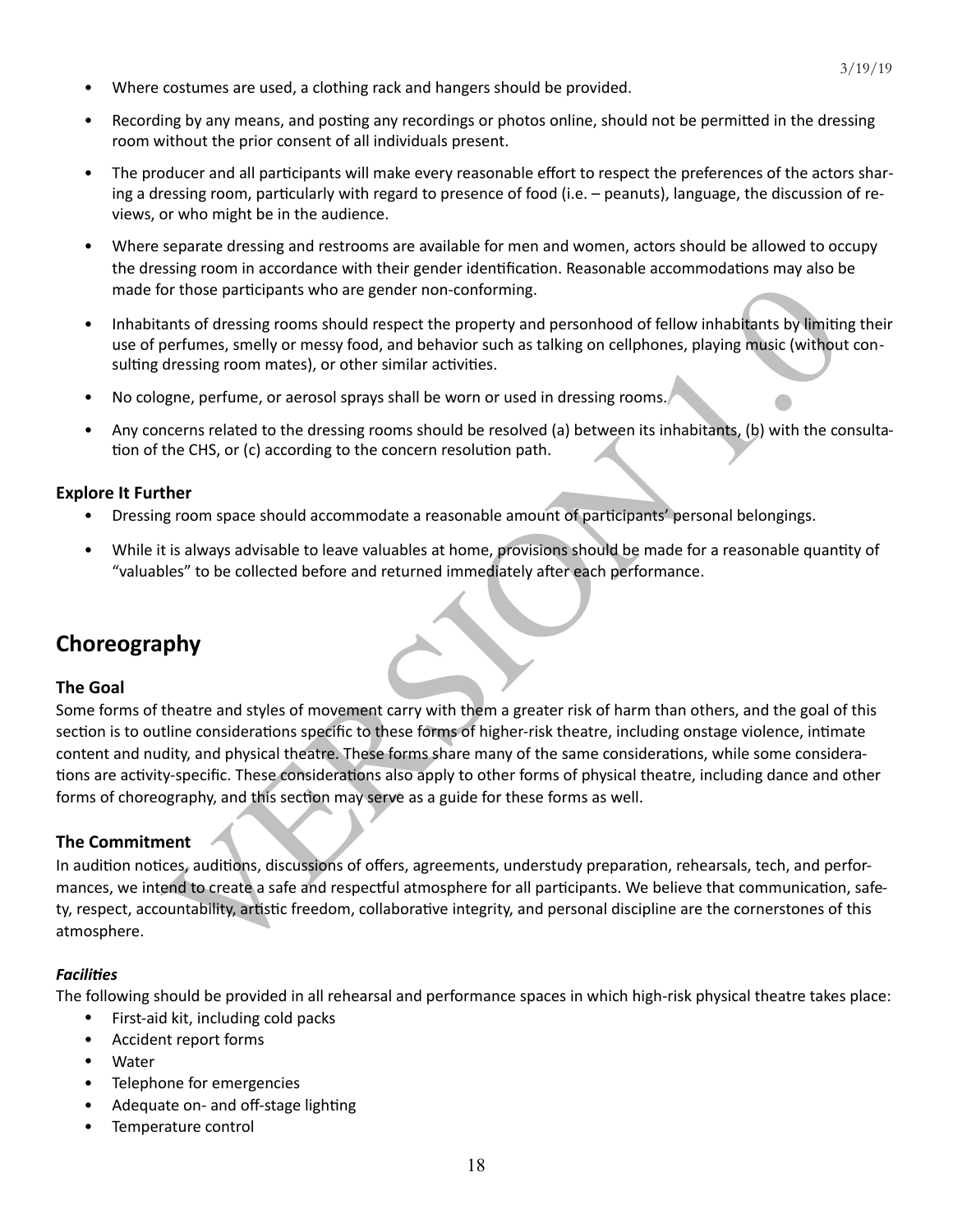3/19/19

- **Ventilation**
- Space for warm-ups
- Floors and surfaces that are clean, well maintained, and appropriate for the activity
- Padded and/or glow-taped corners and hazards
- Proof of liability insurance

#### **Equipment, Weapons, and Specialized Costumes**

All specialized equipment and costumes should be:

- Suitable for the required choreography;
- Installed by a qualified rigger, if applicable;
- Inspected/maintained by a trained technician before each use;
- Inspected by any actors who use the equipment before each use.
- Handled only by those required to do so.
- No real weapons shall be used, unless treated (i.e.- firing pin removed from gun and barrel soldered, knife dulled, etc.), or unless there is full disclosure to all cast members and appropriate training and security provided to prevent harm.

#### **Preproduction and Auditions**

A designer or choreographer should be engaged for any production that includes weapons, hand-to-hand combat, sexual violence, sexual choreography, specialized movement techniques, or any similar high-risk activity

- This designer/choreographer may or may not be the production's director or an actor in the production, so long as the role is clearly communicated to all participants.
- . This designer/choreographer should be engaged as early in the production process as possible and be included in production and design meetings whenever feasible.

At the time of audition, prospective participants should be notified about:

- d by a qualified rigger, if applicable;<br>each was madined by a raised technician before each use;<br>ed by any actors who use the equipment before each use;<br>ed by any actors who use the equipment before each use;<br>ed by any act The nature of any specialized movement or physical theatre (i.e. weapons, physical combat, sexual violence, sexual choreography, tumbling, aerial acrobatics, dance, yoga, etc.) acknowledging that concepts may change.
- **•** The name and professional experience of the designer/choreographer if possible.

At the time of audition, prospective participants should be asked to provide accurate descriptions of their physical abilities and limitations/injuries as they relate to the possible choreography.

#### *Rehearsal*

- The designer/choreographer should be introduced to the cast at the first rehearsal, or as soon thereafter as possible.
- A schedule for rehearsing all choreography should be established and followed.
- Adequate time should be allocated for stretching and warming up before all choreography rehearsals.
- Adequate time should be given to teach, rehearse, and adjust all choreography or movement techniques.
- Adequate time should be allocated at the end of rehearsal for cooling down, asking questions, and voicing concerns.
- Before work starts the actors, director, choreographer, and stage manager should agree to the requirements of the planned activity (kiss, slap, dance, etc.). Participants are then responsible for staying within those agreedupon boundaries.
- A choreography captain (typically a cast member with experience in the form of physical theatre being taught) should be chosen to ensure that the choreography is rehearsed regularly and doesn't change unintentionally.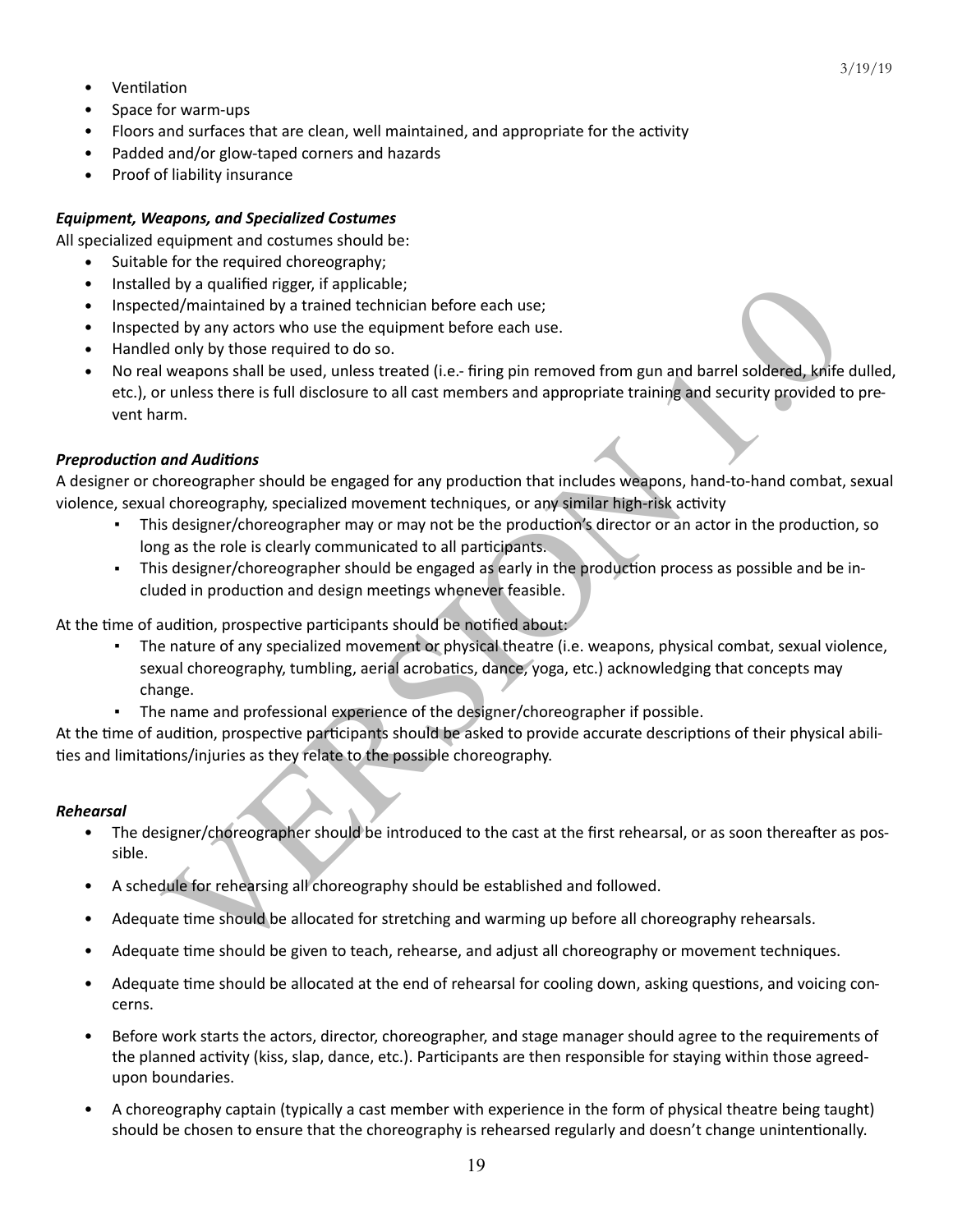The captain should be empowered to notify the stage manager or designer/choreographer of any issues with the choreography. 

- Choreography should be recorded (in writing or on video, if appropriate) so that performers and captains have a reference for maintaining the choreography.
- Once choreography is set, a choreography "call" should be established. This time should be set aside at the beginning of rehearsal to run through choreography. These calls are particularly important before running the show. Calls should be conducted in a distraction-free, appropriately lit space.
- Actors should communicate any injury, discomfort, or fatigue experienced before, during, and after rehearsals.
- A 10-minute break should be provided after every 80 minutes of physical work.
- The director/choreographer and actors should agree on a vocabulary of safety (i.e., the word "bail" could be used to abandon a movement mid-execution).
- Regular rehearsal reports should be sent to the designer/choreographer and should include notes to the designer/choreographer if any adjustments need to be made to the choreography, or if any problems develop.
- inute break should be provided after every 80 minutes of physical work.<br>
ector/choreographer and actors should agree on a vocabulary of safety (i.e., the word "bail" could<br>
a abandon a movement mid-execution).<br>
Trehensial A comfortable working temperature should be maintained in the rehearsal space. The nature of the choreography should be considered when establishing this temperature (warmer in the case of nudity, cooler in the case of highly physical activity, for example).
- Performance footwear and any other costume or prop that might restrict movement should be made available to actors as early as possible and no later than three rehearsals before the first technical rehearsal.
- Fight calls should occur before every performance and include a run through at 50% performance speed and 75% of performance speed.

#### *Performance*

- Choreography calls should occur before every performance and should take place in a focused environment free of interruptions or distractions.
- Performance reports should be distributed to the designers/choreographers, noting any issues that arise and any actor injuries (whether related to the choreography or not).
- Performers should have a communication plan with the stage manager to report (on the day it occurs) any inappropriate or potentially unsafe changes in the performance of choreography and/or use of equipment or weapons.
- A comfortable working temperature should be maintained in the performance space. The nature of the choreography should be considered when establishing this temperature (warmer in the case of nudity, cooler in the case of highly physical activity, for example).
- The stage manager should check in before and after performances with each actor involved in the choreography, confirming that the choreography is maintained and consent/boundaries have not been overlooked.
- If any choreography is altered during performance, actors should notify the stage manager and/or CHD as soon as possible.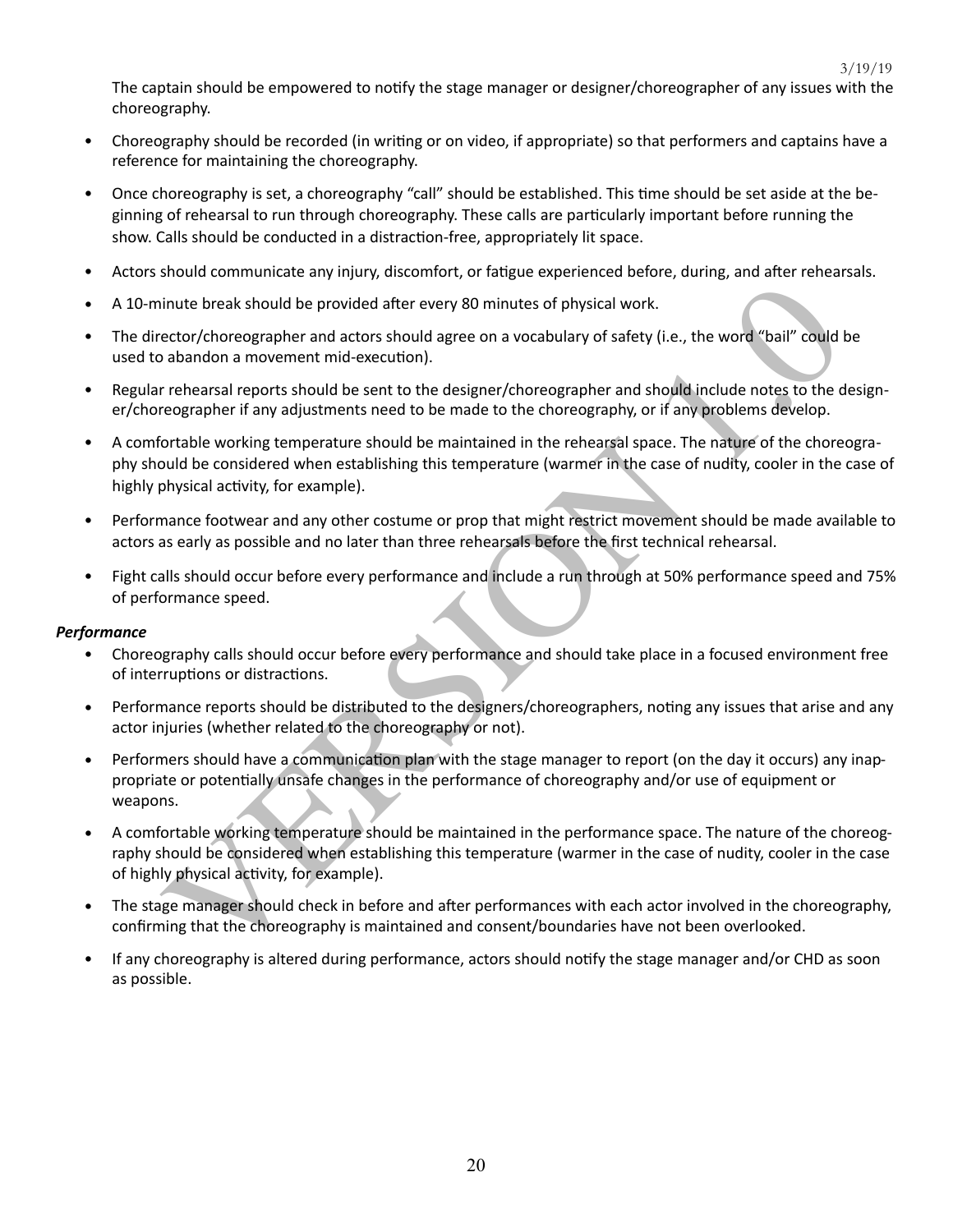# **Specific Considerations**

# *Violence*

# **The Goal**

Onstage violence can be a shove, a slap, the use of stage weapons, elaborate fight sequences, sexual violence and more. We believe that performers should not routinely incur pain, bruises, or other injury while enacting violence. Our intention is to prepare for and mitigate the risks of onstage violence to create a safe space in which to take artistic risks.

### **Recommendations-**

- It can be helpful to assign a fight captain who is not involved in the fight choreography, so that the fight captain has the opportunity to observe the choreography from the outside (off-stage during performances, if possible).
- The stage manager should have a good line of sight to any fight choreography so that they can monitor and discuss any changes during the run of the show.
- As a practice, real weapons should not be used onstage or in rehearsal. Once a weapon has been treated for use on stage (i.e.- firing pin removed from gun and barrel soldered, knife dulled, etc.), it ceases to be considered a "real weapon". In rare occurrences when the use of a real weapon is essential to the performance, this disclosure must be made to all parties associated with the production prior to hiring.

# *Intimate Content and Nudity*

# **The Goal**

**tions**<br>
tions<br>
the helpful to assign a fight captain who is not involved in the fight choreography, so that the fight cap<br>
o poportunity to observe the choreography from the outside (off-stage during performances, if poss Sexual Content and Nudity (SC/N) require careful consideration as early as the season selection process. Artists in scenes with SC/N take great personal risk, and our goal is to allow them to take that risk in an environment that is as safe, supportive, and comfortable as possible. SC/N should only be included in a production when it can be done responsibly and according to the following recommendations. We seek to replicate the conditions, detail, documentation and accountability traditionally employed for fight choreography for scenes with sexual choreography.

# **Preproduction and Auditions**

- SC/N should not be required or requested at any audition.
- Actors performing nude must be at least 18 years old and should provide proof of age at the audition.
- Actors who will be asked to perform SC/N as part of the production should confirm consent in writing to performing SC/N at the time of audition.
- Nudity should not be permitted in an audition.
- Producers should be prepared to give a thorough description of the type of SC/N anticipated in the performance so that actors can make an informed decision. This recommendation may be achieved by providing the sides for the scene in question.

### *Rehearsal*

- Prior to rehearsing scenes with SC/N, the actors, director, choreographer, and stage manager should discuss the content and create consent and boundaries for the rehearsal. A safe word (such as "hold") should be established to pause SC/N rehearsals.
- Initial SC/N rehearsals should be closed, such that only participants involved in the scene (actors, the choreographer, stage manager and director) are present. SC/N rehearsals should be opened after agreement by the stage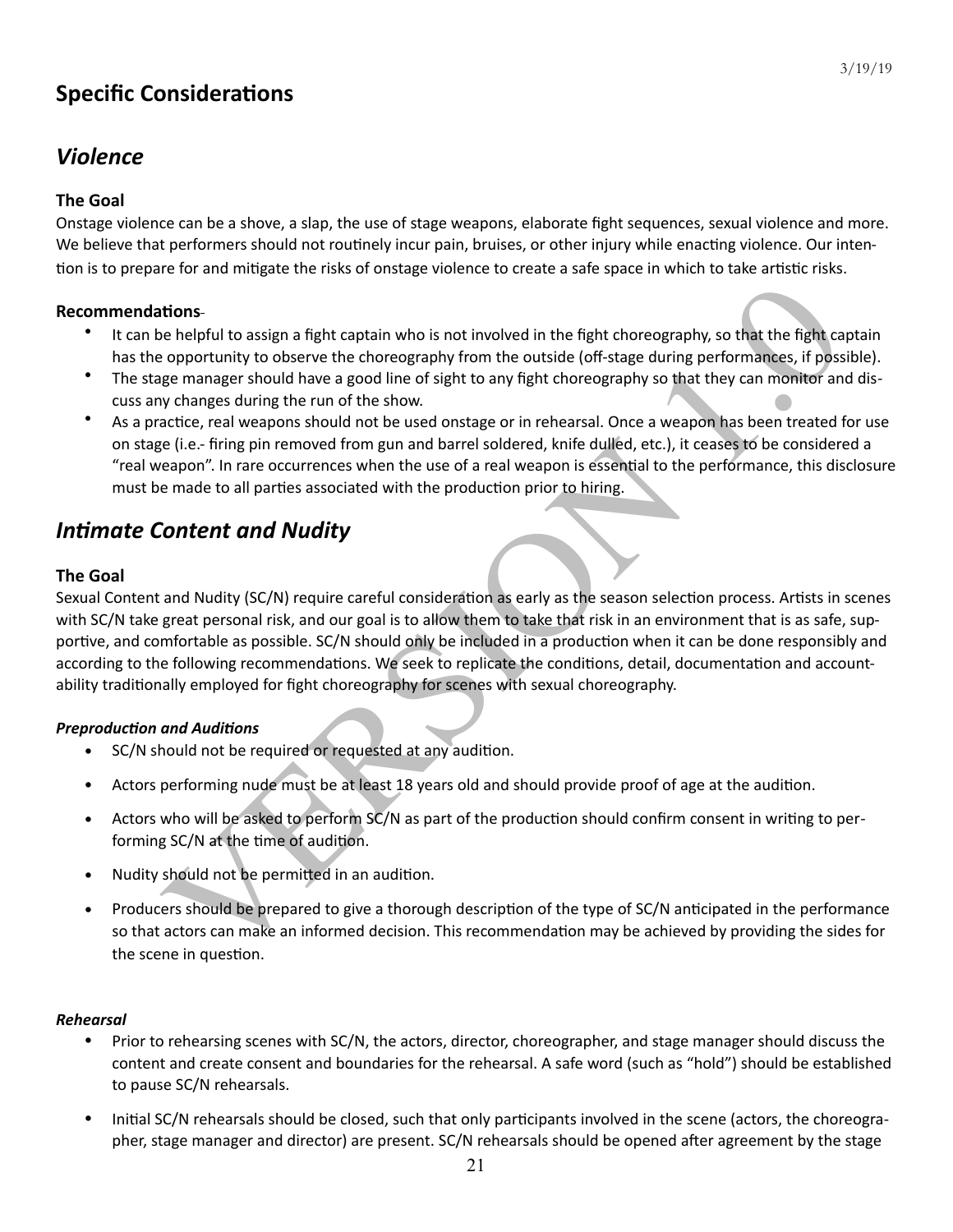3/19/19

manager, director, and actors involved. The stage manager should be present at all rehearsals where SC/N is rehearsed. 

- Once SC/N choreography is set, there is limit of three runs of that choreography per rehearsal.
- Stage managers should document the terms of consent and details of sexual choreography.
- Actors performing nude scenes should be allowed to have and wear robes or other coverings when not rehearsing.
- Actors should have the option to decline SC/N elements added after audition disclosure.
- Nude actors should not be photographed or recorded on video at any time during rehearsal, tech, or performance.
- Notes on moments that include SC/N should be given separately from the cast members and production team not involved in that scene.
- If choreography involves nudity, the recorded rehearsal should be taped while actors are clothed.

#### *Tech*

- Nudity during technical rehearsals should be limited to those times when it is absolutely necessary. Flesh-colored clothing or a robe may be worn when nudity is not required.
- Technical rehearsals should be closed to visitors during scenes with SC/N.
- The stage manager should be vigilant in identifying and resolving potential physical hazards for nude actors, such as splinters and rough edges.
- During technical rehearsals where SC/N is being worked on, there should be a "no phones" policy in the theatre.

#### **Performance**

- Only participants whose presence is required should be present in the wings or in any backstage space with a view of the stage. Gawkers should be dispatched.
- The Producer will make every effort to enforce the "no cell phone" policy.

#### *Consent*

We believe that building consent among participants is an important part of creating an atmosphere of trust and communication. We encourage the following practices when building consent among participants:

- A consent-building conversation should specify the range of contact that is acceptable (e.g., anything but bikini area is within the range, or kissing is always closed mouth, etc.).
- ctors should not be photographed or recorded on video at any time during rehearsal, tech, or perform<br>on moments that include SC/N should be given separately from the cast members and production to<br>be obted in that scene.<br>E The boundaries may change over the rehearsal process, either narrowing or broadening, but any change to the boundaries should be discussed, agreed upon before the rehearsal & put into writing. *i.e.* a special note in the rehearsal report.
- There should be an opportunity to discuss potential boundary violations at the end of each rehearsal and performance.
- The agreed-upon structure of intimate contact should be maintained once a show is in production.
- Actors should inform the stage manager and their scene partner(s) if they are sick (sore throat, cold sore, etc.), and alternate choreography should be defined for sick days.

### **Requires Notification**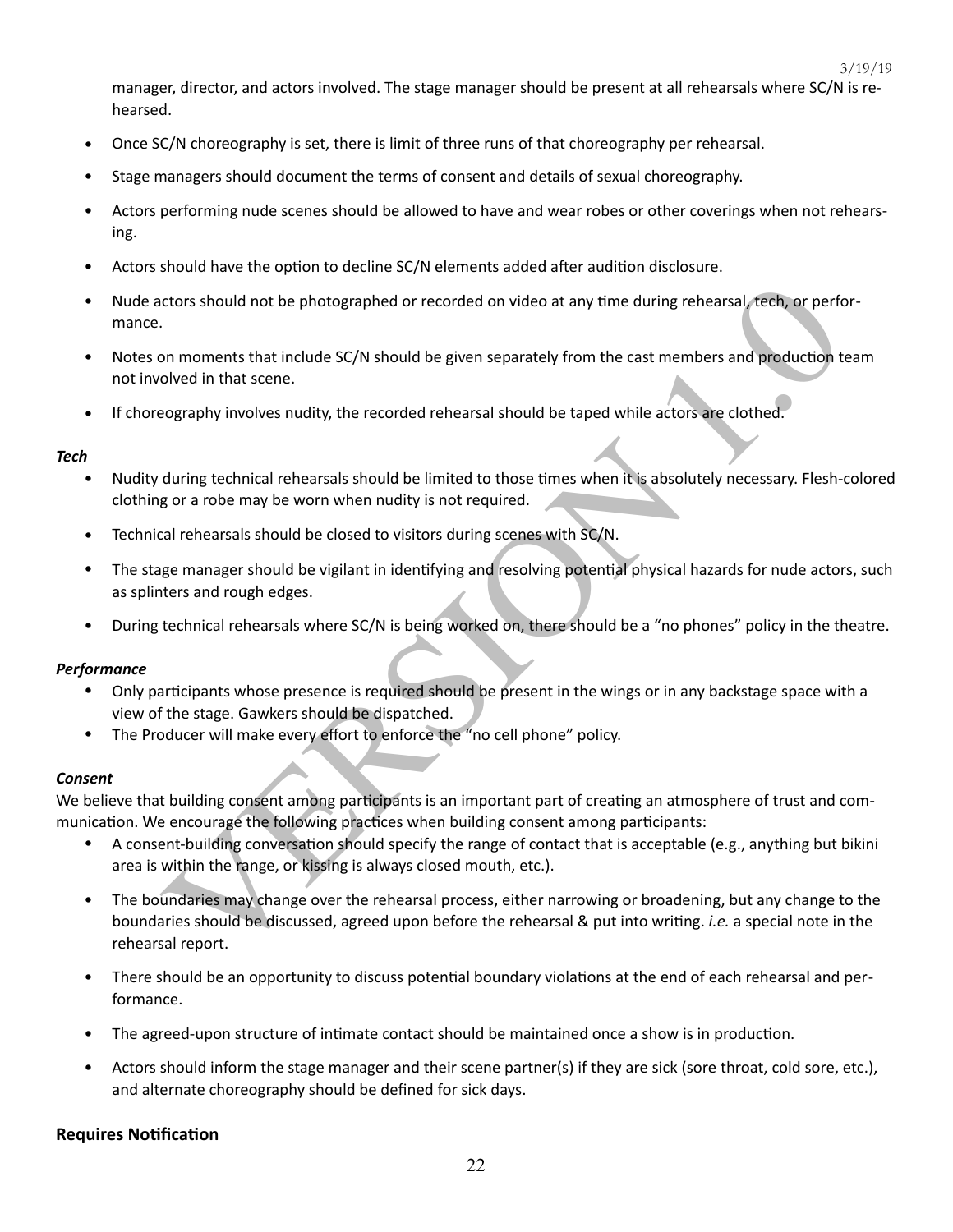- **SC/N** should be disclosed in notices and invitations and at auditions.
- . Precast actors or hired designers should be made aware of SC/N prior to accepting their roles.
- **•** Designers should receive disclosure of SC/N and known design requirements.

### **Explore It Further**

- Link to Intimacy Directors International: https://www.teamidi.org/ This organization can help identify Intimacy Directors near you.
- Definition of an Intimacy Choreographer/Director: An expert hired to choreograph any scenes of intimacy, the same way a dance choreographer would for a dance number, or a fight choreographer would for a big fight scene.
- When sexual choreography is required, prospective participants can be auditioned using nonsexual choreography to determine physical control.
- Discussions around sensitive requirements and how they will be handled should begin during preproduction meetings.
- Intimacy designers should be engaged for the production and included in pre-production meetings.
- The producer should standardize communication and protocols with directors requiring SC/N.
- Sexual choreography is required, prospective participants can be auditioned using nonsexual choreography is required. The state intimeter, or a ngin choreography around on a significant determine physical control.<br>
gestar If a full script is made available to prospective participants, language similar to the following should be included: "Please read the script closely and confirm that you are comfortable working with this material. Feel welcome to bring questions about content to the audition process. Your level of comfort with the content of this script will not impact your casting consideration for future productions."
- Robes should be provided and regularly laundered for all actors who will appear nude.
- Actors, directors, and choreographers should have equal status in devising SC/N scenes.
- A time limit for rehearsing SC/N should be established and communicated. (see above under *Rehearsal*)
- Backstage areas and dressing rooms should provide reasonable accommodations for modesty/privacy.

# *High-Risk Physical Theatre*

### **The Goal**

High-risk physical theatre uses performance techniques that carry with them a greater chance of injury than traditional theatre practices. This includes but is not limited to acrobatics, tumbling, performing on silks or other equipment, and performing in motorized set pieces. This type of work should not be undertaken without the extra attention, experts, equipment, and precaution needed to do so safely.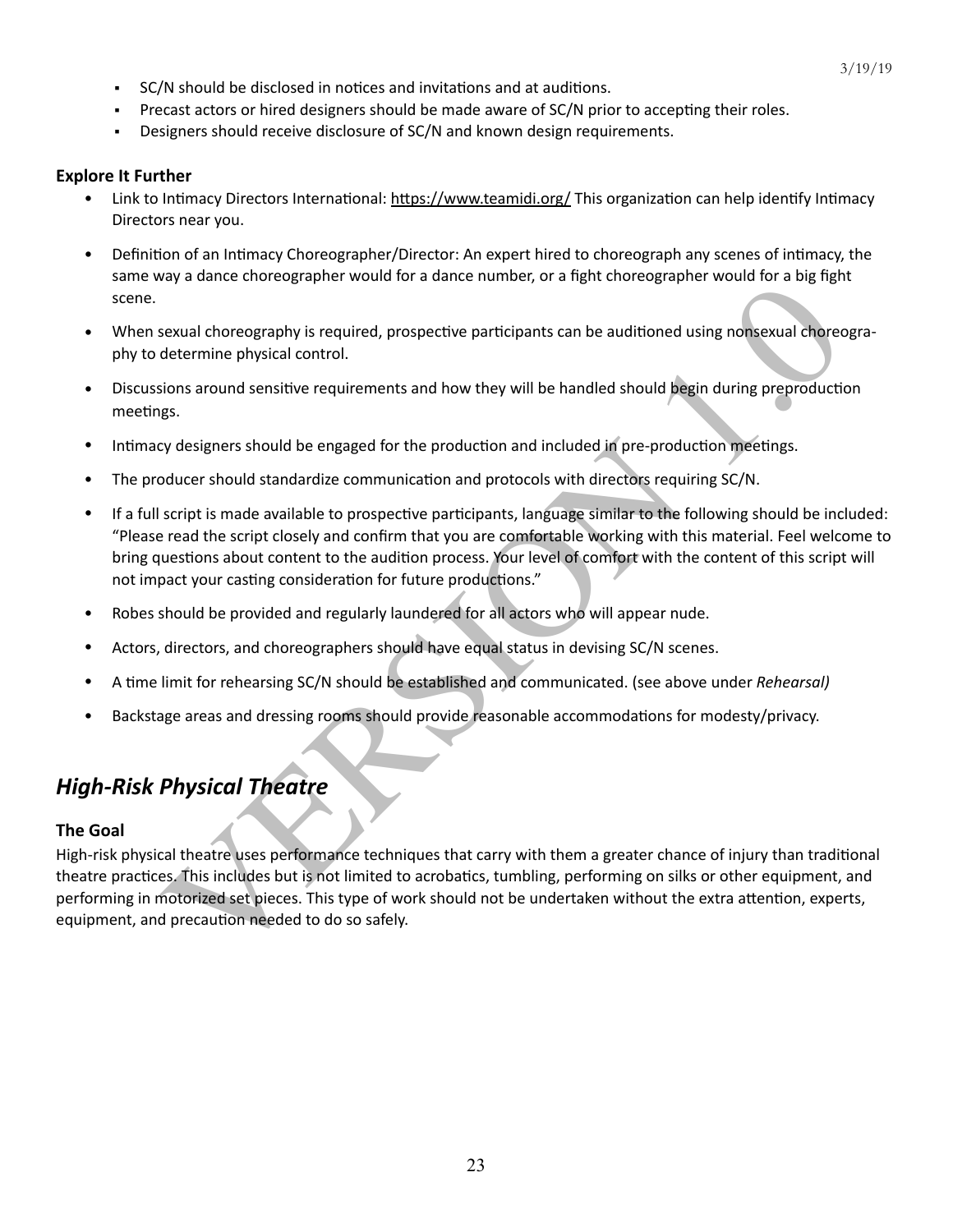# **Anti-Harassment Policy**

### **The Goal**

Understanding harassment as it pertains to the theatre, provide procedures to prevent it, and outline recourse when it occurs. We recognize the potential for harassment in rehearsal, during performance, and outside the theatre among participants, staff, board, and audience members. We acknowledge theatre environments can court confusion about the difference between chemistry, artistic freedom, and harassment; we believe participants can be bold and live "in the moment" of theatrical material while maintaining choreography, fellow participants' safety, and agreed-upon boundaries. 

### **The Commitment**

**nent**<br>nent<br>ses should be established and agreed upon among all participants involved, both in reflearsals and play<br>hardy in scenes depicting violence, sex, intimate contact, abuse, or gestures of intimacy.<br>Hacketorording Clear boundaries should be established and agreed upon among all participants involved, both in rehearsals and performance, particularly in scenes depicting violence, sex, intimate contact, abuse, or gestures of intimacy. For reference, according to the U.S. Equal Employment Opportunity Commission (EEOC), sexual harassment is described as follows:

- It is unlawful to harass a person (an applicant or employee) because of that person's sex [sic]. Harassment can include "sexual harassment" or unwelcome sexual advances, requests for sexual favors, and other verbal or physical harassment of a sexual nature.
- Harassment does not have to be of a sexual nature, however, and can include offensive remarks about a person's sex gender or gender expression. For example, it is illegal to harass a woman by making offensive comments about women in general.
- Both victim and the harasser can be either a woman or a man, and the victim and harasser can be the same sex gender or gender expression.
- Although the law doesn't prohibit simple teasing, offhand comments, or isolated incidents that are not very serious, harassment is illegal when it is so frequent or severe that it creates a hostile or offensive work environment or when it results in an adverse employment decision (such as the victim being fired or demoted).
- Harassment can happen in person, online, or via phone/ text message.
- The harasser can be the victim's supervisor, a supervisor in another area, a co-worker, or someone who is not an employee of the employer, such as a client or customer.

The EEOC covers "employees" only, not contractors and volunteers. For that reason, the CLEan House Standards seek to provide a definition for sexual harassment in the theatrical workplace for participants not covered by EEOC laws and other regulations, and to provide an understanding of and sensitivity to the nuances of a theatrical workplace.

### Harassment in a broader sense includes, but is not limited to:

- Inappropriate or insulting remarks, gestures, jokes, innuendoes, or taunting about a person's gender, gender expression, sexual orientation, racial or ethnic background, color, place of birth, citizenship, ancestry, creed, or ability;
- Persistent unwanted questions or comments about a participant's private life outside the boundaries of consent established in rehearsal;
- Posting or displaying materials, articles, graffiti, and so on, which may cause humiliation, offense, or embarrassment on prohibited grounds that are outside the parameters of the production. A production about pornography, violence, or racism may involve such images in the rehearsal space or in a dramaturgy packet, but such images are not appropriate for open display in dressing rooms, bathrooms, or other similar spaces.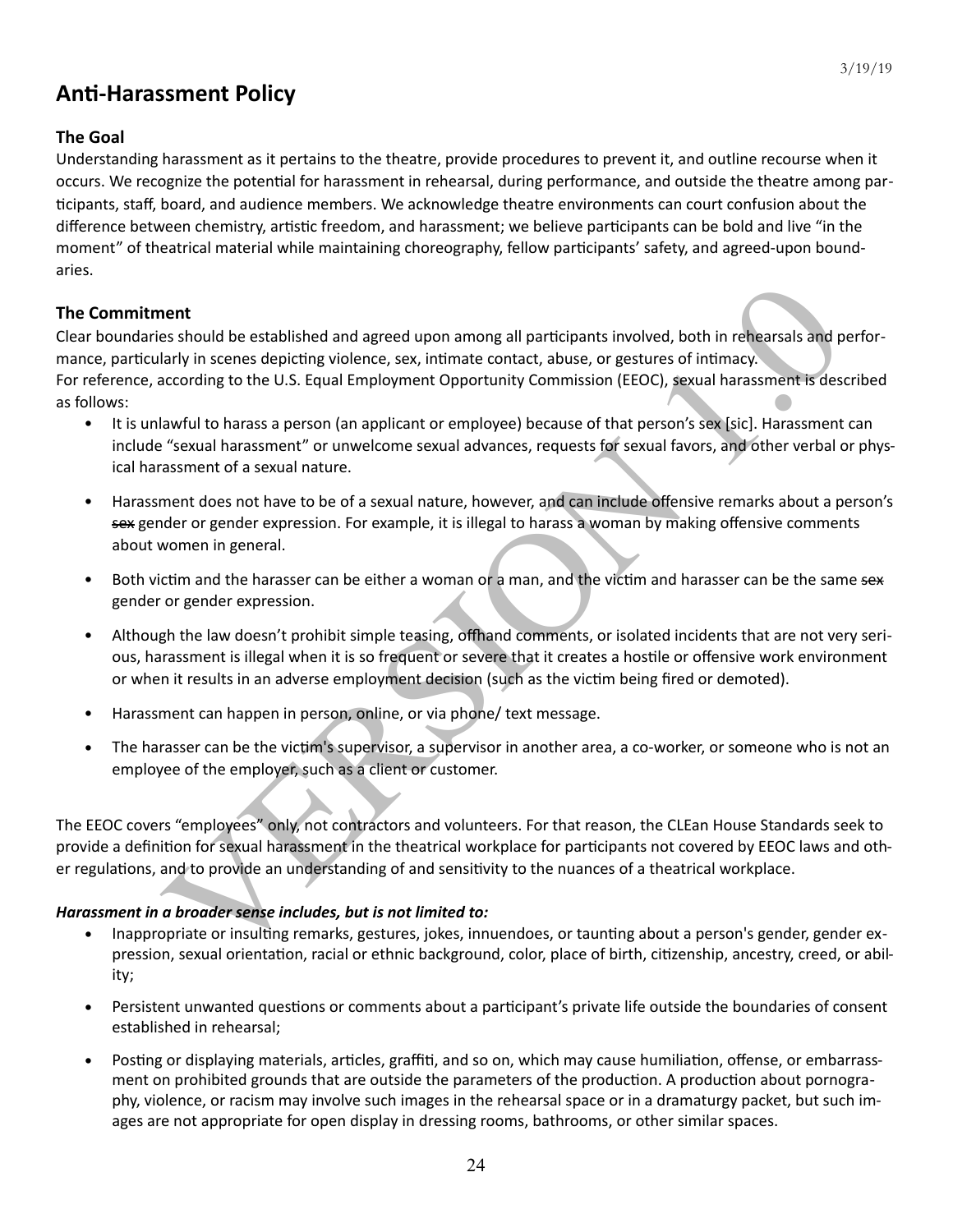#### **Sexual Harassment in a theatrical workplace:**

In a theatrical context, harassment can be additionally defined as one or a series of comments or conduct of a gender-related or sexual nature outside the boundaries of consent or production content, which is known or ought to reasonably be known to be unwelcome/unwanted, offensive, intimidating, hostile, or inappropriate. It is worth noting that the higher the emotional/sexual risk a production asks of its artists, the greater the diligence of each member of production and artistic staffs is needed to foster an environment of emotional safety.

#### Sexual harassment includes but is not limited to:

- Unwelcome remarks, jokes, innuendoes, or taunts about a person's body, attire, costume, gender, or sexual orientation outside the boundaries of consent or production content;
- Negative stereotyping of race, gender, gender identity, religion, color, national origin, ancestry, marital status, sexual orientation, ability, or other status protected by law outside the boundaries of consent or production content;
- Any unwanted or inappropriate physical contact such as touching, kissing, massaging, patting, hugging, or pinching outside the boundaries of consent or production content;
- Unwelcome inquiries or comments about a person's sex life or sexual preference outside the boundaries of consent or production content;
- Leering, whistling, or other suggestive or insulting sounds outside the boundaries of consent or production content;
- Inappropriate comments about clothing, physical characteristics, or activities outside the boundaries of consent or production content;
	- Posting or displaying materials, articles, or graffiti that is sexually oriented outside the boundaries of consent or production content;
- is a estrectyping of race, gender, gender identity, religion, color, national origin, ancestry, marital station-<br>Individual station and the buondaries of consent or production-<br>a station, ability, or other status protected Requests or demands for sexual favors, especially those that include, or imply, promises of rewards for complying (e.g., job advancement opportunities) and/or threats of punishment for refusal (e.g., denial of job advancement or opportunities) outside the boundaries of consent or production content;
- Attempting to engage in sexual behaviors offstage that are choreographed for the stage;
- Suggesting an actor who appears naked onstage or in rehearsal is not allowed physical boundaries and/or privacy backstage or in the dressing room and/or not respecting those boundaries;
- Intentional failure to observe the dressing room standards laid out in this document;
- Inviting an actor to rehearse sexual content outside of scheduled rehearsals;
- Repeated invitation/suggestion to take relationships of a sexual nature beyond the stage;
- Using the text of a production that is sexual, violent, threatening, or offensive in offstage discourse;
- Improvising sexual content without expressed consent.

#### *Participants have the right to be free from:*

- Sexual solicitation or advances made by a person in a position to confer, grant, or deny a benefit or advancement outside production content;
- Reprisal or threat of reprisal for the rejection of a sexual solicitation or advance where the reprisal is made by a person in a position to grant, confer, or deny a benefit or advancement outside production content.

Any of the behaviors outlined here have the potential to create a negative environment for individuals or groups. It should be noted that a person does not have to be a direct target to be adversely affected by a negative environment. It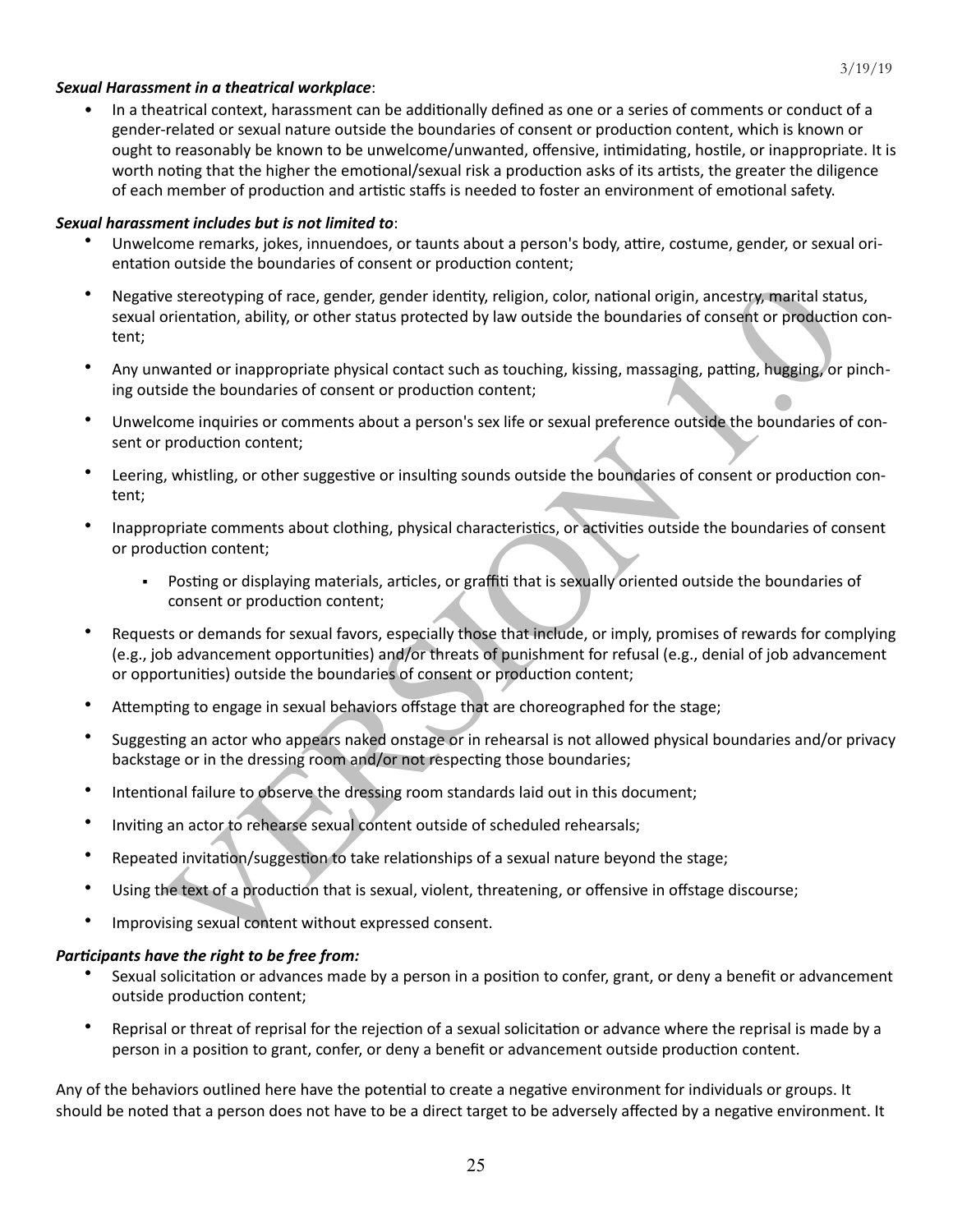3/19/19

is understood that creative atmospheres are not always "emotionally sanitary"—they can safely be bawdy, profane, vulgar, and challenging.

We believe that having (a) a practice of building consent and (b) an environment that allows for response to clear boundary violations can broaden our opportunity to be challenging and fearless in our work.

Concerns about harassment, safety, or a negative environment should be reported using the Concern Resolution Path (starting with level one wherever possible), and all concerns should be treated with the utmost respect for the safety and well-being of all participants.

# **Diversity, Inclusion and Representation**

# **The Goal**

**Inclusion and Representation**<br>
as the full spectrum of humanity. Telling the stories of complex human experience often includes reace,<br>
rece, racism, homophobia, abuse, and other challenging content. We seek an ethical an Theatre engages the full spectrum of humanity. Telling the stories of complex human experience often includes representations of violence, racism, homophobia, abuse, and other challenging content. We seek an ethical and empathetic atmosphere when engaging in this content, working with diverse groups of participants, and particularly when producing culturally sensitive work. The CLEan House Standards does not dictate content, casting, design, or other production elements but seeks to create respectful, safe and equitable environments.

### **The Commitment**

### We make the following commitments to all participants who work with us:

- When invited to audition, prospective participants have the right to make inquiries about how their cultural personhood will be used within the production, particularly when the work will be devised (when there is no script at the time of audition). Inquiries will receive a thoughtful response and will remain confidential.
- Sometimes a potential participant discovers in the course of auditioning that they are uncomfortable with production elements as they relate to their personhood. Potential participants have the right to decline casting offers without fear of reprisal such as losing future opportunities. It is not the participant's responsibility to explain why they chose to decline an offer.
- Whenever possible, diversity and inclusion should be considered both in casting and in assembling production and design teams. In particular, culturally specific work should seek production personnel who can speak to that cultural experience; however, these considerations should not be limited to those productions.
- During the rehearsal process, participants should voice concern if they feel uncomfortable with the use of their cultural personhood, which may include:
- Costume pieces that can reasonably be understood as culturally demeaning, which were not disclosed at audition/casting, and could not have been expected by a reading of the script or otherwise available materials;
- Staging (culturally based violence or abuse, for example), which was not disclosed at the time of audition/casting;
- Accents or dialects to underscore a cultural representation not disclosed at the time of auditions/casting;
- Make-up that can reasonably be described as "black face," "brown face," or similar portrayal, which was not disclosed at the time of audition/casting.
- When staging scenes of cultural violence, or other culturally charged narratives and language, we will follow the same practice of consent building outlined in the SC/N standard. Disclosure of this type of performance will be made at the audition, and the emotional risk associated will be recognized throughout the process.
- We seek to address concerns with generosity and humility through the channels of the Concern Resolution Path as outlined in this document.

### **Explore it Further**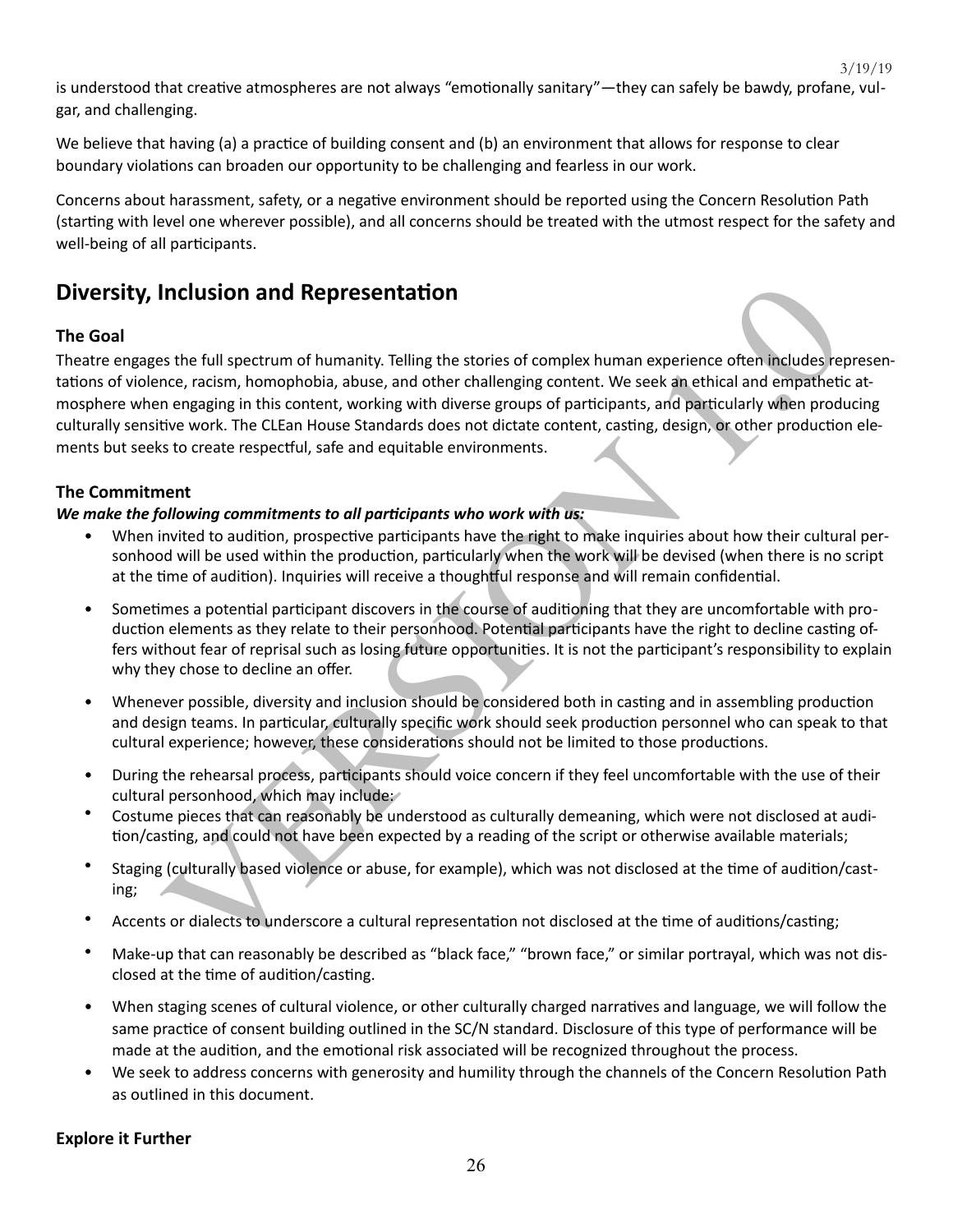3/19/19

Producers should seek opportunities to intern, mentor, include, and professionally engage participants of color at all levels of their organization.

# **Social Media Policy**

### **The Goal**

Social media networks – Facebook, Instagram, Twitter and others – provide useful marketing and promotional tools for theatres and theatre artists. Other areas in the CLEan House document will largely cover issues that arise when using social media, but recommendations below should provide additional guidance on specific questions.

### **The Commitment**

CLEan House Theatre should adopt and make available some form of social media policy that protects both the privacy of artists and the public image of the arts organization.

### **Explore it Further**

• Using social media sites means that you (and the content you exchange) are subject to their terms of service. This can have legal implications. The social media network has access to and control over everything you have disclosed to or on that site. Any information might be turned over to law enforcement without your consent or even your knowledge.

neatte should adopt and make available some form of social media policy that protects both the pripublic limage of the arts organization.<br>Version the result of the active constrained in the content you exchange) are subjec • Although an organization should not seek to restrict staff members' participation in civic life, they should be aware that outside affiliations and memberships may create real or apparent ethical conflicts. When those affiliations have the potential to damage the theatre's reputation, staff members should proceed with caution and take care to advise supervisors.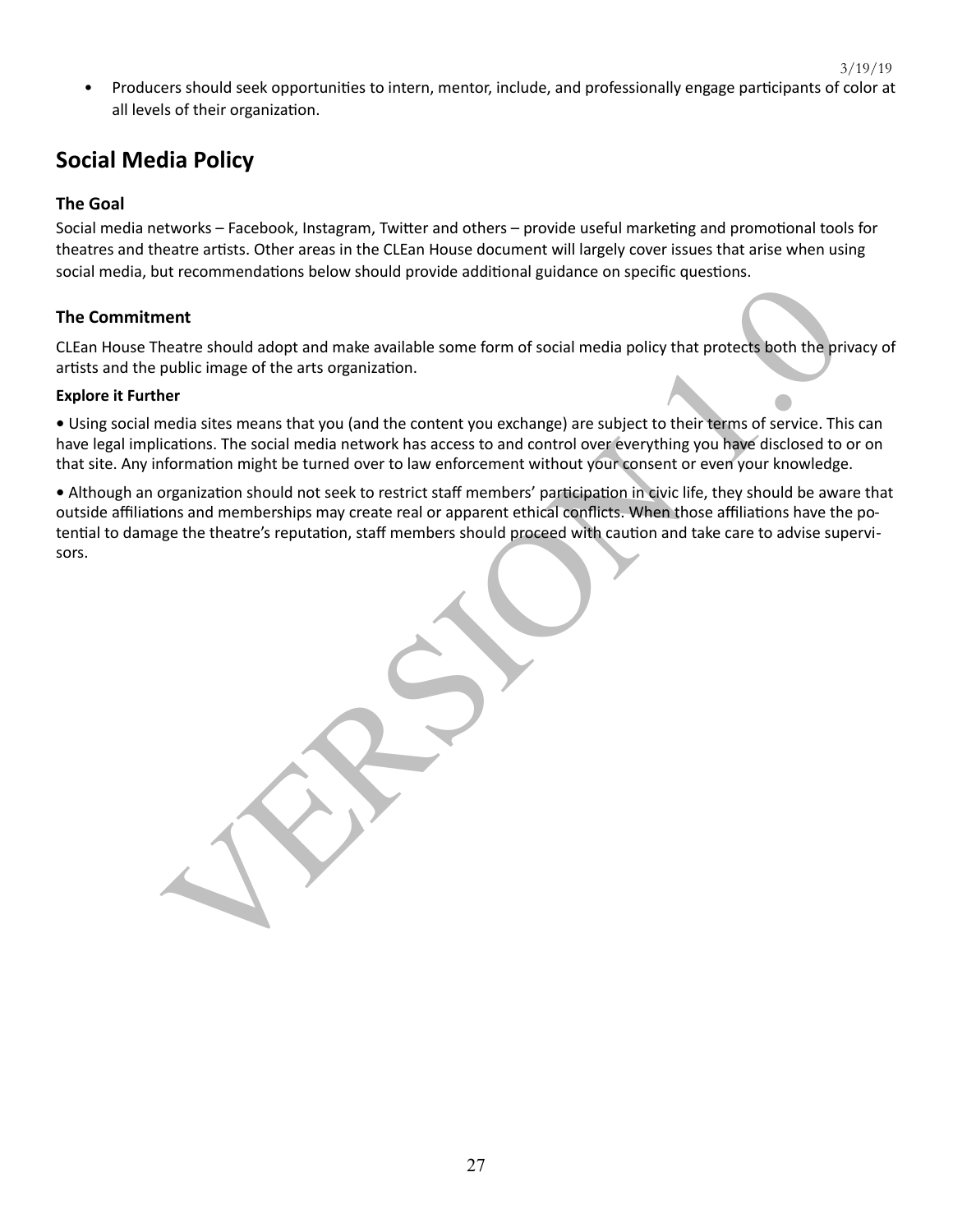# **IV. Appendix of Forms and Supplemental Support**

# **Sample Concern Resolution Plan**

Creating a safe and comfortable environment for all members of our team is important to this company. We take concerns seriously and seek to address issues in a sensitive and timely manner.

The following individuals are available to help you resolve any concerns or issues that may arise. We encourage concerns of level 2 and above to be made in writing when possible.

#### **Level One**

If you feel comfortable doing so, we encourage you to first directly address your concern with the individual(s) involved. This helps to foster an honest and open community and is often the fastest path to a resolution.

#### **Level Two**

| <b>Level One</b>                                                                                                                                                                                                               |                                                                                                                       |
|--------------------------------------------------------------------------------------------------------------------------------------------------------------------------------------------------------------------------------|-----------------------------------------------------------------------------------------------------------------------|
|                                                                                                                                                                                                                                | If you feel comfortable doing so, we encourage you to first directly address your concern with the individual(s) inv  |
| This helps to foster an honest and open community and is often the fastest path to a resolution.                                                                                                                               |                                                                                                                       |
| <b>Level Two</b>                                                                                                                                                                                                               |                                                                                                                       |
|                                                                                                                                                                                                                                | If you are not comfortable directly addressing the individual(s) involved, or if no resolution can be agreed upon, yo |
| next points of contact can be any of the following:                                                                                                                                                                            |                                                                                                                       |
|                                                                                                                                                                                                                                | NAME:                                                                                                                 |
| <b>TITLE: Stage Manager</b>                                                                                                                                                                                                    | <b>TITLE: Director</b>                                                                                                |
|                                                                                                                                                                                                                                | EMAIL:                                                                                                                |
|                                                                                                                                                                                                                                | PHONE #:                                                                                                              |
|                                                                                                                                                                                                                                |                                                                                                                       |
|                                                                                                                                                                                                                                | NAME:                                                                                                                 |
| <b>TITLE: CLEan House Liaison</b>                                                                                                                                                                                              | TITLE: (Equity Business Rep. or other/s)                                                                              |
|                                                                                                                                                                                                                                |                                                                                                                       |
| PHONE #: _________________________                                                                                                                                                                                             |                                                                                                                       |
|                                                                                                                                                                                                                                |                                                                                                                       |
| <b>Level Three</b>                                                                                                                                                                                                             |                                                                                                                       |
|                                                                                                                                                                                                                                | If an issue is not been resolved through Levels One and Two, or if you are an individual named in Level Two who ne    |
|                                                                                                                                                                                                                                | assistance to resolve the issue, your next points of contact can be any of the following people. The contacts at this |
| may consult with each other and review any legal or other implications of any decision.                                                                                                                                        |                                                                                                                       |
| NAME:                                                                                                                                                                                                                          | NAME: NAME:                                                                                                           |
| <b>TITLE: Artistic Director</b>                                                                                                                                                                                                | TITLE: Managing or Executive Director                                                                                 |
| EMAIL:                                                                                                                                                                                                                         |                                                                                                                       |
|                                                                                                                                                                                                                                |                                                                                                                       |
|                                                                                                                                                                                                                                |                                                                                                                       |
| NAME:                                                                                                                                                                                                                          | NAME: NAME                                                                                                            |
| <b>TITLE: Board Member</b>                                                                                                                                                                                                     | TITLE: (Other Individual)                                                                                             |
| EMAIL: EMAIL: And the state of the state of the state of the state of the state of the state of the state of the state of the state of the state of the state of the state of the state of the state of the state of the state |                                                                                                                       |
|                                                                                                                                                                                                                                |                                                                                                                       |

#### **Level Three**

| NAME:                           | NAME:                                        |
|---------------------------------|----------------------------------------------|
| <b>TITLE: Artistic Director</b> | <b>TITLE: Managing or Executive Director</b> |
| EMAIL:                          |                                              |
| PHONE #:                        | PHONE #: _____________________               |
| NAME:                           | NAME: ________________________               |
| <b>TITLE: Board Member</b>      | TITLE: (Other Individual)                    |
|                                 | EMAIL: _________________                     |
| PHONE #:                        | PHONE #:                                     |

A complaint may include allegations of civil or criminal misconduct or liability and may require legal advice or action. In case of physical emergency or criminal activity, call 911.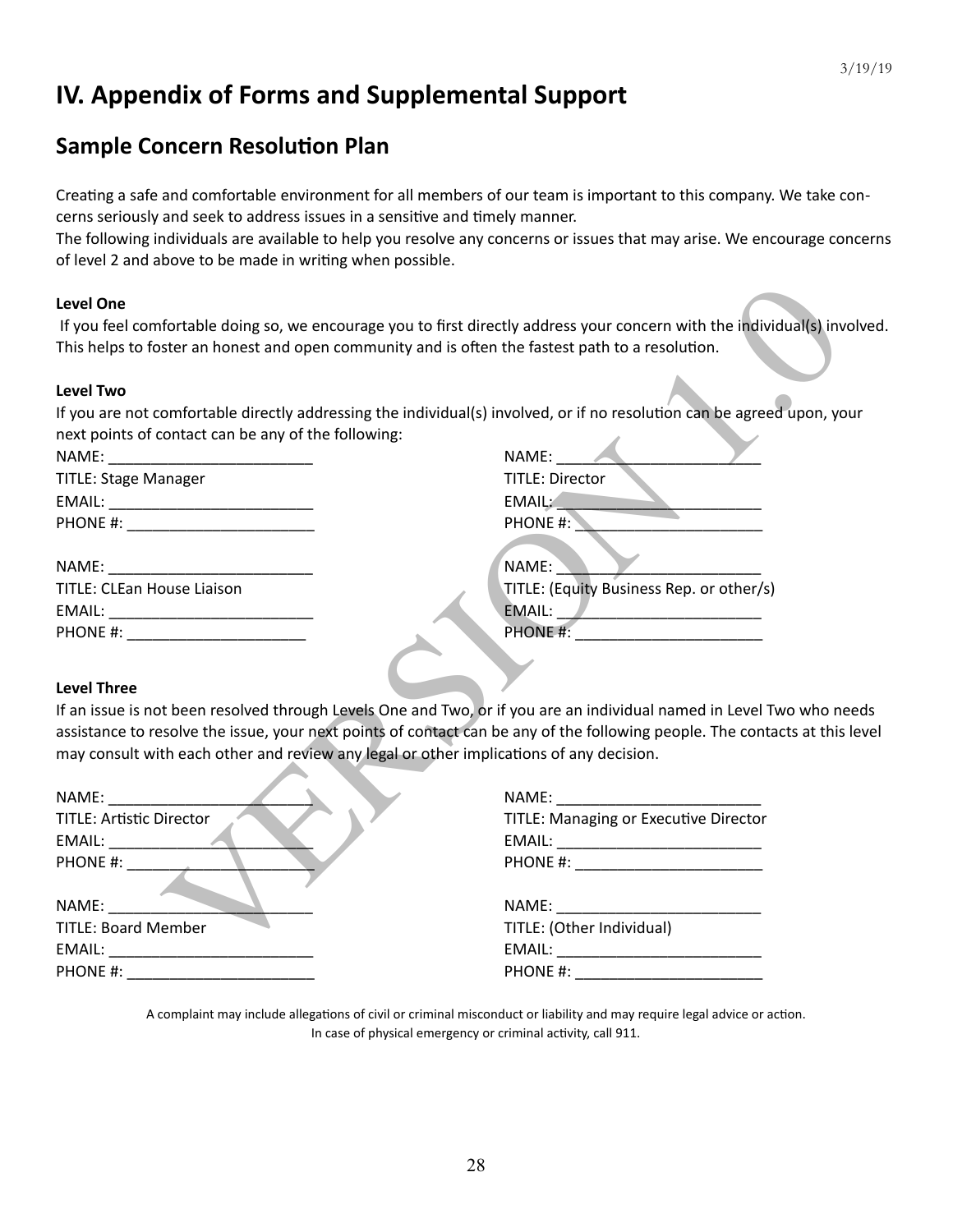# **Sample Audition Notice**

- This theatre has adopted The CLEan House Standards, which seeks to foster an environment of communication, safety, respect, accountability, and the health, safety, and well-being of institutions and its participants. We hope the following disclosures help you make an informed choice should you be offered a role in this production.
- All theatres that abide by The CLEan House Standards make the following audition commitments to you:
	- You will not be asked to audition more than 3 times for this production without compensation.
		- You will not be kept at any audition more than 4 hours, or past 11pm.
		- You will not be asked to disrobe or perform any intimate contact or violence as a part of your audition.
		- You will not be charged to audition.
		- You will be notified, by the producer, if you were called-back but not cast.
		- You may decline audition invitations or casting offers without fear of losing future opportunities and will not be asked to explain your reason.

| You will not be charged to audition.                                                                        |  |  |  |
|-------------------------------------------------------------------------------------------------------------|--|--|--|
| You will be notified, by the producer, if you were called-back but not cast.                                |  |  |  |
| You may decline audition invitations or casting offers without fear of losing future opportunities and will |  |  |  |
| not be asked to explain your reason.                                                                        |  |  |  |
|                                                                                                             |  |  |  |
| PRODUCTION SCHEDULE                                                                                         |  |  |  |
|                                                                                                             |  |  |  |
|                                                                                                             |  |  |  |
| Tech begins: ________________________________                                                               |  |  |  |
|                                                                                                             |  |  |  |
|                                                                                                             |  |  |  |
|                                                                                                             |  |  |  |
| Days/times of planned performances:                                                                         |  |  |  |
|                                                                                                             |  |  |  |
|                                                                                                             |  |  |  |
|                                                                                                             |  |  |  |
|                                                                                                             |  |  |  |
|                                                                                                             |  |  |  |
|                                                                                                             |  |  |  |
| Production Team: (Name & Title)                                                                             |  |  |  |
|                                                                                                             |  |  |  |
|                                                                                                             |  |  |  |
| Who Will be in the Casting Room: (Name & Title)                                                             |  |  |  |
|                                                                                                             |  |  |  |
| Callbacks will be scheduled for:                                                                            |  |  |  |
|                                                                                                             |  |  |  |
| DISCLOSURES (check all that apply):                                                                         |  |  |  |
| □ There is a possibility that the production will be extended through _______________________               |  |  |  |
| $\Box$ Costumes will be supplied by the producer.                                                           |  |  |  |
| $\Box$ Actors will be expected to help build and strike the set.                                            |  |  |  |
| $\Box$ There will be understudies for this production.                                                      |  |  |  |
| $\Box$ Understudies will be engaged in rehearsals.                                                          |  |  |  |
| □ There will be pay for this production in the amount of _______________________                            |  |  |  |
| $\Box$ This production contains sexual content.                                                             |  |  |  |
| $\Box$ This production contains nudity.                                                                     |  |  |  |
| $\Box$ This production contains violence.                                                                   |  |  |  |
| $\Box$ This production contains stage combat or feats of daring.                                            |  |  |  |
|                                                                                                             |  |  |  |

 $\Box$  If yes, a fight choreographer will be on staff for this production.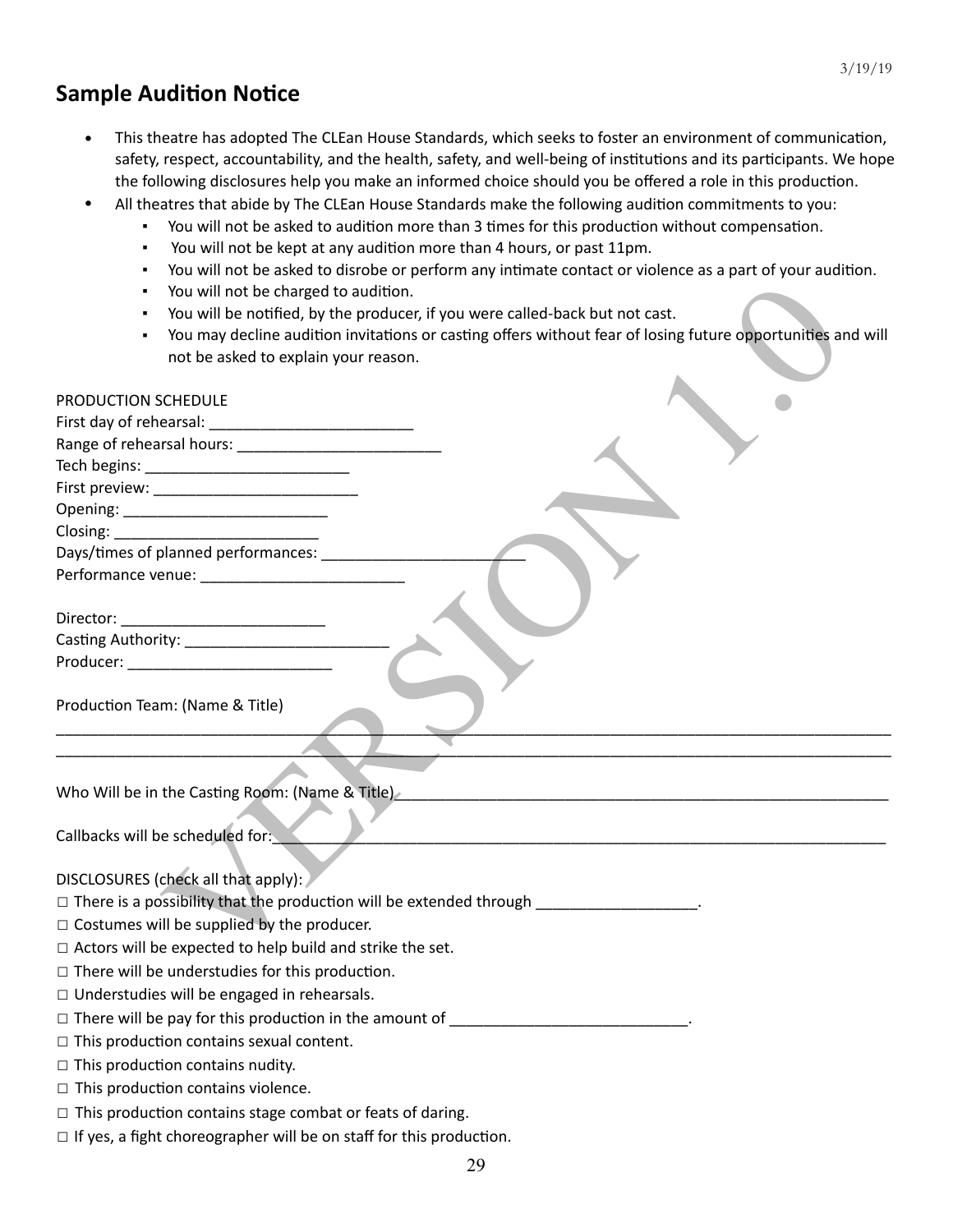- $\Box$ This production contains culturally sensitive content.
- $\Box$  This production is accessible to actors who use a mobility device.
- $\Box$  This production will have a nontraditional audience seating arrangement.
- $\Box$  There are \_\_\_\_\_\_ previews planned for this production.
- □ Auditions will be recorded.

(Recording will be used privately among casting authorities and destroyed/deleted after the completion of casting)

 $\frac{1}{2}$  ,  $\frac{1}{2}$  ,  $\frac{1}{2}$  ,  $\frac{1}{2}$  ,  $\frac{1}{2}$  ,  $\frac{1}{2}$  ,  $\frac{1}{2}$  ,  $\frac{1}{2}$  ,  $\frac{1}{2}$  ,  $\frac{1}{2}$  ,  $\frac{1}{2}$  ,  $\frac{1}{2}$  ,  $\frac{1}{2}$  ,  $\frac{1}{2}$  ,  $\frac{1}{2}$  ,  $\frac{1}{2}$  ,  $\frac{1}{2}$  ,  $\frac{1}{2}$  ,  $\frac{1$ 

Physical Contact Required for AudiGon:\_\_\_\_\_\_\_\_\_\_\_\_\_\_\_\_\_\_\_\_\_\_\_\_\_\_\_\_\_\_\_\_\_\_\_\_\_\_\_\_\_\_\_\_\_\_\_\_\_\_\_\_\_\_\_\_\_\_\_\_\_\_\_\_ 

Roles that require characters with a specifically stated gender, race age range, body type, or disability:

Roles Already Cast:\_\_\_\_\_\_\_\_\_\_\_\_\_\_\_\_\_\_\_\_\_\_\_\_\_\_\_\_\_\_\_\_\_\_\_\_\_\_\_\_\_\_\_\_\_\_\_\_\_\_\_\_\_\_\_\_\_\_\_\_\_\_\_\_\_\_\_\_\_\_\_\_\_\_\_\_\_\_\_\_ 

Further Disclosures: \_\_\_\_\_\_\_\_\_\_\_\_\_\_\_\_\_\_\_\_\_\_\_\_\_\_\_\_\_\_\_\_\_\_\_\_\_\_\_\_\_\_\_\_\_\_\_\_\_\_\_\_\_\_\_\_\_\_\_\_\_\_\_\_\_\_\_\_\_\_\_\_\_\_\_\_\_\_\_ 

ire characters with a specifically stated gender, race age range, body type, or disability;<br>Cast:<br>Cast:<br>Cast:<br>Sast:<br>Sast:<br>Sast:<br>Cast:<br>Cast:<br>Cast:<br>Cast:<br>Cast:<br>Cast:<br>Cast:<br>Cast:<br>Cast:<br>Cast: Cast: Cast: Cast: Cast: Cast: Cast [Theatre name] is committed to diversity and encourages all its employers to engage in a policy of equal employment *opportunity designed to promote a positive model of inclusion. As such, [theatre name] encourages performers of all eth*nicities, gender identities, and ages, as well as performers with disabilities, to attend every audition.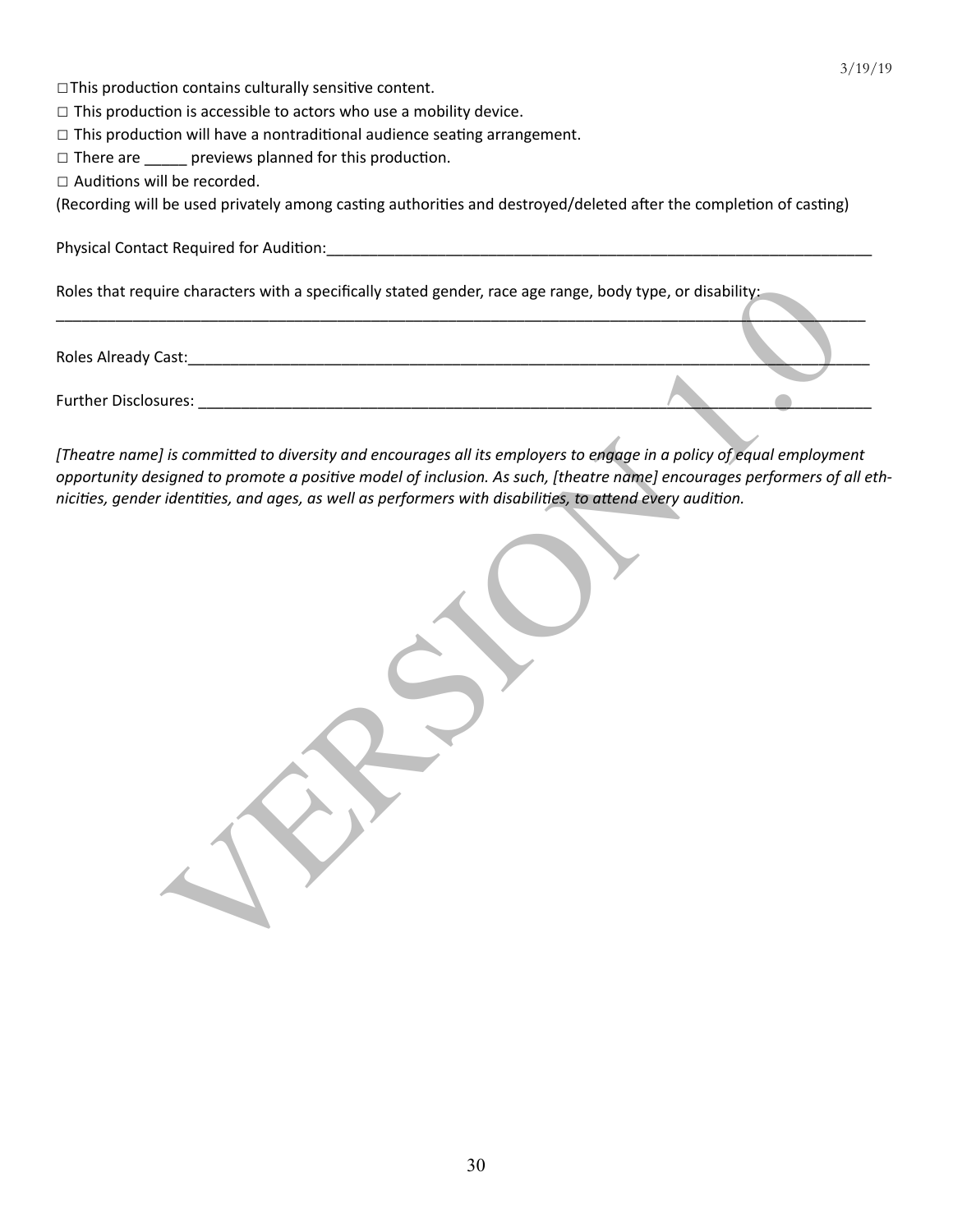# **Sample Contract**

This sample agreement is written for a performer. Additions and omissions should be made to adapt the agreement for directors, designers, and other participants.

| The following agreement is made between | ("Theatre") and                                                   | ("Actor") on this |
|-----------------------------------------|-------------------------------------------------------------------|-------------------|
|                                         | (date). The Theatre hereby engages the Actor in its production of | ("Production") in |
| the role of                             |                                                                   |                   |

1. **Production Dates**. The Production Dates are as follows:

| Rehearsals:             |  |  |
|-------------------------|--|--|
| Tech:                   |  |  |
| Previews:               |  |  |
| <b>Opening Date:</b>    |  |  |
| Performances:           |  |  |
| Tentative Closing Date: |  |  |

2. **Compensation**. Actor shall receive a total fee of  $\frac{2}{3}$  according to the following schedule: . This agreement shall not constitute the Actor as an employee of the The-

atre, and it is understood that the Actor shall perform his/her duties as an independent contractor.

3. Rehearsal and Performance Schedule. Subject to Section 4 of this Agreement, the Actor agrees to report to and attend punctually all rehearsals, tech, calls, and performances as stipulated by the Theatre, the director, or the stage manager. The Actor agrees to be available for all performances. Any factors that may impact the Actor's availability must be immediately communicated to the stage manager. The failure by the Actor to attend such rehearsals, tech, or performances or the late arrival by the Actor to such rehearsals, tech, or performances may result in termination of the Actor and removal from the Production at the discretion of the Theatre, without notice or compensation.

### 4. Conflicts and More Remunerative Employment.

- a. Any potential conflicts with the performance schedule shall be disclosed to the Theatre prior to the execution of this contract. All absences due to conflicts must receive prior approval by the director and stage manager. Approvals for an Actor's absence due to conflicts will not be granted for tech, previews, or opening night or any performance during the first weekend ("Opening Weekend").
- Dates. The Production Dates are as follows:<br>
This agreement shall not constitute the Actor as an employee of the<br>
This agreement shall not constitute the Actor as an employee of the<br>
This agreement shall not constitute the b. In the event the Actor has been offered short-term, higher paying employment in the entertainment industry during the Production, the Theatre will generally grant permission to the Actor to take a short-term leave of absence to pursue such employment. Such employment must be within the jurisdiction of one of the entertainment unions. In order to receive approval for such more remunerative employment, the Actor must notify the director and the stage manager no later than at the time of the audition for employment that would qualify under this section. Approval is at the discretion of the Theatre, and will not be granted for tech, previews, or Opening Weekend.

5. Responsibilities. The Actor agrees to meet all guidelines generally accepted for professional behavior, including, but not limited to, punctuality with regard to all rehearsal and performance calls and adherence to the director and producing body's intents. The Actor agrees to perform such roles and duties as are listed on the face of this contract as well as other duties that may be assigned at a later date. The Actor further agrees to abide by all rules, regulations, and policies as set forth by the Theatre, such policies to be discussed and distributed at the first rehearsal and deemed to be incorporated into this agreement. The Actor's failure to comply with the responsibilities herein stated may result in termination of the Actor and removal from the Production at the discretion of the Theatre, without notice or compensation.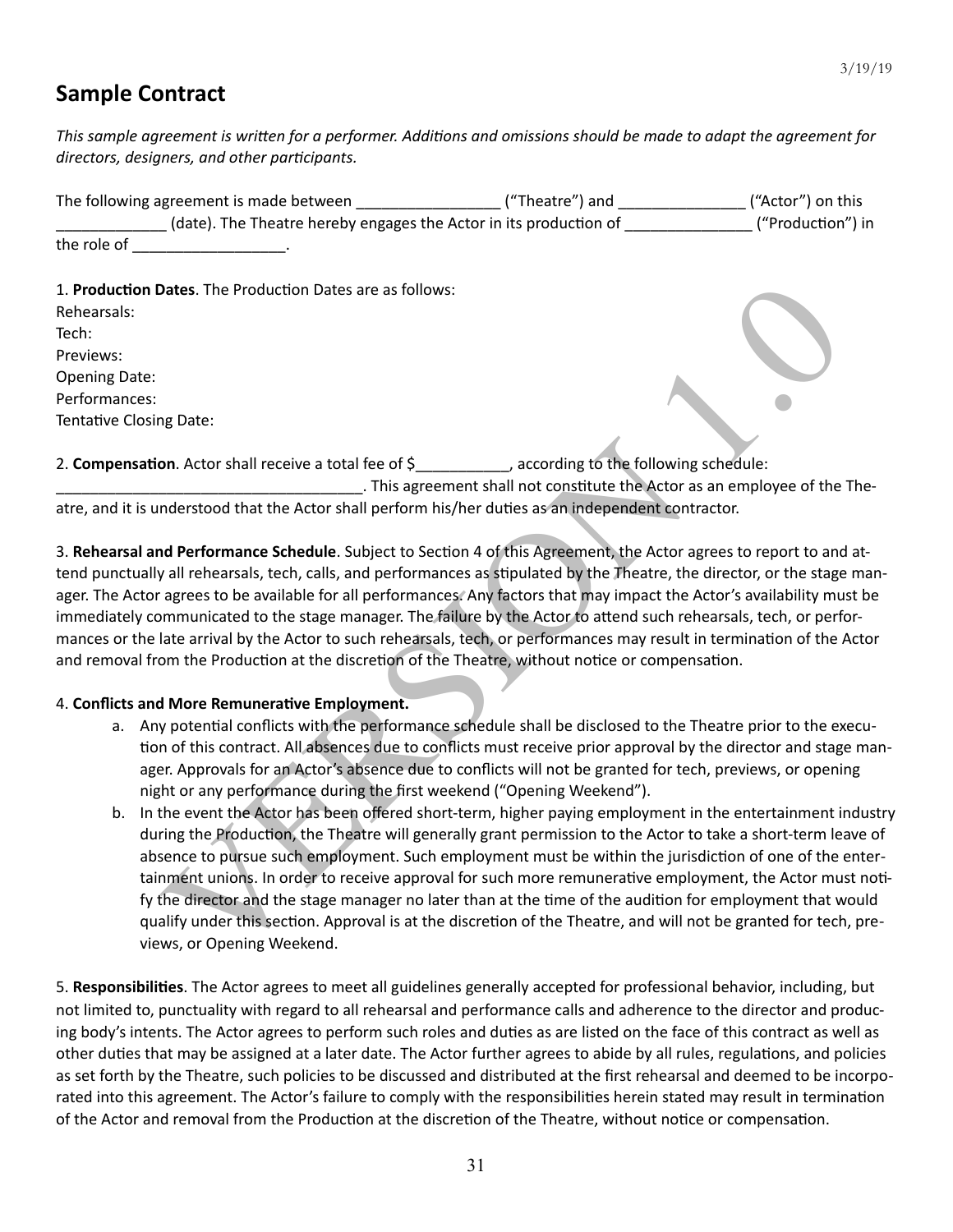6. Property. The Theatre and its representatives are not responsible for the Actor's personal property during meetings, rehearsals, tech, or the run of the production. The Actor hereby waives all claims for recovery from the Theatre for any such loss or damage (whether or not such loss or damage is caused by negligence of the Theatre).

7. **Complimentary Tickets**. [Insert complimentary ticket policy]

8. Severability. The provisions of this contract shall be separable, and the invalidity of any provision shall not affect the validity of the remaining provisions.

9. **Entire Agreement**. The parties agree that this instrument represents the entire agreement between them and that the terms of this agreement may not be altered unless such alteration is accomplished in writing and is signed by both parties.

| 9. <b>Entire Agreement</b> . The parties agree that this instrument represents the entire agreement between them and that the<br>terms of this agreement may not be altered unless such alteration is accomplished in writing and is signed by both par-<br>ties. |            |  |  |
|-------------------------------------------------------------------------------------------------------------------------------------------------------------------------------------------------------------------------------------------------------------------|------------|--|--|
| Agreed and Accepted as of the date first written above, by:                                                                                                                                                                                                       |            |  |  |
| Name:                                                                                                                                                                                                                                                             | Name:      |  |  |
| For the Theatre                                                                                                                                                                                                                                                   | Contractor |  |  |
|                                                                                                                                                                                                                                                                   |            |  |  |
|                                                                                                                                                                                                                                                                   |            |  |  |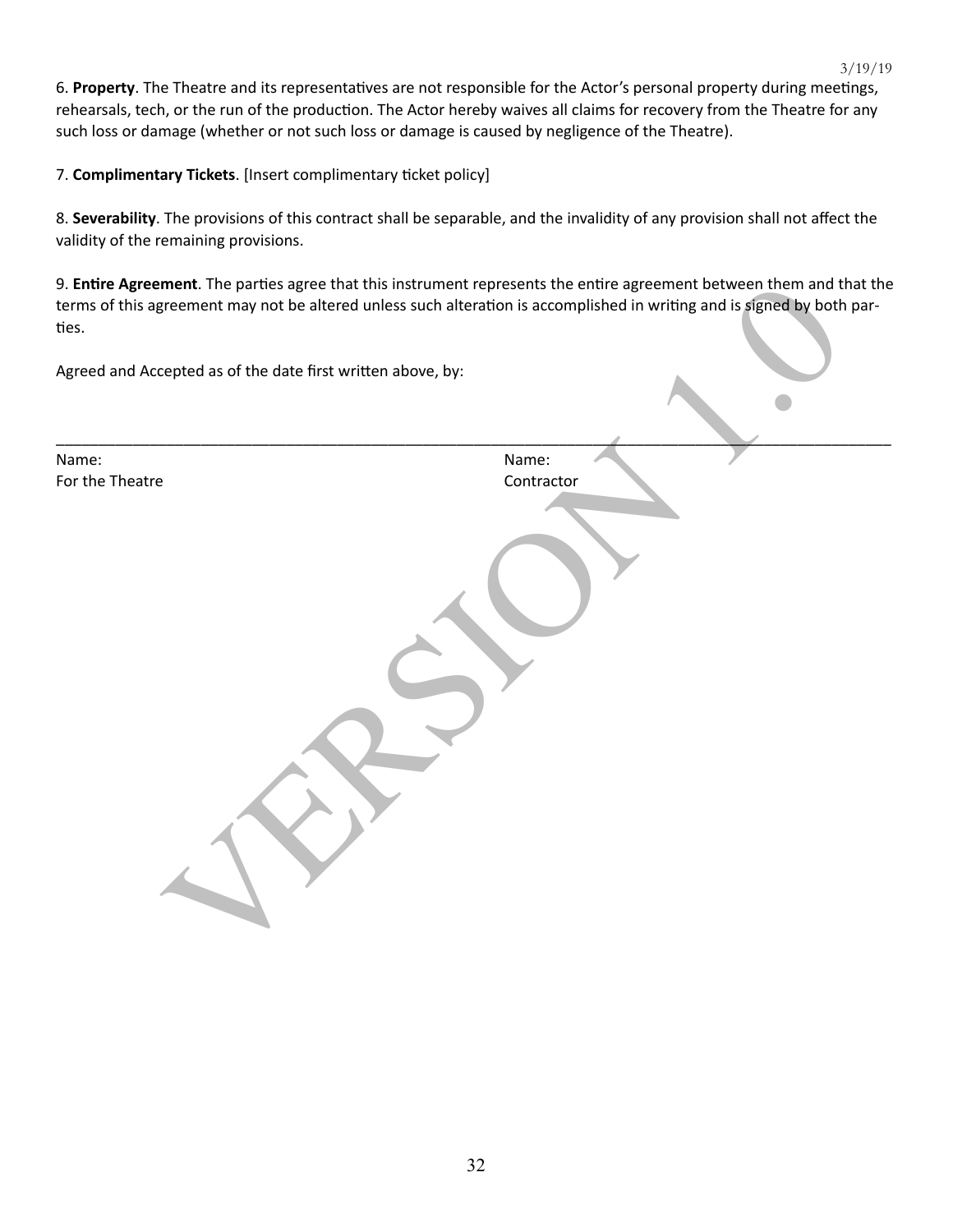# **Sample First Rehearsal Language**

The following is adapted from the First Rehearsal Script created by Lifeline Theatre In Chicago; one of the contributors to the Chicago Theatre Standards. The following is an extension of the "First Day Implementation Notes" described earlier in this document. Pilot theatres have found these support documents particularly helpful. The following is not prescriptive or definitive, but is offered as a sample to be used or adapted. This script does not include the election of the CLEan House Liaison, although that is often done at the first rehearsal.

**Staff Member:** \_\_\_\_\_\_\_\_\_\_\_\_\_\_Theatre has adopted The CLEan House Standards, available at cleanhousecleveland.org.

The aim of the CHS is to adopt procedures to prevent and respond to unsafe and/or abusive events, environments or individuals. If there is a fight scene in the show, there will also be a qualified choreographer. If there's a sex scene in the show, parameters will be agreed upon and safeguards will be put in place to maintain them.

CHS is to adopt procedures to prevent and respond to unsafe and/or abusive events, environments<br>nere is a fight scene in the show, there will also be a qualified choreographer. If there's a sex scene is<br>ers will be agreed An important component of the CHS is the Concern Resolution Plan. This is a three-tiered list of people who you can contact if you feel uncomfortable or have any concerns throughout this production process. You have received a printed copy of the Concern Resolution Plan with contact information for everyone on the path. This document will also be posted in the rehearsal and dressing rooms for your reference. I'd like to ask everyone on the path to introduce themselves.

The CLEan House Standards contains a number of pledges that we, the producing theater, make to you. Among these is a welcoming environment free of harassment and discrimination.

Since a positive environment is a team effort, we'd like to take this opportunity to read the definitions of harassment aloud to make sure we have a shared understanding. **NAME (show director)** if you could begin, and then everyone else just jump in for a section when you like, no particular order, changing speakers with color changes.

### **Prompt and allow time for company members to read:**

Harassment includes, but is not limited to:

1. Inappropriate or insulting remarks, gestures, jokes, innuendoes or taunting about a person's racial or ethnic background, color, gender, gender expression, sexual orientation, place of birth, citizenship, ancestry, creed, or disability,

2. Unwanted questions or comments about an Artist's private life,

3. Posting or display of materials, articles, or graffiti, etc. which may cause humiliation, offence or embarrassment on prohibited grounds.

4. Sexual Harassment:

- a. One or a series of comments or conduct of a gender-related or sexual nature that is known or ought reasonably be known to be unwelcome/unwanted, offensive, intimidating, hostile or inappropriate. Artists have the right to be free from:
	- i. Sexual solicitation or advance made by a person in a position to confer, grant or deny a benefit or advancement,
	- ii. Reprisal or threat of reprisal for the rejection of a sexual solicitation or advance where the reprisal is made by a person in a position to grant, confer, or deny a benefit or advancement.
- b. Sexual harassment includes but is not limited to:
	- i. Unwelcome remarks, jokes, innuendoes or taunting about a person's body, attire, gender, gender expression, or sexual orientation,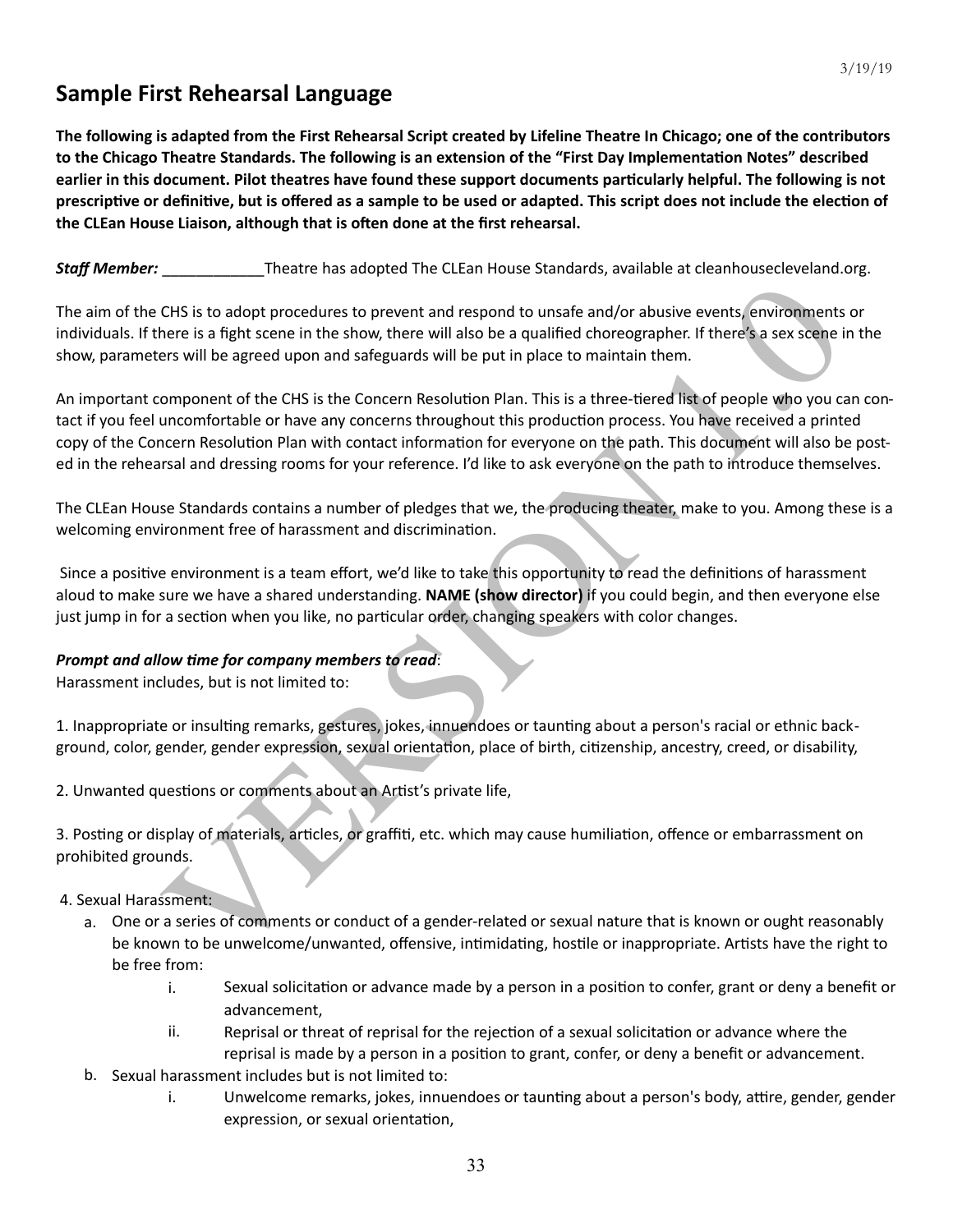3/19/19

- ii. Unwanted touching or any unwanted or inappropriate physical contact such as touching, kissing, patting, hugging or pinching,
- iii. Unwelcome enquiries or comments about a person's sex life or sexual preference,
- iv. Leering, whistling, or other suggestive or insulting sounds,
- v. Inappropriate comments about clothing, physical characteristics or activities,
- vi. Posting or display of materials, articles, or graffiti, etc. which is sexually oriented,
- vii. Requests or demands for sexual favors which include, or strongly imply, promises of rewards for complying  $(e.g., job$  advancement opportunities, and/or threats of punishment for refusal  $(e.g., job)$ denial of job advancement or opportunities).

All or part of the above grounds may create a negative environment for individuals of groups. This<br>have the effect of "poisoning" the work environment. It should be noted that a person does not he<br>be a direct target to be All or part of the above grounds may create a negative environment for individuals or groups. This may have the effect of "poisoning" the work environment. It should be noted that a person does not have to be a direct target to be adversely affected by a negative environment. It includes conduct or comment that creates and maintains an offensive, hostile, or intimidating climate.

**Staff Member:** Thank you. Negative comments or actions often occur accidentally – but even when that is the case -- if we don't address them in the moment it can start a slide into a less professional room. (please see following page for Oops and Ouch approach)

# **One way to handle negative comments or actions in real time:**

It's up to the offended person whether a negative comment or action requires some conversation. There may be a conversation – or perhaps the offended person says "Cool, let's move on." But the decision to move on must come from the person who has been offended.

Please note that anyone in the room can draw attention to a negative comment or action. It does not have to come from the person who is the focus of the potentially hurtful remark or action.

Any questions or discussion?

- Most common question is: "Sometimes I don't know I may have offended or been hurtful until I'm trying to sleep that night. Can I bring it back later?"
- I say "Yes. If you've felt hurt or offended and didn't say anything, please do bring it to whoever you're comfortable with on the leadership team. We want to know and we will figure out how to address it.
- \*\* most common comment is "If anyone is thinking this feels like overkill, let me tell you what happened to me last week at blahblah (insert bad story here). If something like this had been set up in advance, I bet it wouldn't have happened."

Thank you. May I ask that we pledge to each other that we will work together to promote an environment where it feels safe to speak up -- and that we will welcome any reminder to maintain a positive and respectful room. If you so pledge, please say "I do."

Thank you. If an experience ever feels larger than a moment like the ones implied above, please know that concerns about harassment, safety, or a negative environment may be reported through several channels.

1. For cast members:

- a. The stage manager.
- b. The CLEan House Liaison (CHL) (After the first week of rehearsal, the cast elects a member who agrees to be a conduit to bring cast questions or concerns to the stage manager or to the organization).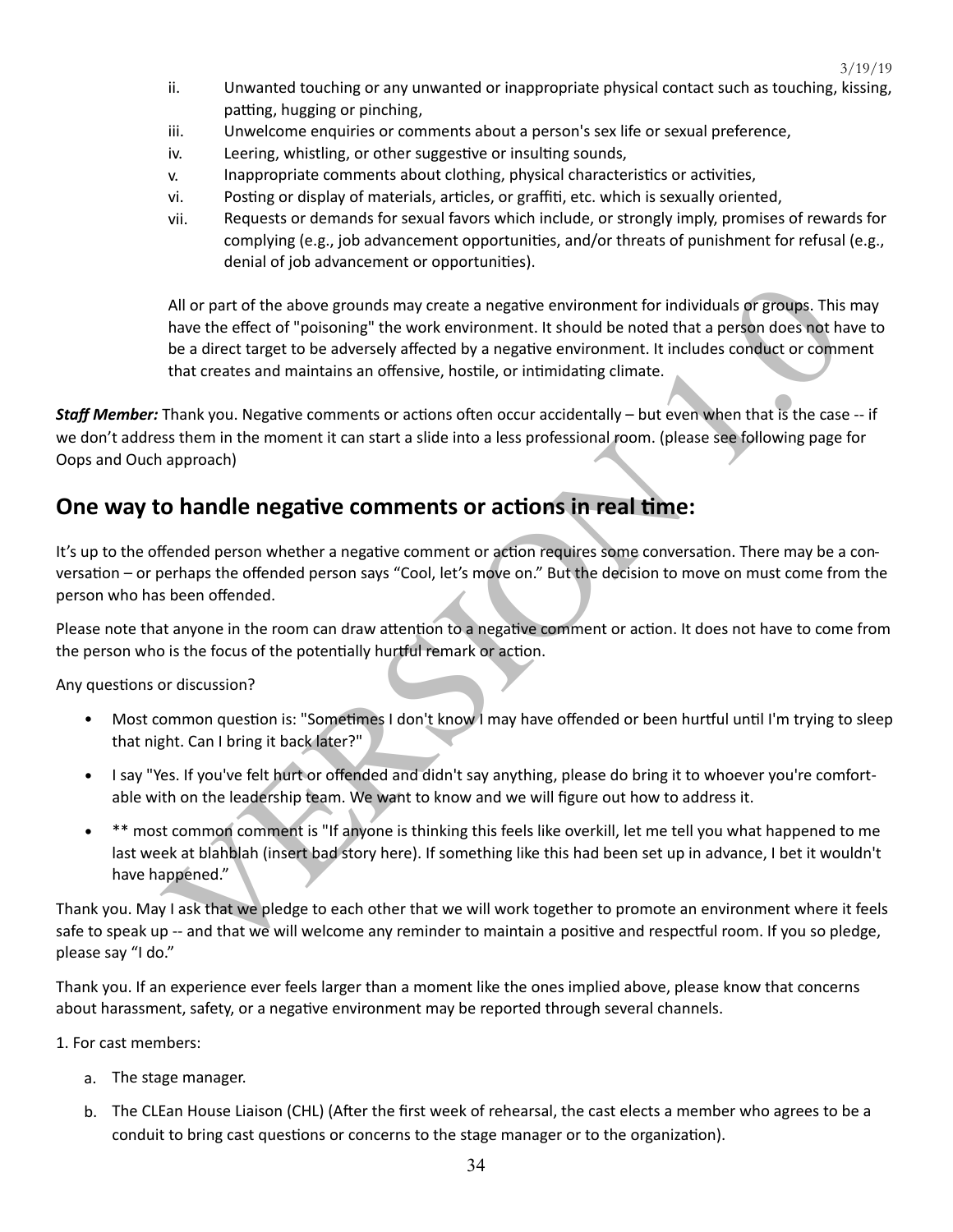- c. If you do not feel comfortable reporting to either your stage manager or the CHL, please report to either (Artistic Director) or \_\_\_\_\_\_\_\_\_\_\_\_\_\_\_\_(Managing Director)
- 2. For production team:
	- a.  $(Production Manager)$
	- **b. LETTER LETTER CONSERVING CONSERVANCE (Artistic director)** or **\_\_\_\_\_\_\_\_\_\_\_\_(Managing director)**

# **Additional Resources for Conflict Resolution**

#### *Books*

Nonviolent Communication by Marshall B. Rosenberg

### *Workshops*

Effective Management Strategies for Theatre Leaders, produced regularly by the League of Chicago Theatres

# **Credits/History**

**I Resources for Conflict Resolution**<br>
Immunication by Marshall B. Rosenberg<br>
Igement Strategies for Theatre Leaders, produced regularly by the League of Chicago Theatres<br> **Story**<br>
2015, Chicago actor Lori Myers made a soc On January 15, 2015, Chicago actor Lori Myers made a social media rallying cry "NOT IN OUR HOUSE" after hearing yet another account of sexual harassment by the same perpetrator at their long-standing theatre. Hundreds of responses revealed that the problem was well known, but no one felt safe enough to speak out. They feared reprisal both from their abuser and from the larger community. They feared they would not be believed. They feared they would not work again. People who knew felt they could not speak out because they didn't have first-hand experience. They feared they would harm the survivor. They feared they would be labeled as a gossip or divisive in the community. While a whisper network warned many, others knew nothing and some hoped they could "handle it." This theatre was highly regarded and offered opportunities to emerging artists, who often got noticed by the press and eager audiences. The brave survivors who spoke out changed the tide, and the Not in Our House Chicago Theatre Community was born.

By March of 2015, this document was underway. Coordinated by Chicago actor Laura T. Fisher, a small group of theatre artists and administrators crafted a draft over the course of a year. Twenty theatres agreed to pilot the document – they incorporated it into their theatre practices and met periodically to improve the document and discuss implementation strategies.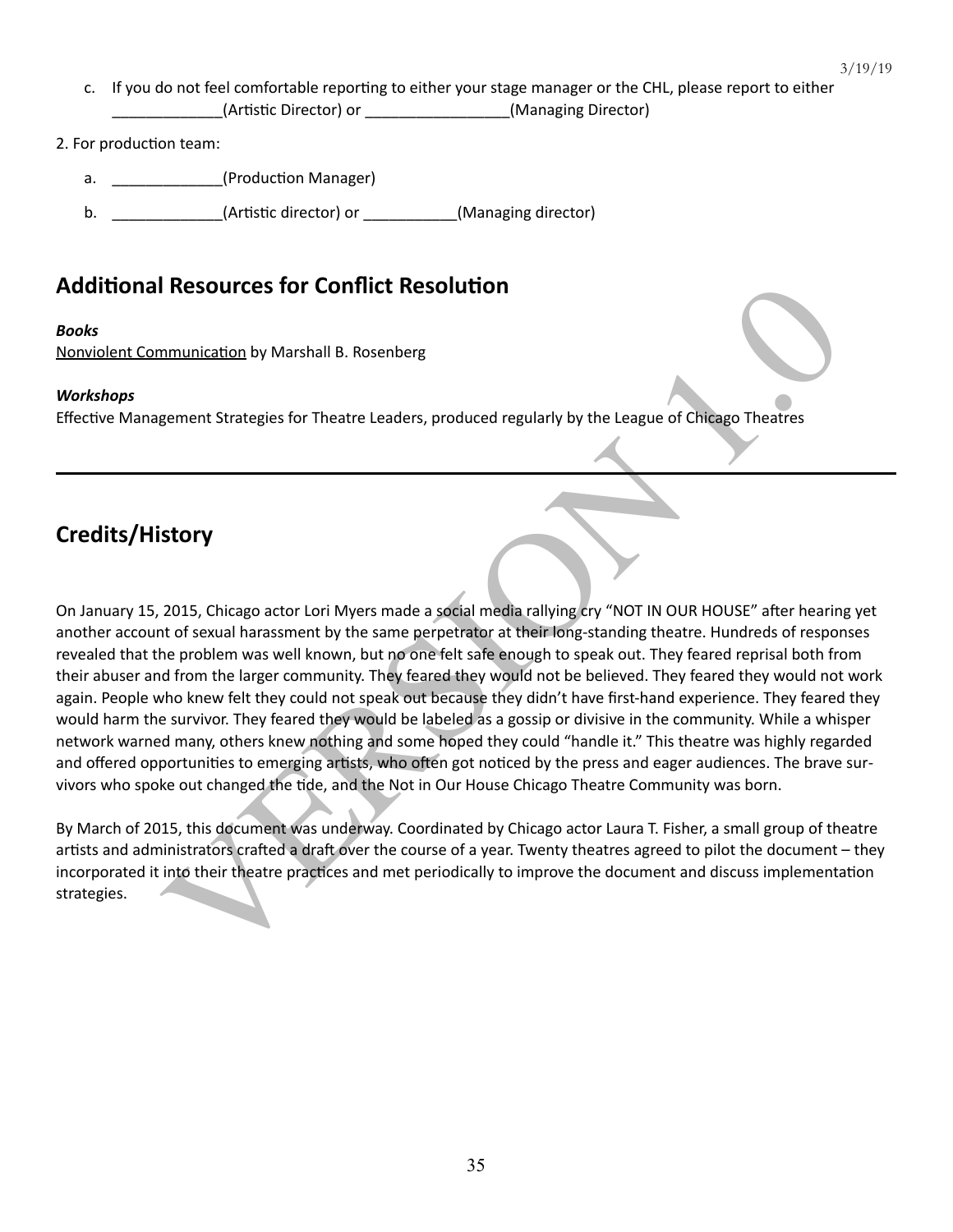# **Graphics and Documents to Post**

It is suggested that theatre organizations explore graphic and documents that can help inform artists and staff around safe workplaces, inclusion, etc.

# **Diversity, Equity, & Inclusion (DEI) Vocab**

*Here are some examples of definitions of terms related to Diversity, Equity, and Inclusion.* 

Ableism: This can refer to either individual or institutional actions and language that disadvantage or disempower people with disabilities, people experiencing disabilities, or disabled people. Ableism includes mental, physical, and emotional disabilities.

**Affinity Bias**: Unconscious preferences we have for people who are more like us.

an refer to either individual or institutional actions and language that disadvantage or disampower<br>p, people experiencing disabilities, or disabled people. Ableism includes mental, physical, and emoti<br>considions preferenc **Allyship**: Allyship is a philosophy rooted in action; it demands doing what is necessary to recognize and subvert systems of oppression. Allyship is a process, is based on trust and accountability, looks different for everyone based on you identities, experiences, and spheres of influence, and is not self-defined (i.e., you don't to label yourself as an "ally"). Recently, allyship has been critiqued as being too passive and replaced by accompliceship. For a more robust discussion of this topic see www.whiteaccomplices.org.

Cisgender: A person whose gender identity is the same as the sex they were assigned at birth. (i.e. a person assigned female at birth identifies as female).

**Class**: Class refers to how much wealth you have access to through property, inheritance, family support, investments, or other wealth not directly associated to wage earning. It is different than socioeconomic status.

**Code-switching**: The practice of altering behavior, appearance, and language to fit in. Codeswitching happens for many reasons, but in the DEI context, code-switching typically refers to the practice by people with marginalized identities of changing their behavior, appearance, and language to assimilate to the dominant culture and gain access to advantages experienced by people with dominant identities.

**Cultural competence(y)** is the ability to interact effectively across various facets of diversity, to flex with differences. Cultural competence is what we need to be inclusive. It requires (1) being self-aware of your own culture, assumptions, values, styles, biases, attitudes, privilege, etc.; (2) understanding others' cultures, assumptions, values, styles, biases, attitudes, privilege, etc.; and (3) based on this knowledge, understanding your potential impact on others and interacting with them in a situationally appropriate way.

**Colorblindness**: The process by which a person attempts to ignore the existence of race or skin color in service of seeing past race and just seeing the person. This de-emphasizing of race, however, ignores the real, lived experience of people of color in the US and ignores their experience. We often shy away from using this term when possible because it is also ableist in that it diminishes the experiences of people who are actually blind or experience visual impairments.

**Confirmation Bias:** Our tendency to interpret information based on a way that confirms our own previous beliefs and experiences. 

**Culture**: A set of shared ideas, customs, traditions, beliefs, and practices shared by a group of people that is constantly changing, in subtle and major ways.

**Disability**: A mental, emotional, or physical difference that limits a person in everyday activities. Increasingly, disability is being discussed as a social construct, meaning that the mental, emotional, and physical norms from which we then determine what is different or what is a disability are arbitrary.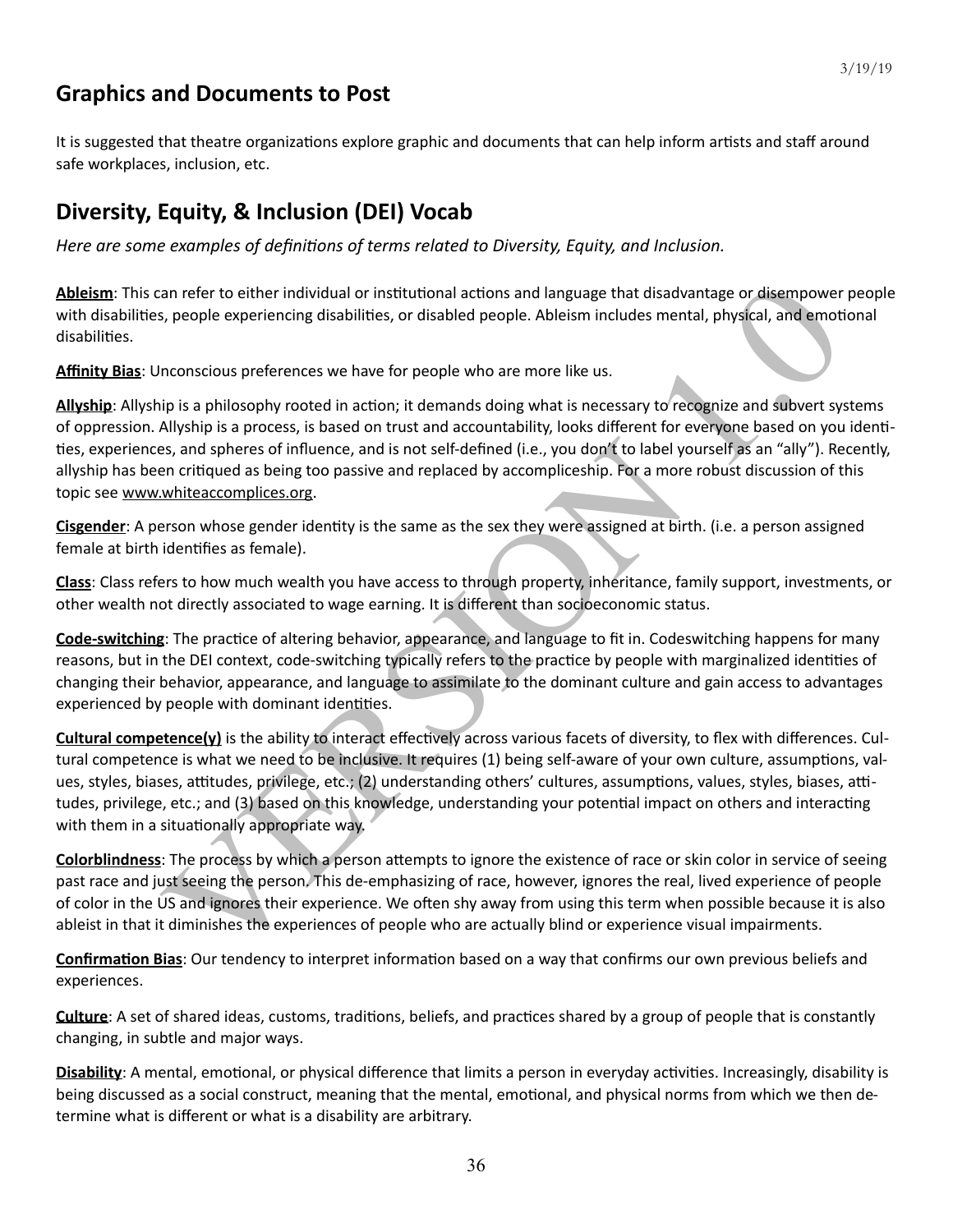**Diversity**: The differences among us based on which we experience advantages or encounter barriers in access to opportunities and resources. Race and ethnicity is not the only way in which we are diverse as a group. There are countless visible and invisible facets of diversity. Furthermore, a person cannot be "diverse" (as in "diverse candidate"). Diversity is the outcome of inclusion and equity efforts.

3/19/19

**Equity**: An approach based in fairness to dismantle systems that privilege and disadvantage people based on their identities. In practice, it ensures everyone is given equal opportunity to thrive; this means that resources may be divided and shared unequally to make sure that each person can access an opportunity. Equity takes into account that people have different access to resources because of system of oppression and privilege. Equity seeks to balance that disparity.

**Ethnicity**: A group of people who identify with one another based on shared culture.

**Inclusion**: Celebrating, valuing, and amplifying perspectives, voices, styles, and identities that have been marginalized. Inclusion is not merely tolerating or accommodating differences; it's about actively valuing and honoring it. Inclusion is also not about surmounting, overcoming, or transcending differences to focus on "our common humanity." Diversity is what we are, and inclusion is what we do.

**Gender Binary:** The false assumption that there are only two genders, male and female.

Gender Expression/Presentation: The way that someone outwardly displays their gender through clothing, style, demeanor, and behavior.

Gender Identity: Refers how a person self identifies on the gender spectrum. There are countless ways in which people may identify themselves. Gender is a universe and we are all stars.

Genderqueer: A person whose gender identity or gender expression does not align with the gender binary.

**Indigenous**: Also known as first peoples, aboriginal peoples, native peoples, or autochthonous peoples, indigenous people are ethnic groups who are descended from and identify with the original inhabitants of a given region, in contrast to groups that have settled, occupied or colonized the area more recently.

oup of people who identify with one another based on shared culture.<br>
Interactives, valuing, and amplifying perspectives, yoices, styles, and identifies that have been marginalis<br>
merely tolerating or accommodating differe **Intersectionality**: A term coined by feminist legal scholar Kimberlé Crenshaw, intersectionality originally was created to account for the ways in which black women experience both racism and sexism. The term has now expanded to account for the ways that an individual can experience multiple forms of oppression based on multiple marginalized identities. A salient quote on intersectionality is Audre Lorde's quote "There is no such thing as a single-issue struggle because we do not live single-issue lives."

**Justice**: Justice is the end goal of equity efforts. Justice is the result of dismantling systems of oppression and privilege that create barriers to people's ability to access resources (e.g., the "isms").

**Microaggressions**: Unconscious everyday behaviors that often unintentionally disempower someone based on a marginalized identity (real or perceived). They can feel small or subtle to the person engaging in the microaggression, but the impact can be large for the recipient. If experienced chronically, a person can feel, "death by a thousand tiny cuts."

**Oppression**: The flip side of privilege, oppression constitutes mistreatment we experience or barriers and disadvantages we encounter by virtue of one or more of our identities, called "marginalized" or "disadvantaged" identities. Systems of oppression refer to systems of power in society that advantage certain groups over others, and include ideologies such as racism, sexism, cissexism, heterosexism, elitism, classism, ableism, nativism, colonialism, ageism, and sizeism. (collectively "the isms").

**People of color**: This term is a blanket term to include those who do not identify as only white or Caucasian. This is the preferred and most inclusive term, currently.

**Privilege**: The flip side of oppression, privilege constitutes advantages we receive, consciously or not consciously, by virtue of one or more of our identities, called "dominant identities". These advantages are upheld by systems of power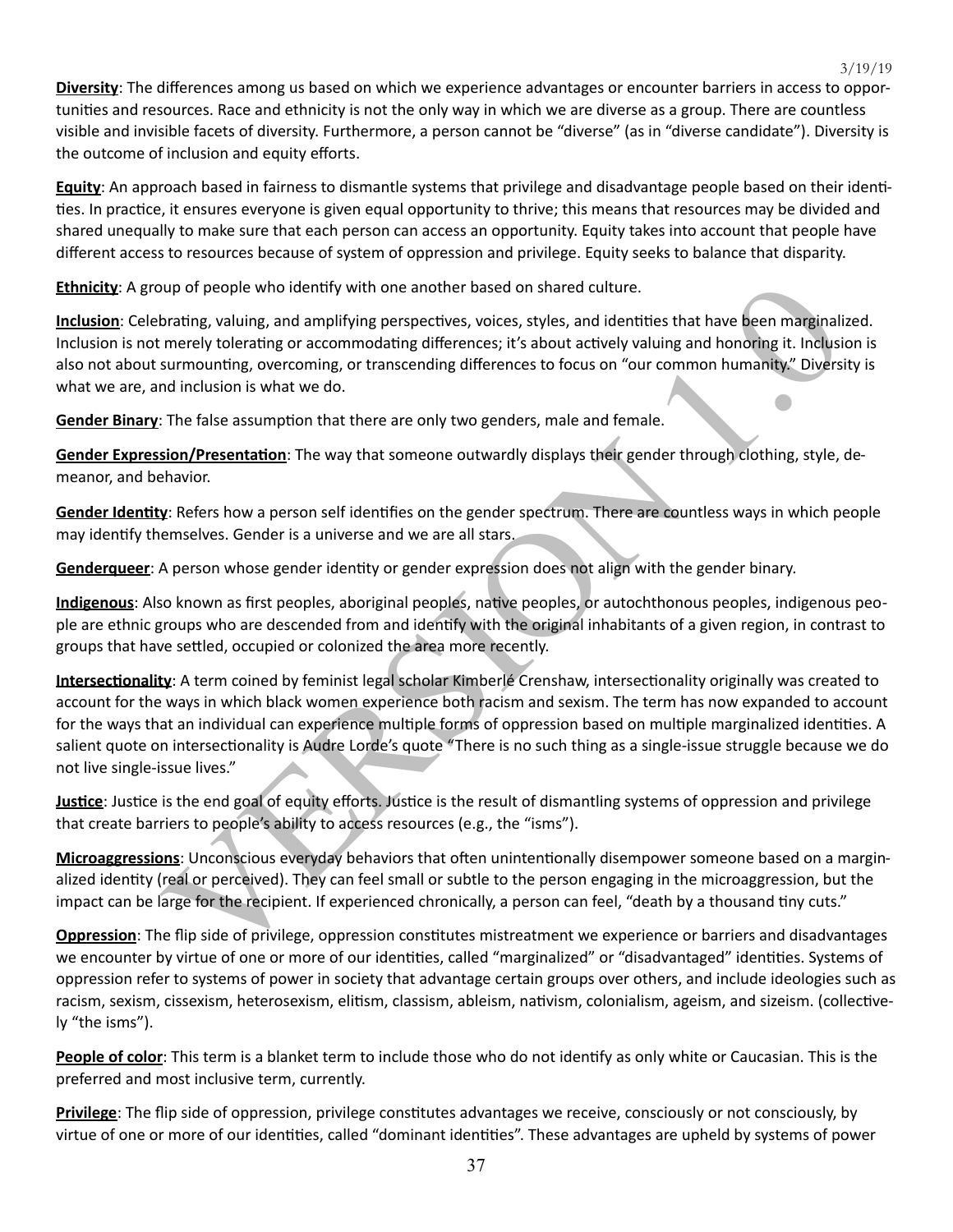that advantage certain groups over others, and include ideologies such as racism, sexism, cissexism, heterosexism, elitism, classism, ableism, nativism, colonialism, ageism, and sizeism. (collectively "the isms"). Privilege is the freedom from stress, anxiety, fear of harm related to your identity.

3/19/19

**Race (versus Ethnicity):** Race is a false construct that conflates skin color and ancestry with behavior, intelligence, and culture. Though race is a false construct, it has real consequences for all people.

**Romantic Orientation**: An affinity for someone that evokes the desire to engage in an emotionally intimate relationship often described based on the gender relationship between the person and the people they are romantically attracted to.

**Sex or Biological/Natal Sex**: A term used to classify individuals as male, female, or intersex (often at birth or based on an ultrasound) based on their chromosomal, hormonal, and anatomical characteristics.

**Sexual Orientation:** the type of attraction one feels for others, often described based on the gender relationship between the person and the people they are sexually attracted to.

**Socioeconomic status:** The amount of money you earn in wages each month or year. This can change rapidly.

and the properties are the moment of the moment of the moment of the moment of the moment of the properties.<br>
Ed on their chromosomal, hormonal, and anatomical characteristics.<br>
Sign: the type of attraction one feels for o **Stereotypes (versus Norms):** Stereotypes refer to the widely held, oversimplified ideas we hold about a person based on their identities (real or perceived). Usually, stereotypes are based on assumptions, popular opinion, or misinformation, are generally negative, are sweeping and simple, and are often characterized by words such as "always" and "never." Norms, on the other hand, are based on observable experiences within a community, are not necessarily negative, are helpful and intended to guide people in their actions, are complex, and are often qualified by words such as "often," "sometimes," and "may."

**Transgender:** A person whose gender identity (and sometimes expression) is different from the sex they were assigned at birth. Trans\* is an umbrella term that refers to various different ways that people identify differently than their biological sex. 

**Unconscious Bias**: Unconscious, subtle, involuntary assumptions or judgments we make every day based on our prior experiences and culture.

38